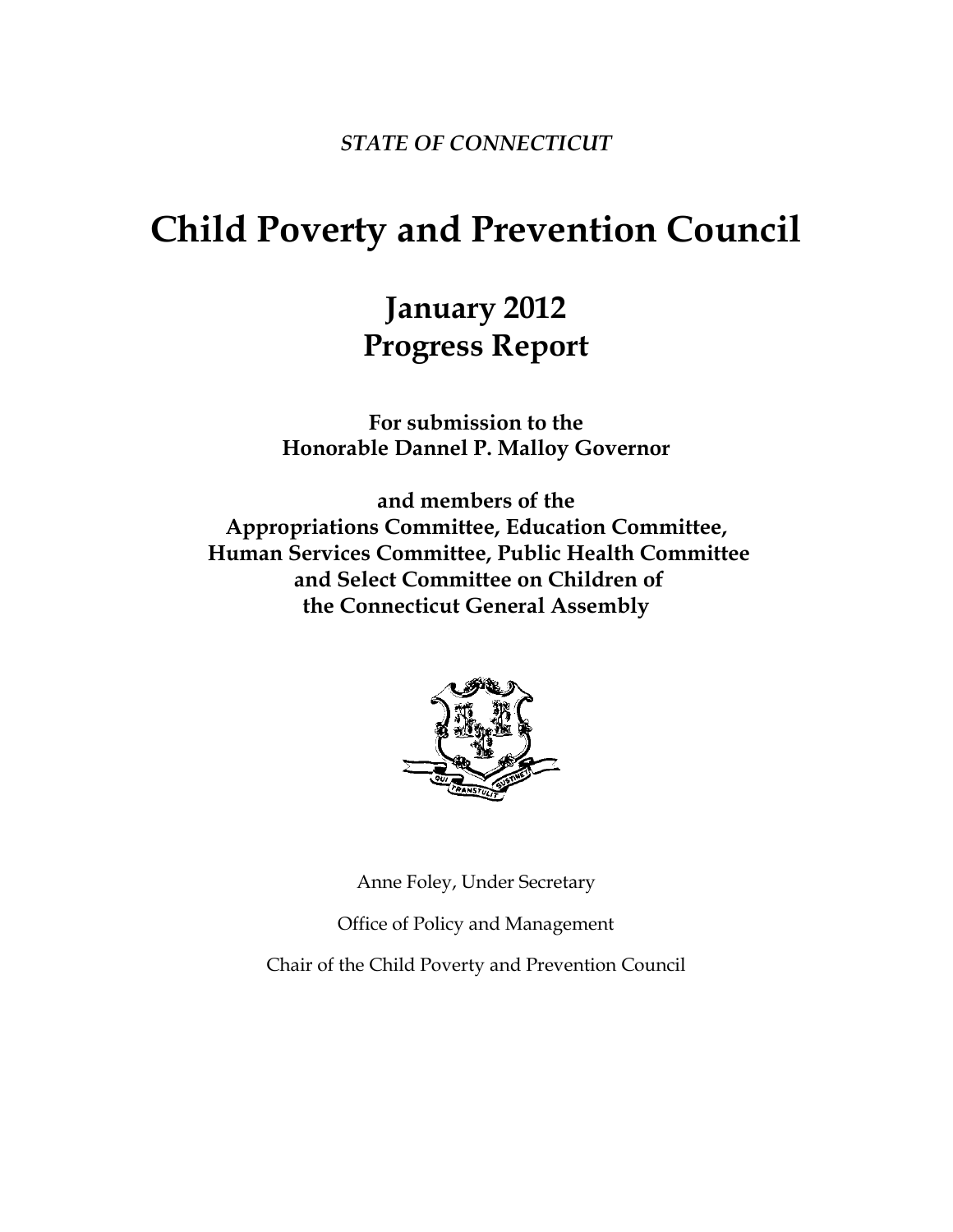## TABLE OF CONTENTS

| $\mathbf{I}$ . |                                                                         |
|----------------|-------------------------------------------------------------------------|
| II.            |                                                                         |
| III.           |                                                                         |
|                |                                                                         |
| V.             |                                                                         |
|                | VI. Recommendations for Prevention Investment and Budget Priorities  33 |

## APPENDICES

|  | 45 |
|--|----|
|  | 48 |
|  | 53 |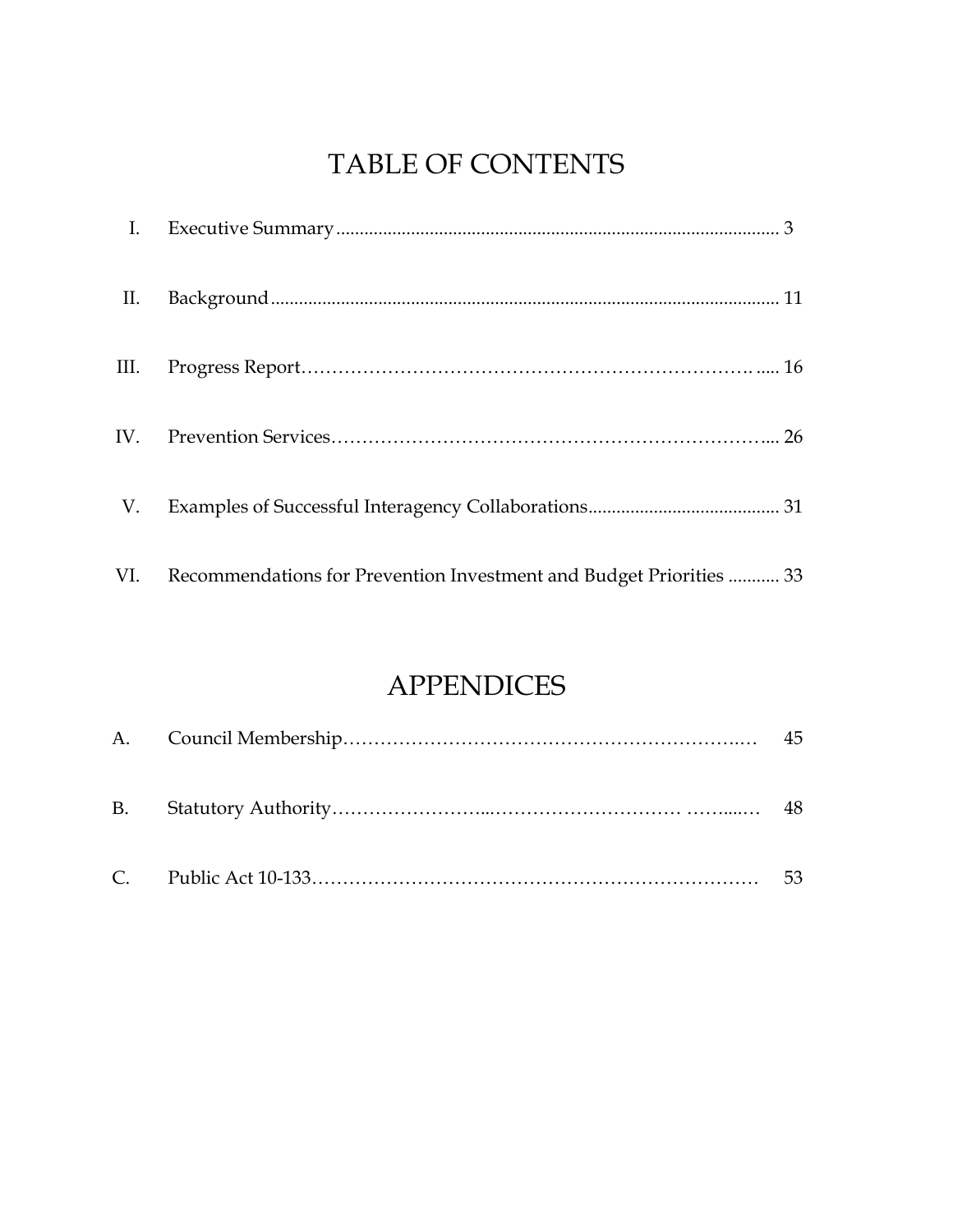## I. Executive Summary

In 2006, two councils -- the active Child Poverty Council and the inactive Prevention Council – were consolidated into one coordinated body<sup>1</sup>. The statutory purpose of the Child Poverty and Prevention Council is to:

- 1. Develop and promote the implementation of a ten-year plan to reduce the number of children living in poverty in the state by fifty percent; and
- 2. Establish prevention goals and recommendations and measure prevention service outcomes to promote the health and well-being of children and families.

This annual report focuses on three major items: trends in child poverty in Connecticut, state actions that have been taken over the past year to address child poverty, and recommendations for future action to reduce child poverty in this state. In addition, as required by Connecticut General Statutes (C.G.S.) Section 4-67x<sup>2</sup> the report also contains examples of successful interagency collaborations and a report on prevention services.

### **A. Trends in Child Poverty in Connecticut**

The Council continues its focus on reducing child poverty both among "very poor" households with income below 100% of the federal poverty level (\$18,310 for a family of three and \$22,050 for a family of four in 2010)<sup>3</sup> and "poor" households with income below 200% of the federal poverty level (\$36,620 for a family of three and \$44,100 for a family of four in 2010)4.

In 2010, the most recent year for which we have data, Connecticut's child poverty rate for "very poor households" with income below 100% of the federal poverty level was 12.8%, a slight increase from the 2009 child poverty rate of 12.1%. While Connecticut experienced an increase in the child poverty rate over the previous year, Connecticut's child poverty rate of 12.8% remain substantially below the national child poverty rate of 21.6%. Connecticut had the 2nd lowest child poverty rate in the nation where child poverty rates range from 10% in New Hampshire to 32.5% in Mississippi. Additionally, Connecticut ranks 50th of all the states and D.C. -- only New Hampshire (at 10%) had a lower child poverty rate in 2010.

 $\overline{a}$ 

<sup>&</sup>lt;sup>1</sup> See Appendix A for council membership

<sup>&</sup>lt;sup>2</sup> See Appendix B for statutory authority

<sup>&</sup>lt;sup>3</sup> See http://aspe.hhs.gov/poverty/figures-fed-reg.shtml

<sup>&</sup>lt;sup>4</sup> Source: U.S. Department of Health and Human Services Poverty Guideline 2010. Monthly percentage data calculated by the Office of Policy and Management and rounded to the nearest dollar.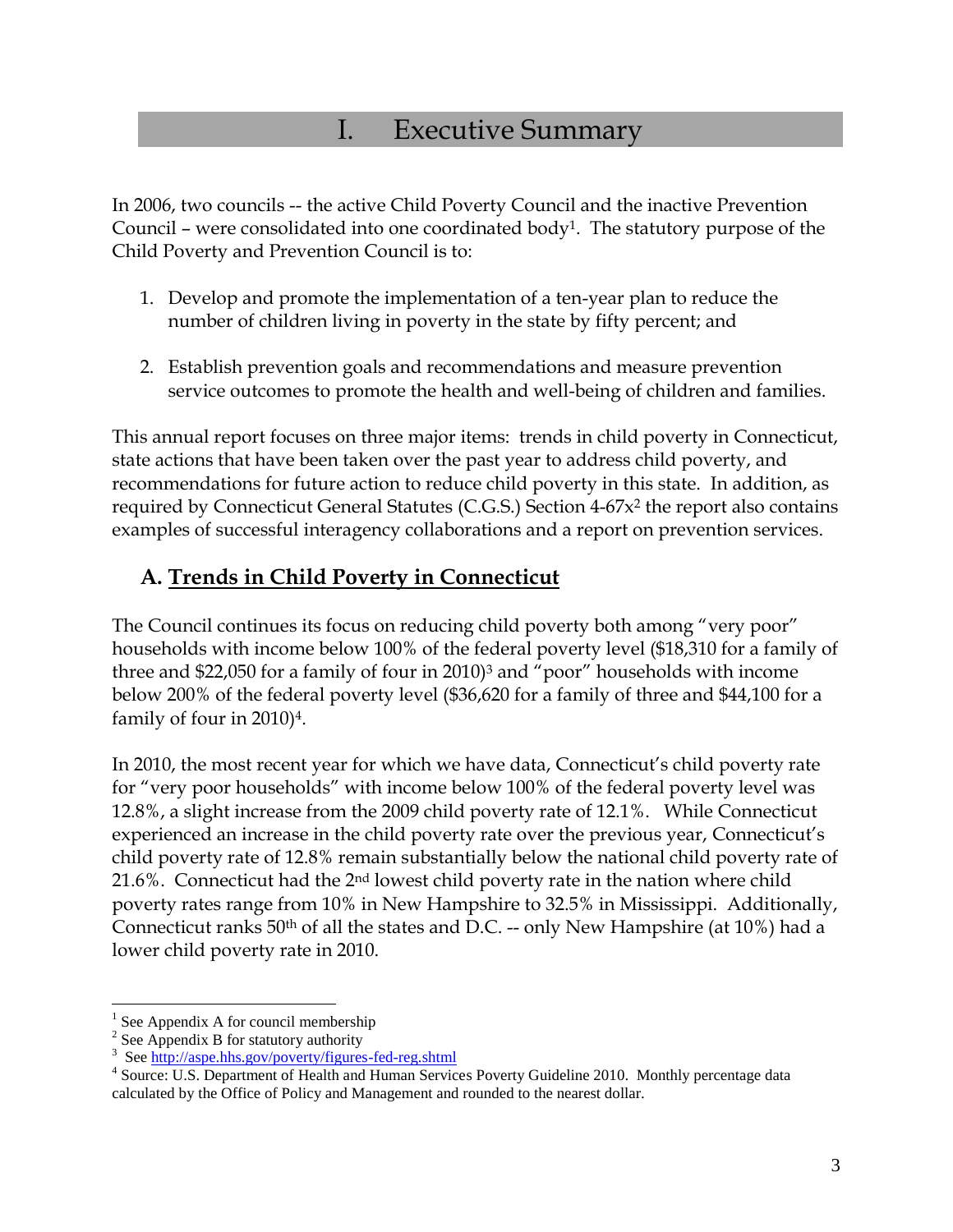For "poor" households with income below 200% of the federal poverty level, Connecticut's child poverty rate in 2010 was 26.8% which represents a significant increase over the previous year's rate of 23.1%. Using this measure the national child poverty rate is 43.6% and Connecticut ranks 50th of all the states and D.C. -- only New Hampshire has a lower child poverty rate at 18.4%.

|                                                                             | 2003  | 2004  | 2005  | 2006  | 2007  | 2008  | 2009  | 2010  |
|-----------------------------------------------------------------------------|-------|-------|-------|-------|-------|-------|-------|-------|
| Percentage of children under<br>18 in households with income<br>$100\%$ fpl | 11.0% | 10.5% | 11.6% | 11.1% | 12.5% | 12.5% | 12.1% | 12.8% |
| State Rank for percent of<br>children in households <<br>$100\%$ fpl        |       |       | 46    | 49    | 47    | 42    | 49    | 50    |
| Percent of children under 18<br>in households with income <<br>$200\%$ fpl  | 23%   | 23.9% | 25.8% | 25.8% | 27.5% | 26.2% | 23.1% | 26.8% |
| State Rank for percent of<br>children in households <<br>$200\%$ fpl        |       |       | 48    | 49    | 48    | 50    | 50    | 50    |

#### **Child Poverty in Connecticut 2003-2010**

Rates of child poverty in Connecticut continue to vary significantly based on location, ranging from 9.9% in Danbury to an overwhelming 44.5% in Hartford. African American and Hispanic children are significantly more likely to live in poverty in Connecticut than white children. According to an analysis of the 2010 American Community Survey data conducted by Connecticut Voices for Children, 29.4% of black children and 28.4% of Hispanic children live in poverty as compared to 5.3% of white children.<sup>5</sup> Poverty rates also vary by family structure as single parent families with related children are ten times more likely to live in poverty than married couples with children.<sup>6</sup>

Using the most recent data available, the percentage for all low income and poor children in Connecticut increased from the previous year, suggesting that more families fell into poverty.

 $\overline{a}$ 

<sup>&</sup>lt;sup>5</sup> Connecticut Voices for Children, Summary of the American Community Survey 2010 One Year Estimates

<sup>6</sup> U.S. Census Bureau 2010 American Community Survey Chart S1702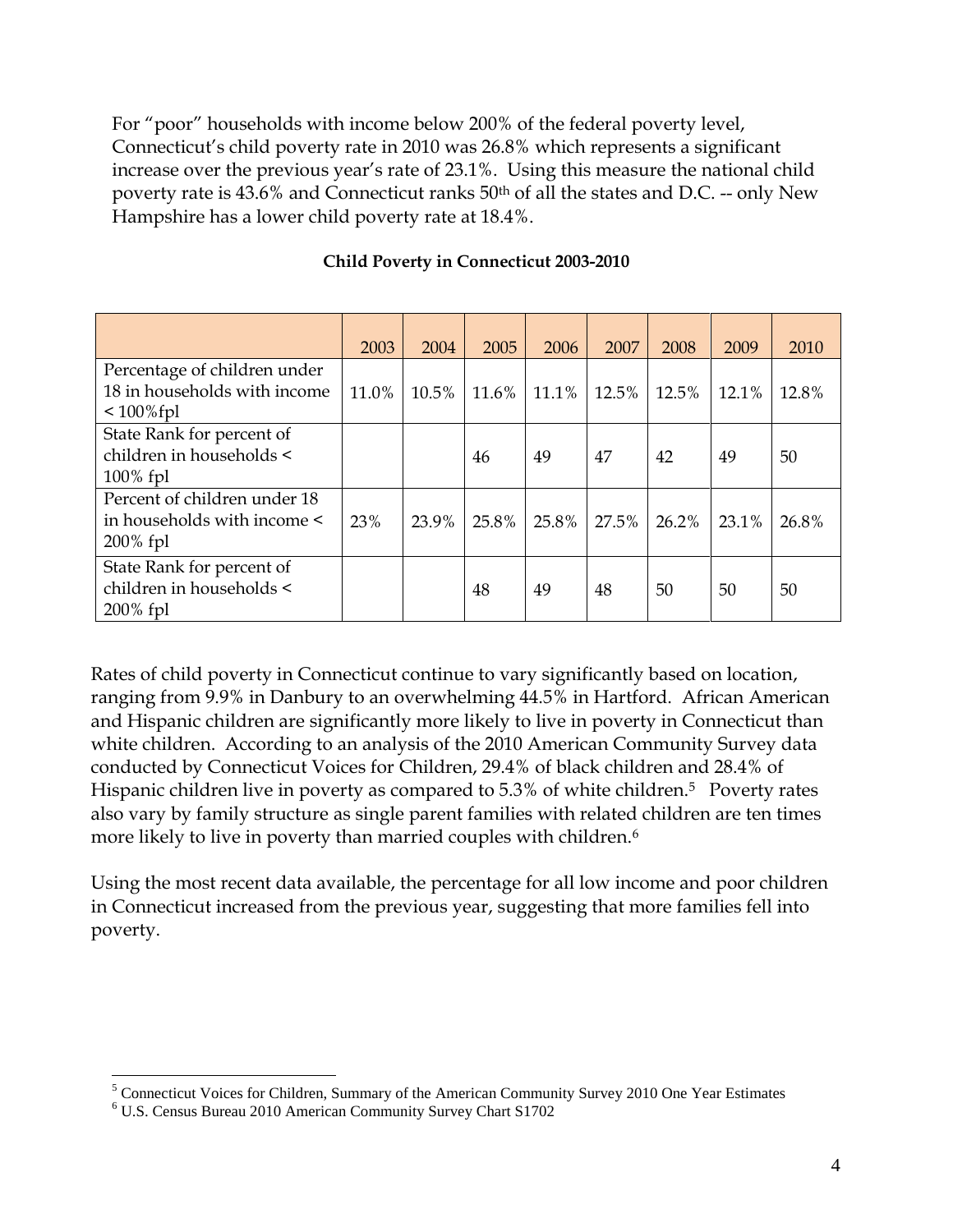### **B. State Actions Taken to Address Child Poverty in 2011**

In 2011, the following state policy and budget changes were made in furtherance of the Child Poverty and Prevention Council's recommendations:

- **State Earned Income Tax Credit Program.** In 2011, Connecticut joined 24 other states and the District of Columbia with a state earned income tax credit. As proposed by Governor Malloy and enacted by the General Assembly, this fully refundable credit will provide a benefit of up to approximately \$1,700 to approximately 190,000 low-income families in Connecticut. The federal earned income tax credit is the country's largest and most successful anti-poverty program. In November 2011, Governor Malloy, legislative branch and the Department of Revenue Services held a promotion event to announce the new tax credit program for low income families. Prior and during the upcoming tax season continued efforts will be made to promote both the federal and state earned income tax credit programs.
- **Supportive Housing.** Consistent with the Governor's budget proposal, the legislature enacted the development of 150 new units of supportive housing across the state. These units provide permanent, affordable housing matched with support services for families and individuals at risk of homelessness. Funding provided in the state budget included \$30 million in capital funding for the development of the units, \$1.5 million annually in new rental assistance subsidies through the Department of Social Services, and \$1 million for supportive services through the Department of Mental Health and Addiction Services.
- **Affordable Housing.** The enacted state budget included \$100 million (\$50 million in each year of the biennium) for housing development and rehabilitation projects to increase the availability of affordable housing options for low-income families.
- **Federal Emergency Homeowners Loan Program (FEHLP)** was initiated in April 2011. The Connecticut Housing Finance Authority (CHFA) initially received \$29 million with a goal of assisting 640 homeowners in Connecticut. The overwhelming response to the program, and CHFA's effectiveness in distributing funds to those in need, prompted the United States Department of Housing and Urban Development (HUD) to provide additional funding for Connecticut, increasing the amount available for loan assistance to \$49 million. With this funding, CHFA was able to approve a total of 1,070 assistance loans to homeowners by November 1, 2011.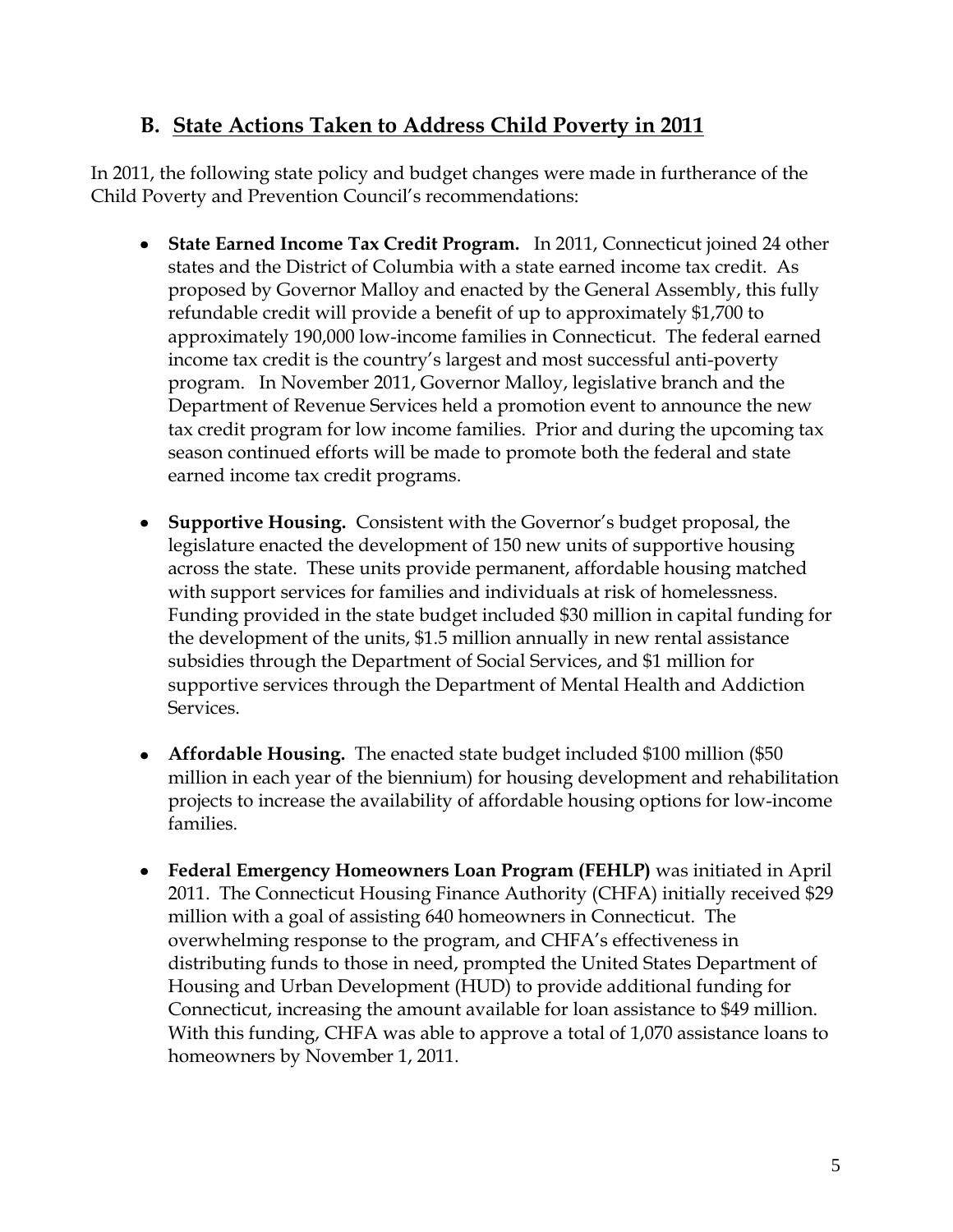- **Emergency Mortgage Assistance Program (EMAP)**. The success of the FEHLP program created additional demand for CHFA's EMAP program which provides needed mortgage assistance to Connecticut homeowners who are facing foreclosure and, by October, the program was facing imminent closure due to lack of resources. Governor Malloy worked with State Treasurer Denise Nappier to commit a portion of the FY12 expected lapse in general fund debt service to allow CHFA to issue \$20 million in bond funds. This funding allowed CHFA to provide an additional 280 loans to home owners facing foreclosure over the last half of FY12.
- **Early Childhood System.** In 2011, Governor Malloy created a coordinated early childhood system in Connecticut. The state budget and related legislation transferred the Child Care Services Program and the School Readiness Quality Enhancement account from the Department of Social Services to the Department of Education and provided \$2 million in additional funding to bring the Department of Social Services Child Day Care rates to parity with the School Readiness slot rates. Another bill calls for the coordination of more of the early childhood programs within the next few years.
- **Academic Achievement Gap.** Public Act 11-85 establishes an Achievement Gap Task Force to address the academic achievement gaps in Connecticut by considering effective approaches to closing the achievement gaps in elementary, middle and high schools. Among other responsibilities the task force must develop a master plan to eliminate the achievement gaps. The act also creates an Interagency Council to assist the task force in the development and implementation of the master plan to close the achievement gaps.
- **Board of Regents for Higher Education.** In 2011, the General Assembly adopted Governor Malloy's proposal to create one Board of Regents for Higher Education in order to improve coordination, expand transparency, and streamline administrative structures in the state's higher education system. The adopted budget reorganizes the state system of higher education by establishing a 19 member Board of Regents fir Higher education to serve as the governing body for the Connecticut State University System, the community-technical colleges, and Charter Oak State College, which includes seventeen academic institutions serving approximately 100,000 students. The Board of Regent will merge the central office functions of the constituent units, which will result in savings through economies of scale.
- **Job Creation.** In October, Governor Malloy called a special session of the General Assembly to focus on job creation and retention in the state. As a result, two significant bills were enacted. Public Act 11-1 OSS, AA Promoting Economic Growth and Job Creation in the State establishes new and existing business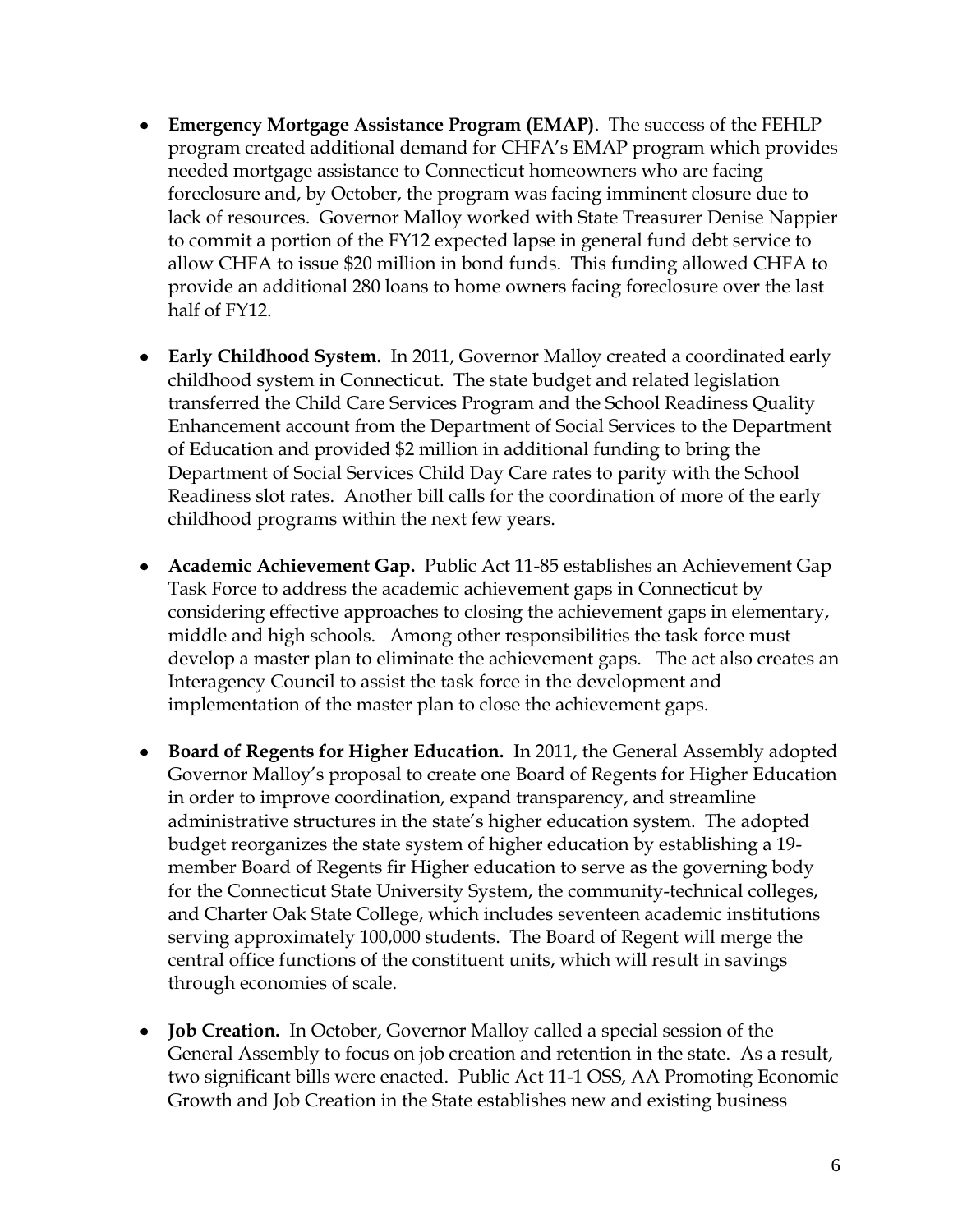assistance, economic and workforce development, and job training programs. Among other things, the act authorizes rapid response financial assistance programs for small businesses, a temporary subsidy for employment and training costs for a small business that hire eligible new employees, and expands the First Five and Manufacturing Reinvestment Account. In addition, Public Act 11-2 OSS creates the Connecticut Bioscience Collaboration program to support establishment of a bioscience cluster anchored by a research lab at the UConn Health Center and provides state funding for Jackson Laboratory's new billion dollar personalized medicine project. A collaborative effort between Jackson Laboratory, the State of Connecticut, the University of Connecticut and Yale University, the Jackson Laboratory for Genomic Medicine will accelerate the development of new medical treatments tailored to each patient's unique genetic makeup. Permanent jobs associated with the facility total more than 6,800 over 20 years, including 300 direct jobs within 10 years and 600 direct jobs within 20 years.

**TANF Contingency Funding.** Connecticut received \$32.4 million in new federal funds to provide: short-term emergency room services to families, subsidized employment opportunities to individuals, baby supplies, school supplies, support services to assist families to remain in their homes and summer camp opportunities for children.

### **C. Priority Recommendations to Address Child Poverty in 2012**

In 2009, the Child Poverty Council engaged the Urban Institute to provide an economic analysis of which recommended strategies would reduce child poverty in Connecticut most significantly. The results of that analysis identified three recommendations that hold the most promise to reduce child poverty in Connecticut – depending on the definition of poverty used: (1) increased enrollment in subsidized housing, energy assistance and nutrition assistance; (2) increased attainment of Associates Degrees; and (3) guaranteed child care subsidies.

Based on this quantitative analysis and further discussion, the Council's recommendations for action in 2012 are:

#### REDUCE HOMELESSNESS:

- 1. Increase Rental Assistance Program certificates (RAPs) available to families with children.
- 2. Re-open the Security Deposit Guarantee Program.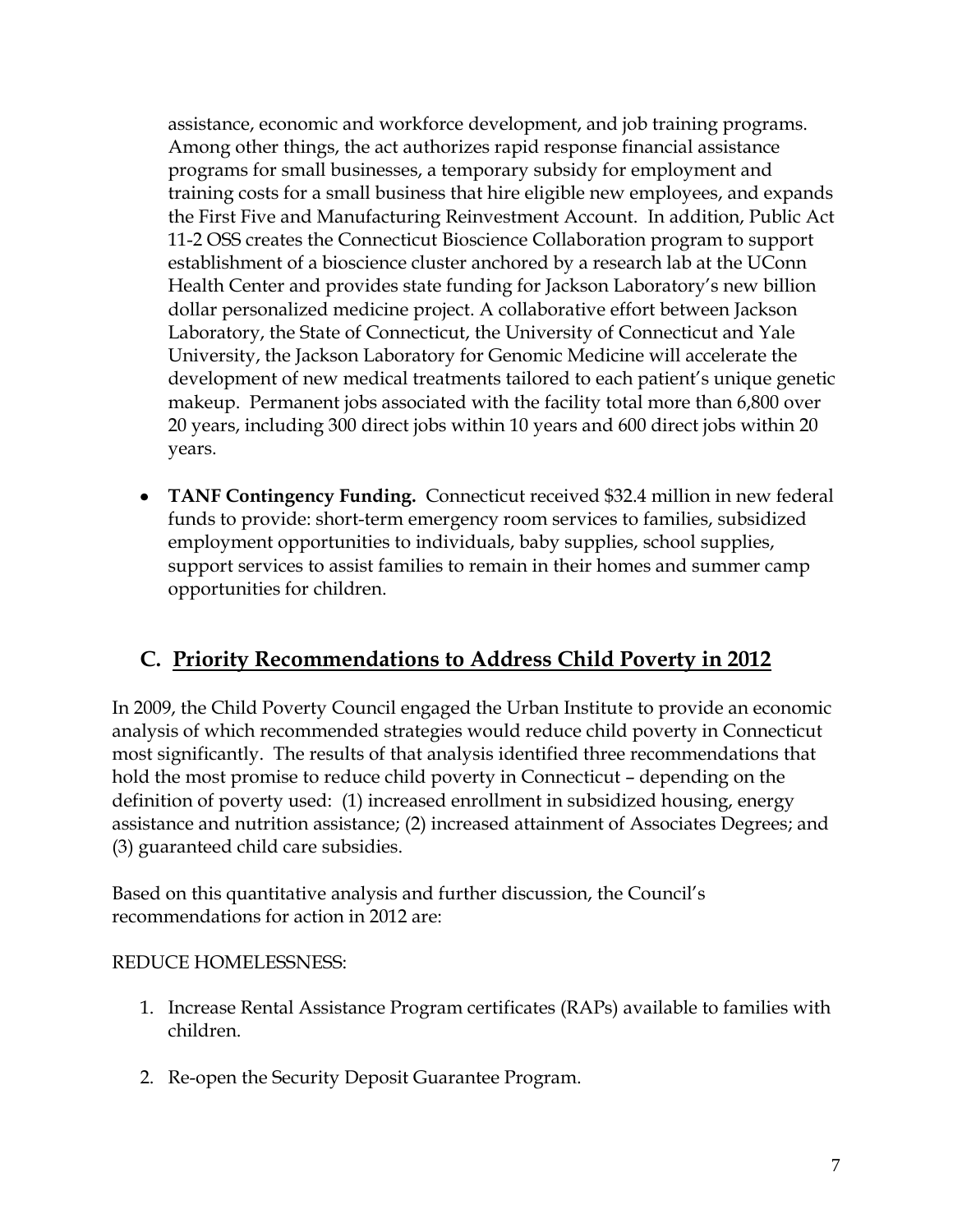- 3. Continue to implement supportive housing for families with children.
- 4. Align investments of state agencies in family housing between the Departments of Economic and Community Development, Mental Health and Addiction Services, Social Services, and Children and Families.

#### ENHANCE EARLY CHILDHOOD EDUCATION

- 1. Allow low-income parents up to 75% of the state median income (instead of the current 50%) to enroll in Care4Kids. This would need to be phased in over several years due to the cost. Increase eligibility to 75% of state median income for minor parents, including the parents of a minor parent in the income calculation.
- 2. Create a "bridge" program, within available appropriations, to cover Care4Kids costs for providers between the time an application is submitted and approved (usually 60 days), to ensure that parents do not lose a job during the wait period

#### INCREASE ATTAINMENT OF ASSOCIATES' DEGREES

- 1. Expand Western Connecticut State University's Bridges program to all community colleges. Under this program, professors work with middle- and high-school students, administrators and teachers in priority school districts to reduce the need for remedial education.
- 2. On a biennial basis, the Board of Regents should collect and distribute data to inform all public school districts of remedial education needs and six-year college graduation rates. This data should inform remedial education decisions by the state Department of Education.
- 3. Replicate the "Achieving the Dream" model at community colleges to close student achievement gaps.
- 4. Expand financial aid strategies to cover cost of living expenses.

#### ENHANCE ACCESS TO FEDERAL NUTRITION AND ENERGY ASSISTANCE PROGRAMS

1. DSS should, within available appropriations, increase enrollment for federal energy and nutrition assistance programs. Potential actions could include: streamlining applications, improving access to DSS offices, increasing efficiency of application processing, enhancing outreach, implementing "modernization",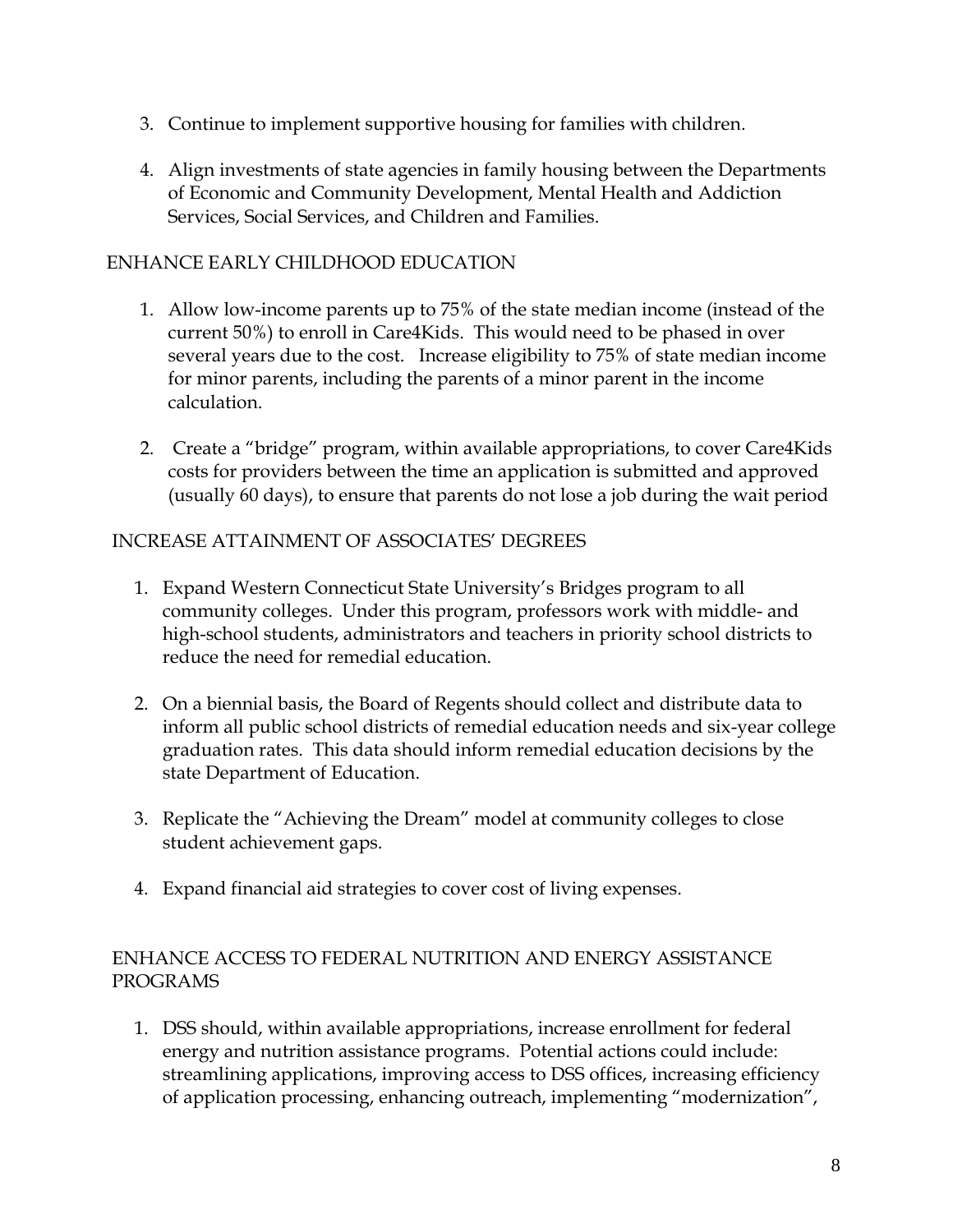creating "one-stop shopping", improving communication, and granting expedited benefits.

### **D. Prevention Report**

The report contains a summary of each state agency's report on prevention services provided in 2011. Each state agency represented on the Council which provides primary prevention services to children reported on at least two prevention services provided by their agency. Prevention services are defined as "policies and programs that promote healthy, safe and productive lives and reduce the likelihood of crime, violence, substance abuse, illness, academic failure and other socially destructive behaviors".

For FY 2011, nine state agencies reported expenditures of over \$293 million for 42 comprehensive primary prevention programs. The FY 11 amount expended for each program ranged from \$500 for Shaken Baby Prevention and Safe Sleep Public Awareness Campaign at DCF to over \$74 million for School Readiness in SDE. These investments combined demonstrate a significant commitment to prevention services by state agencies.

| Department of Children and Families          | Department of Public Health              |
|----------------------------------------------|------------------------------------------|
| DCF/Head Start Partnership                   | Easy Breathing Asthma Program            |
| Early Childhood Consultation Partnership     | Child Day Care Licensing                 |
| Early Childhood Services                     | Community Health Centers                 |
| Positive Youth Development                   | Family Planning                          |
| Shaken Baby Prevention and Safe Sleep Public | <b>Immunization Program</b>              |
| Awareness Campaign                           | <b>Injury Prevention</b>                 |
| Youth Suicide                                | Intentional Youth Violence               |
|                                              | Lead Poisoning Prevention Control        |
|                                              | Newborn Screening and Tracking           |
|                                              | Nutrition, Physical Activity and Obesity |
|                                              | Oral Health-Home by One                  |
|                                              | Rape Crisis and Prevention Services      |
|                                              | Tobacco Use Prevention and Control       |
|                                              | Women, Infant and Children               |
| <b>Department of Developmental Services</b>  | <b>Department of Social Services</b>     |
| Birth to Three                               | Family Development and Training and      |
| <b>Family Support Services</b>               | Credentialing Program                    |
|                                              | Family Empowerment Initiative            |
|                                              | <b>Family School Connection</b>          |
|                                              | Healthy Start                            |
|                                              | Help Me Grow                             |
|                                              | Kinship and Respite Fund                 |

The state agency prevention programs described in the report are: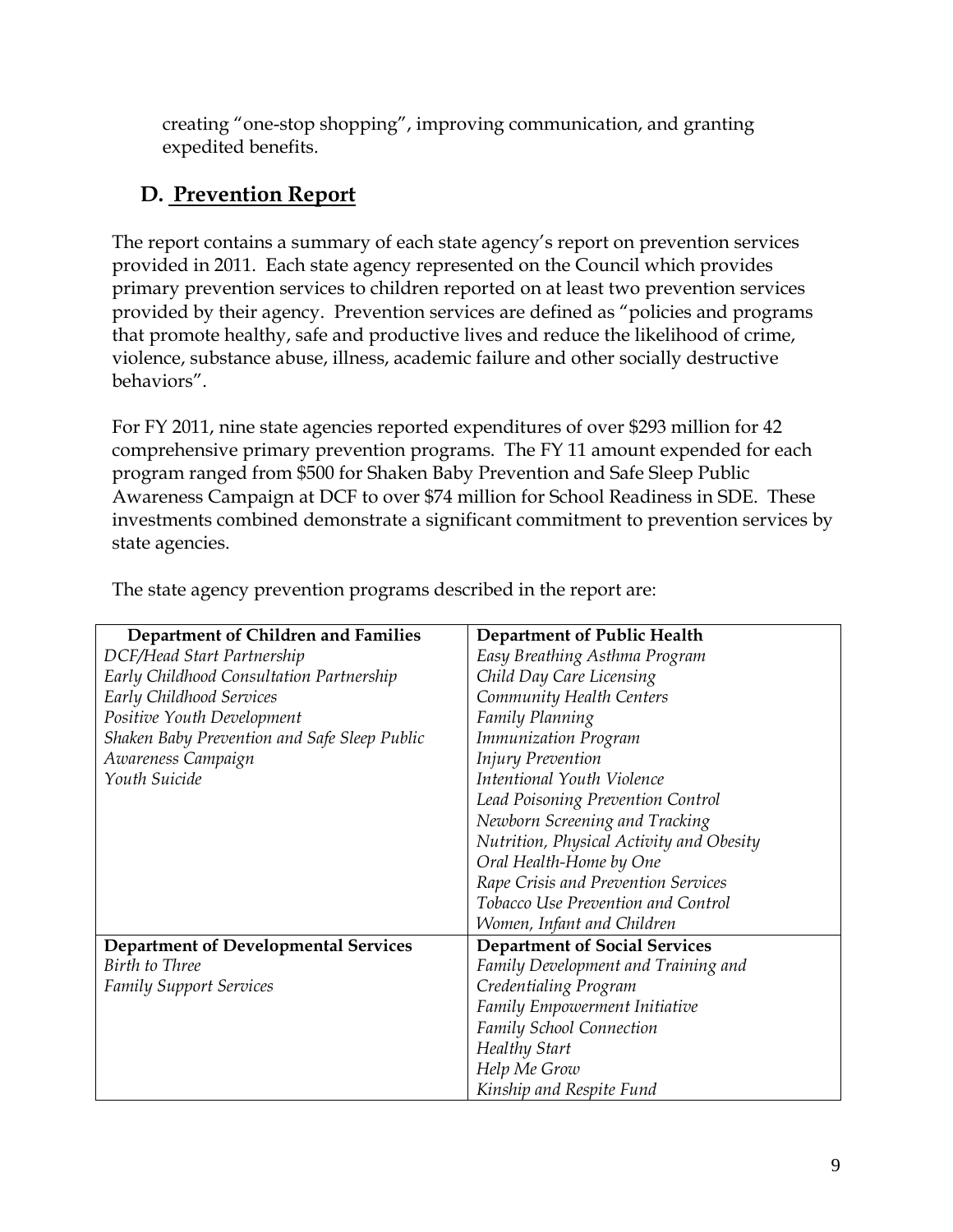|                                           | <b>Nurturing Families Network</b>             |
|-------------------------------------------|-----------------------------------------------|
|                                           | Shaken Baby Syndrome                          |
|                                           | Fatherhood Initiative                         |
|                                           | Teen Pregnancy Prevention                     |
| <b>Department of Education</b>            | <b>Judicial Branch Court Support Services</b> |
| <b>School Readiness</b>                   | <b>Educational Support Services</b>           |
| Even Start Family Literacy                | <b>Family Support Centers</b>                 |
|                                           |                                               |
| <b>Department of Labor</b>                | <b>Office of Policy and Management</b>        |
| Jobs First Employment Services            | Title V Delinquency Prevention Program        |
| Youth Employment Services                 | Governor's Urban Youth Violence Prevention    |
|                                           |                                               |
| Department of Mental Health and Addiction |                                               |
| <b>Services</b>                           |                                               |
| Partnership for Success                   |                                               |
| Tobacco Prevention and Enforcement        |                                               |
|                                           |                                               |

### **E. Successful Interagency Collaborations**

Examples of successful interagency collaborations described in this report are:

- State Prevention Enhancement Initiative Consortium
- DCF Head Start Partnership
- Child Day Care Licensing Program
- State Healthy Start Program
- Children and Youth with Special Health Care Needs
- The Tobacco Program
- Environmental Health Program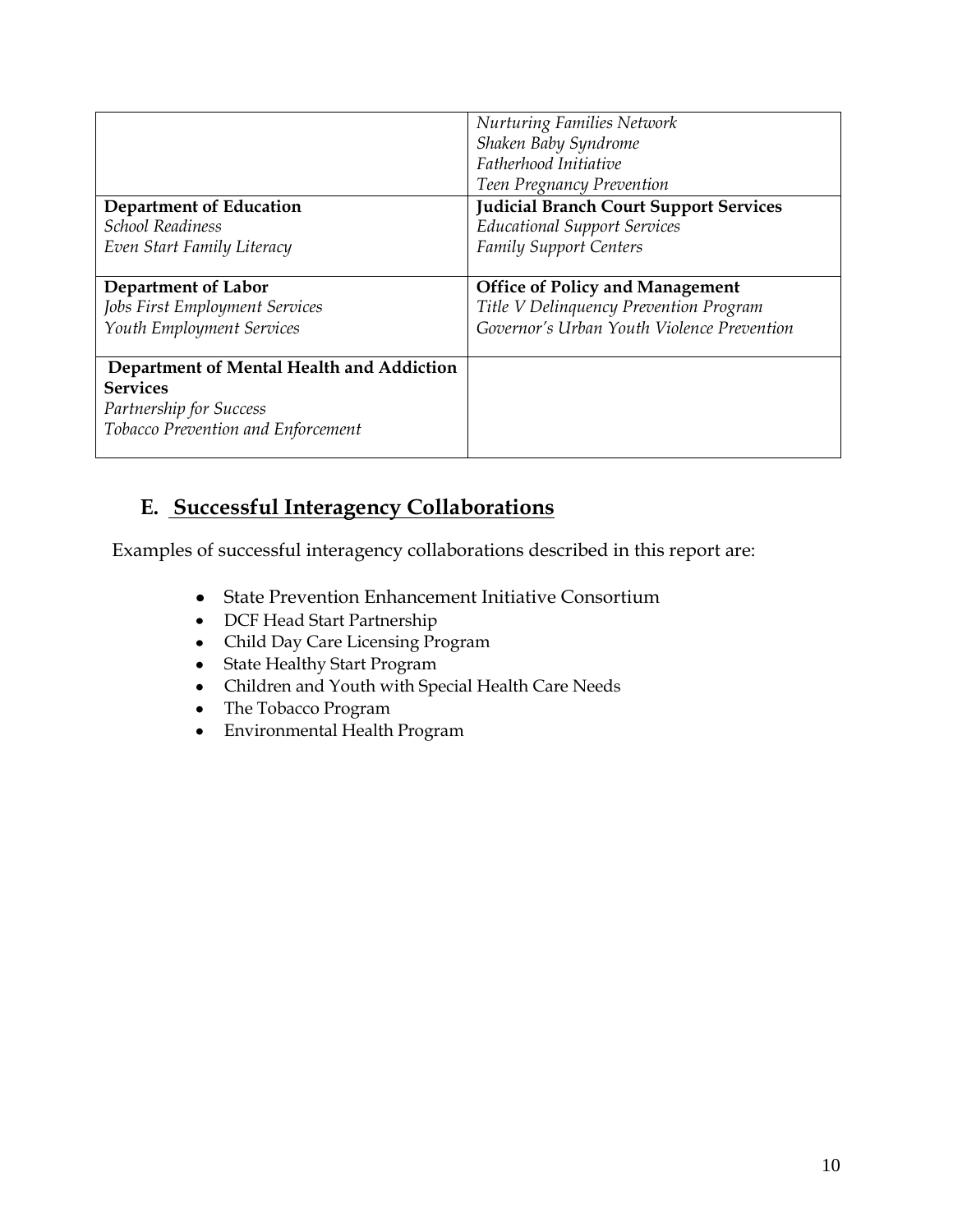## II. Background

### **A. State Prevention Council**

The State Prevention Council was created under Public Act 01-121, An Act Concerning Crime Prevention and a State Prevention Council, to evaluate and promote prevention work in the State of Connecticut. In essence, the mandate was to establish a prevention framework for the state, develop a comprehensive state-wide prevention plan, offer recommendations to better coordinate existing and future prevention expenditures across state agencies and increase fiscal accountability.

The Council met regularly to ensure that the requirements of the public act were implemented in a comprehensive manner. The membership of the Council included representatives from the Office of Policy and Management, the Chief Court Administrator, and the Commissioners of the departments of Children and Families, Education, Mental Health and Addiction Services, Mental Retardation, Public Health and Social Services.

One of the main tasks of the Prevention Council was the development of a statewide prevention plan. The Council conducted research, analysis and deliberated extensively during the planning and development phase of the plan. The plan included four major recommendations that served to advance formation of comprehensive approaches for prevention within the state. The recommendations were to:

- increase public awareness of the value of prevention
- strengthen state and local networks involved in prevention
- improve data collection on prevention programs
- share and implement best practices

The Council felt that these recommendations, when implemented, would provide the Council with the information and tools necessary to effectively evaluate and analyze prevention initiatives in the state and set priorities for future prevention programming. The State Prevention Plan was submitted to the General Assembly in 2003.

As stipulated in the public act, the Governor's biennial budget document for fiscal years ending June 30, 2008-2021, must include a prevention report with recommendations for appropriations for primary prevention services administered by state agencies that served on the State Prevention Council.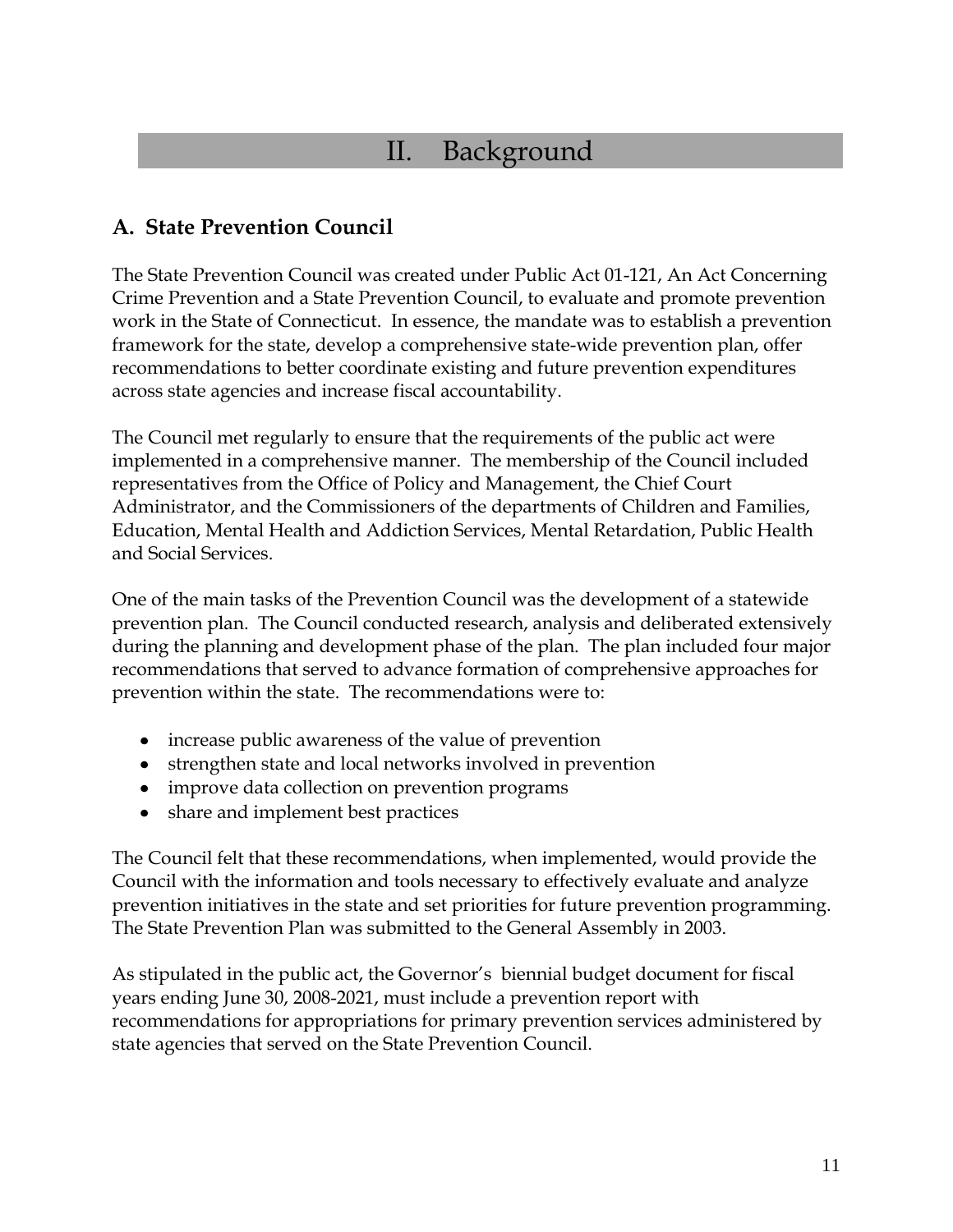In 2003, the legislature enacted Public Act 03-145, An Act Concerning the State Prevention Council and Investment Priorities, which required the Council to continue its work to foster the development and implementation of a comprehensive and coordinated statewide system of prevention in Connecticut. In January 2004, the Prevention Council's progress report was submitted to the General Assembly. This report highlighted statewide prevention initiatives within the policy domains of Early Childhood Development and Youth Development and its relationship to the four recommendations.

In accordance with the stipulations set forth in the public act, the Council submitted its final prevention report in March 2004. The report highlighted the accomplishments and outcomes for statewide prevention initiatives.

## **B. Child Poverty Council**

In the Spring of 2004, the Connecticut legislature enacted Public Act 04-238, An Act Concerning Child Poverty establishing a Child Poverty Council. The Council was charged with recommending strategies to reduce child poverty in the State of Connecticut by fifty percent (50%) within ten years.

The legislation required that the Council consist of the following members or their designees: the Secretary of the Office of Policy and Management; the President Pro Tempore of the Senate; the Speaker of the House of Representatives; the Minority Leader of the Senate and the Minority Leader of the House of Representatives; Commissioners of the Department of Children and Families, Education, Higher Education, Labor, Mental Health and Addiction Services, Developmental Services, Public Health, Social Services, Corrections, Transportation, Economic and Community Development, Health Care Access; the Child Advocate, the chair of the State Prevention Council, the Executive Director of the Children's Trust Fund, and the Executive Director of the Commission on Children.

The Council engaged in numerous strategies to gather the appropriate data to assist in the formation of its recommendations and presented its first report to the Legislature in January 2004. The report contained 67 recommendations to reduce child poverty in Connecticut by fifty percent over a ten year period. The recommendations were organized under six major objectives:

- enhance families' income and income-earning potential;
- help low income families build assets;
- enhance affordable health care, housing, child care and early childhood education;
- support safety net programs for families with multiple barriers;
- enhance family structure stability; and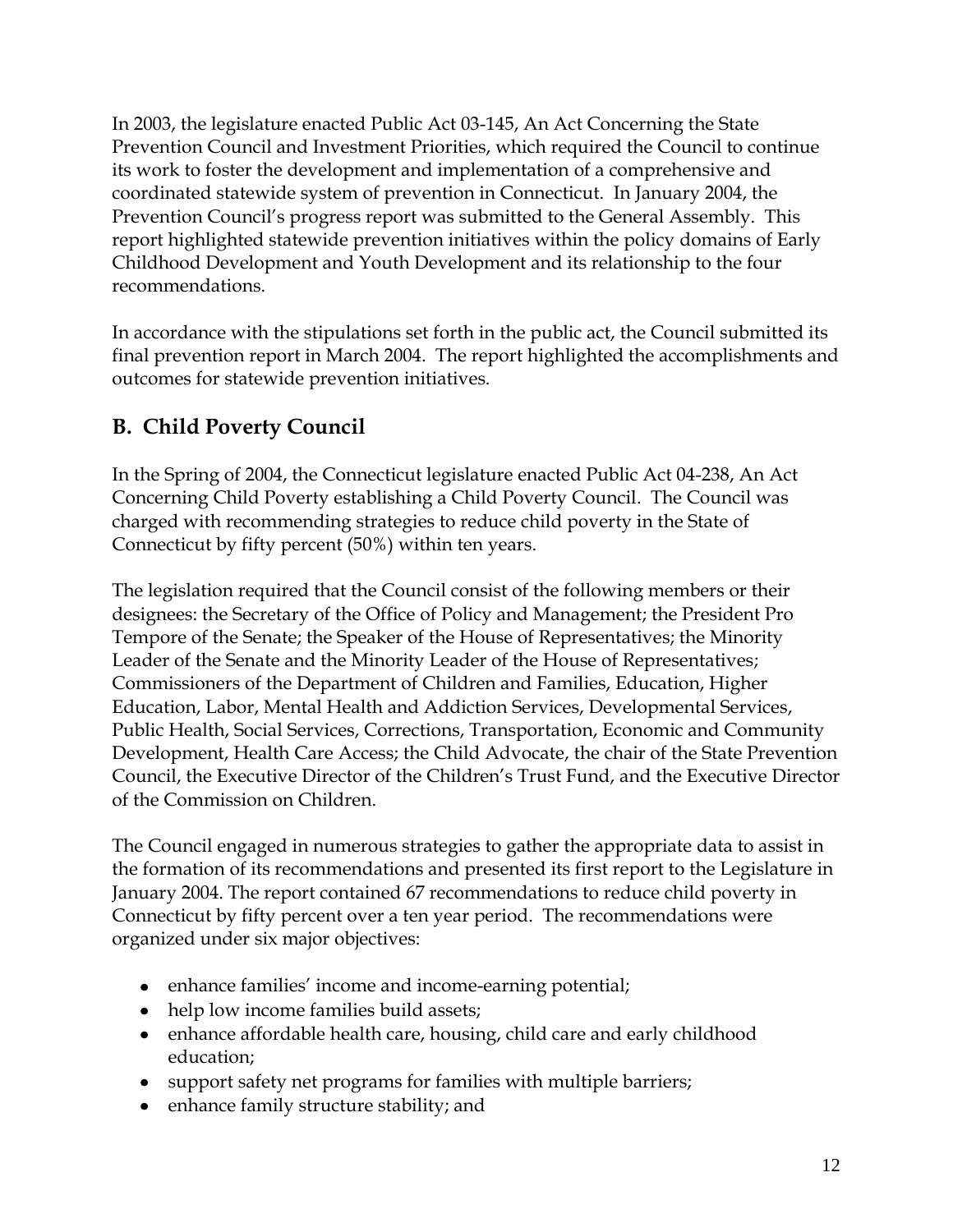• further study child poverty issues and solutions.

In July 2005, the legislature enacted Public Act 05-244, An Act Concerning the Implementation of the Recommendations of the Child Poverty Council. This public act made the executive director of the Commission on Human Rights and Opportunities a member of the Child Poverty Council and required the Council to meet at least twice a year to review and coordinate state agency efforts to meet the goal of reducing child poverty by 50% by June 30, 2014. The Council's annual implementation reports to the legislative committees included progress made toward meeting this goal. The Council continued its work to develop strategies to implement, monitor and report on the implementation of the recommendations.

A number of the Council's recommendations were proposed by Governor Rell and enacted by the legislature in FY 2006-07 and, in January 2006, the Child Poverty Council submitted a report on progress made towards the implementation of the plan to meet the child poverty reduction goal and the extent to which state actions were in conformity with the plan.

### **C. Child Poverty and Prevention Council**

In June 2006, the Connecticut legislature enacted Public Act 06-179, An Act Concerning State Investments in Prevention and Child Poverty Reduction and the Merger of the State Prevention and Child Poverty Councils.

This public act requires the newly formed Child Poverty and Prevention Council to adhere to provisions of the previous councils and imposes additional responsibilities relating to prevention services. The Child Poverty and Prevention Council is comprised of members of both the Child Poverty Council and the State Prevention Councils. In 2006, the Chief Court Administrator was added to the Council.

The public act directs the Child Poverty and Prevention Council to:

- Establish prevention goals and recommendations and measure prevention service outcomes to promote the health and well-being of children and their families.
- Report to the Governor and various legislative committees on the state's progress in prioritizing expenditures for prevention services in budgeted state agencies with membership on the council including:
	- o Summarizing measurable gains made toward the child poverty and prevention goals established by the Council.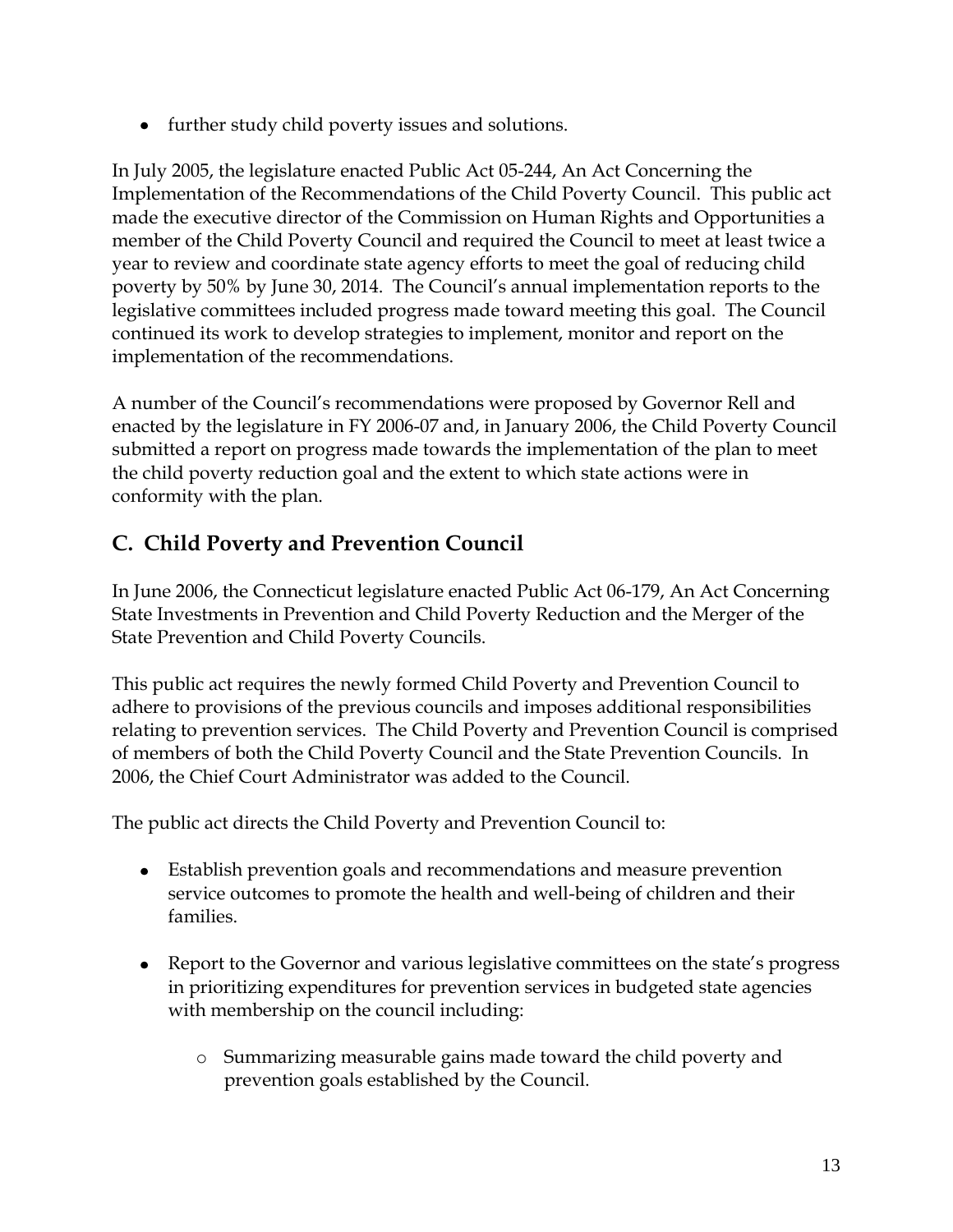- o Providing examples of successful interagency collaborations to meet the child poverty and prevention goals established by the Council.
- o Recommending prevention investment and budget priorities.

The public act also requires each state agency with membership on the council that provides prevention services to children and families to submit an agency prevention report to the Council which must be included in the Council's report to the Governor and legislature. Each agency report must include at least two prevention programs.

In 2007, the Child Poverty and Prevention Council began a process to re-examine and prioritize its 67 child poverty and 27 prevention recommendations. At the September 2007 meeting, the Council selected three target populations in order to narrow its focus and make a greater impact on the following priority populations: birth to age five; late teen and young adult (16-24); and working poor families.

To help focus the Council's efforts, a panel of six nationally-recognized experts was engaged to discuss proven strategies to reduce child poverty. The panel consisted of J. Lawrence Aber, Ph.D. (Professor of Applied Psychology and Public Policy at New York University), Rebecca M. Blank (Professor of Public Policy and Economics at the University of Michigan), Mark H. Greenberg, J.D. (executive Director of the Task Force on Poverty for the Center for American Progress), Ron Haskins, Ph.D. (Co-Director of the Center on Children and Families at the Brookings Institution), Clifford Johnson (Executive Director of the Institute for Youth, Education and Families at the National League of Cities), and Rucker C. Johnson, Ph.D. (Assistant Professor in the Goldman School of Public Policy at the University of California, Berkeley).

The expert panel met and deliberated twice by phone and once in person over the phone in late 2007. They scrutinized the council's recommendations based on three main criteria: evidence of impact, cost-effectiveness, and timeframe.

In December 2007, the panel offered recommendations to the council about which among the 67 recommendations have sufficiently strong evidence to support their potential effectiveness in reducing child poverty. They identified four major areas of policy and thirteen specific policies for which there is evidence to support their likely effectiveness in short-term child poverty reduction. In addition, they made one process recommendation.

At the January 2008 meeting, the Council considered the expert advice and adopted 12 priority recommendations for action and two process recommendations. The Council's priority recommendations were grouped into five major categories including Family Income and Earnings Potential; Education; Income Safety Net; Family Structure and Support; and Process Recommendations.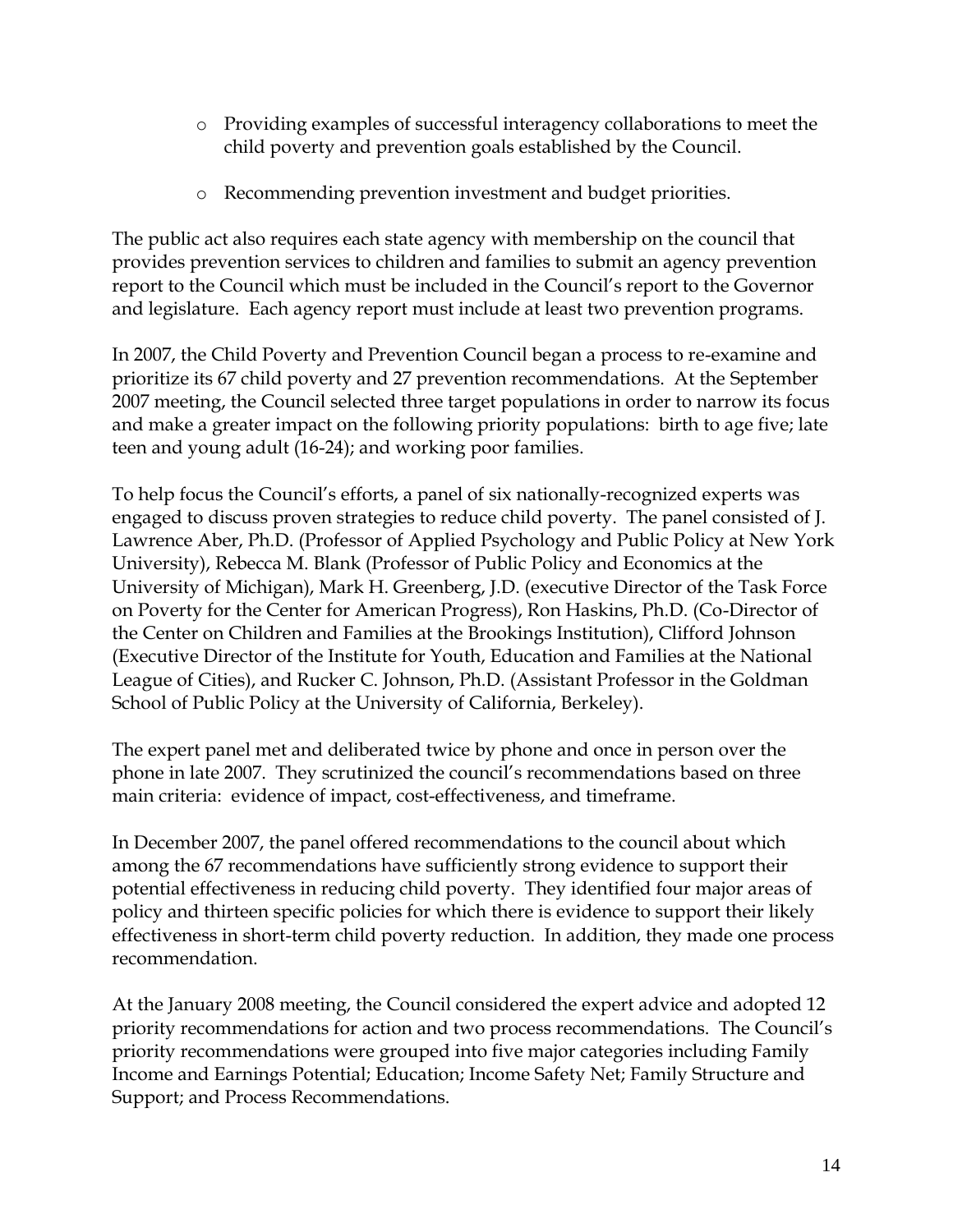In 2009, with funding from the Early Childhood Education Cabinet, the Office of Policy and Management contracted with the Urban Institute to provide an economic analysis of which recommended strategies would reduce child poverty in Connecticut most significantly. The results of that analysis identified three recommendations that hold the most promise to reduce child poverty in Connecticut – depending on the definition of poverty used: (1) increased enrollment in subsidized housing, energy assistance and nutrition assistance; (2) increased attainment of Associates Degrees; and (3) guaranteed child care subsidies. In 2010, the Council agreed to target its efforts on further development of these three recommendations. The recommendations are in section VI of the report.

In 2010, the legislature enacted Public Act 10-133, An Act Concerning Children in the Recession7. This act requires the Child Poverty and Prevention Council to serve in a leadership role to make recommendations for the state's emergency response to children affected by the recession. The public act directs the Council to:

Develop and promote policies, practices and procedures that (1) mitigate the long-term impact of economic recessions on children; (2) provide appropriate assistance and resources to families to minimize the number of children who enter poverty as a result of the recession; and (3) reduce human and fiscal costs of recessions, including foreclosures, child hunger, family violence, school failure, youth runaways, homelessness, child abuse and neglect.

This public act imposes additional responsibilities relating to children in poverty. The Council decided to adhere to the new requirement by incorporating the recommendations of the Children in Recession Task Force with the Council recommendations. The Council's revised recommendations are included in Section VI of the report.

The Child Poverty and Prevention Council webpage, which contains the 2005 Initial Child Poverty Plan and the subsequent Progress Reports (2006-2011), along with meeting agendas and minutes, is on the State of Connecticut, Office of Policy and Management home page. The website address is: [http://www.ct.gov/opm/cwp/view.asp?a=2997&Q=383356&opmNav\\_GID=1809](http://www.ct.gov/opm/cwp/view.asp?a=2997&Q=383356&opmNav_GID=1809)

 $\overline{a}$ 

 $7$  See Appendix C for Public Act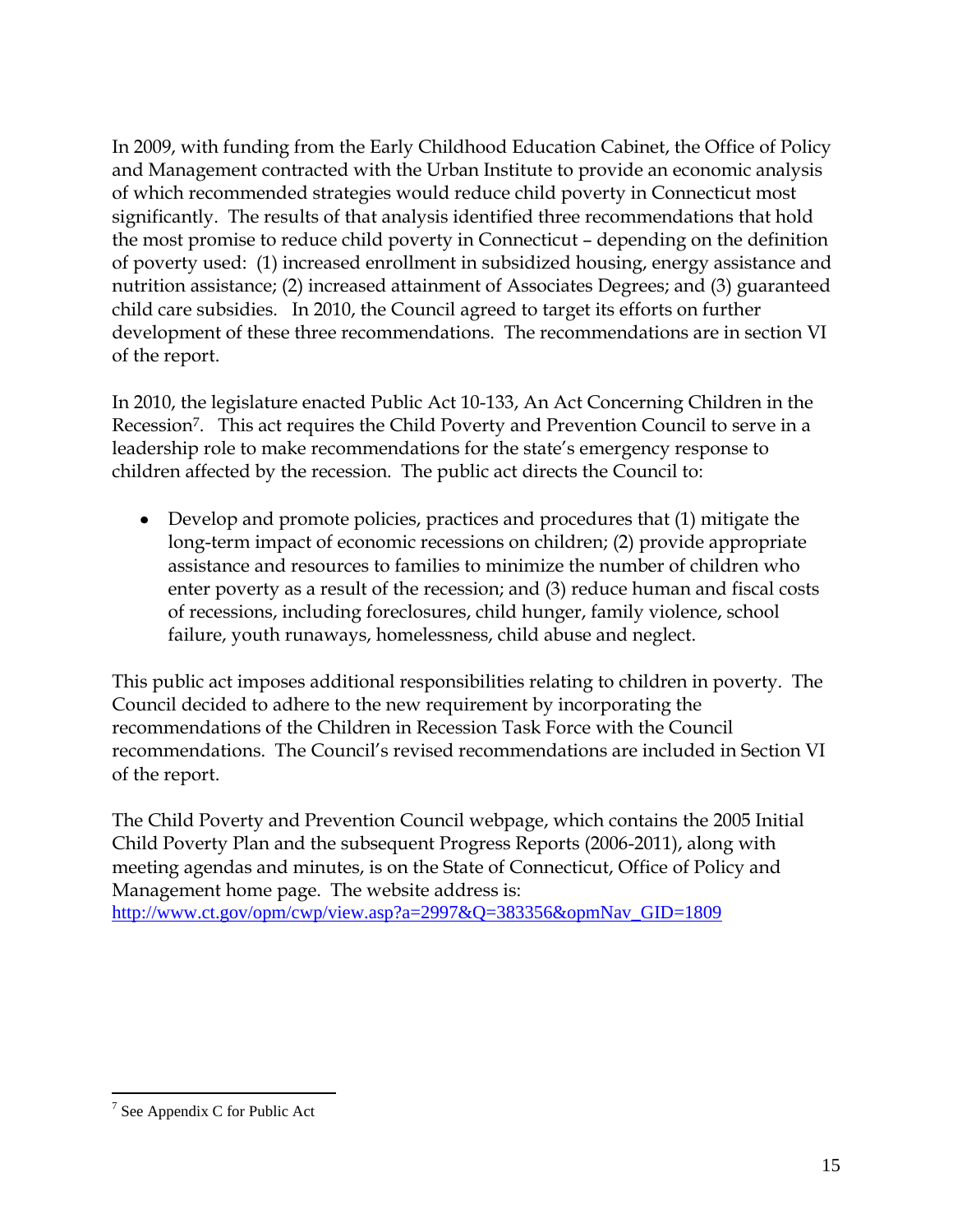## III. Progress Report

This section of the report describes implementation of the Council's plan to reduce child poverty, including the extent to which state actions are in conformance with the plan and progress made toward reducing child poverty.

### **A. Trends in Child Poverty in Connecticut**

The Council's child poverty goal is to reduce poverty among children in Connecticut by 50% over ten years. When the Council's ten-year plan was released in 2005, the most up-to-date figures on child poverty were based on 2003 census figures. Currently, the most recent figures are based on 2010 data. The Council continues to focus on reducing child poverty both among "poor" households with income below 100% of the federal poverty level (\$18,310 for a family of three and \$22,050 for a family of four in 2010)<sup>8</sup> and "low income" households with income below 200% of the federal poverty level (\$36,620 for a family of three and \$44,100 for a family of four in 2010)<sup>9</sup>. Because Connecticut has a high cost of living, both measures are used in order to give a more complete picture of poverty in Connecticut. The 200% FPL measure roughly corresponds to Connecticut's Self-Sufficiency Standard, a measure of the income necessary for a family to meet basic needs.

To measure the child poverty rate in Connecticut, the Council uses findings from two U.S. Census Bureau surveys: the American Community Survey (ACS) for data on households with income below 100% of the federal poverty level and the Current Population Survey (CPS) for those with income below 200% of the federal poverty level. The Council uses ACS for the "low income" household data because it is a more statistically valid and reliable data. CPS surveys approximately 100,000 households nationally each year, while ACS surveys approximately 3 million households each year. The relatively large sampling errors of state-level estimates using CPS limit its usefulness. Because of its large sample size, the ACS provides the best survey-based state-level income and poverty estimates available. The sample size of the ACS makes it exceptionally useful for state-level analysis. Although the American Community Survey (ACS) uses a larger sample than the Current Population Survey (CPS), it does not produce data on families with income below 200% of the federal poverty level, so CPS data will continue to be used by the Council to measure the number of children living in families with income below 200% of the federal poverty level.

 $\overline{a}$ 8 See

<http://aspe.hhs.gov/poverty/figures-fed-reg.shtml>

<sup>&</sup>lt;sup>9</sup> Source: U.S. Department of Health and Human Services Poverty Guideline 2010. Monthly percentage data calculated by the Office of Policy and Management and rounded to the nearest dollar.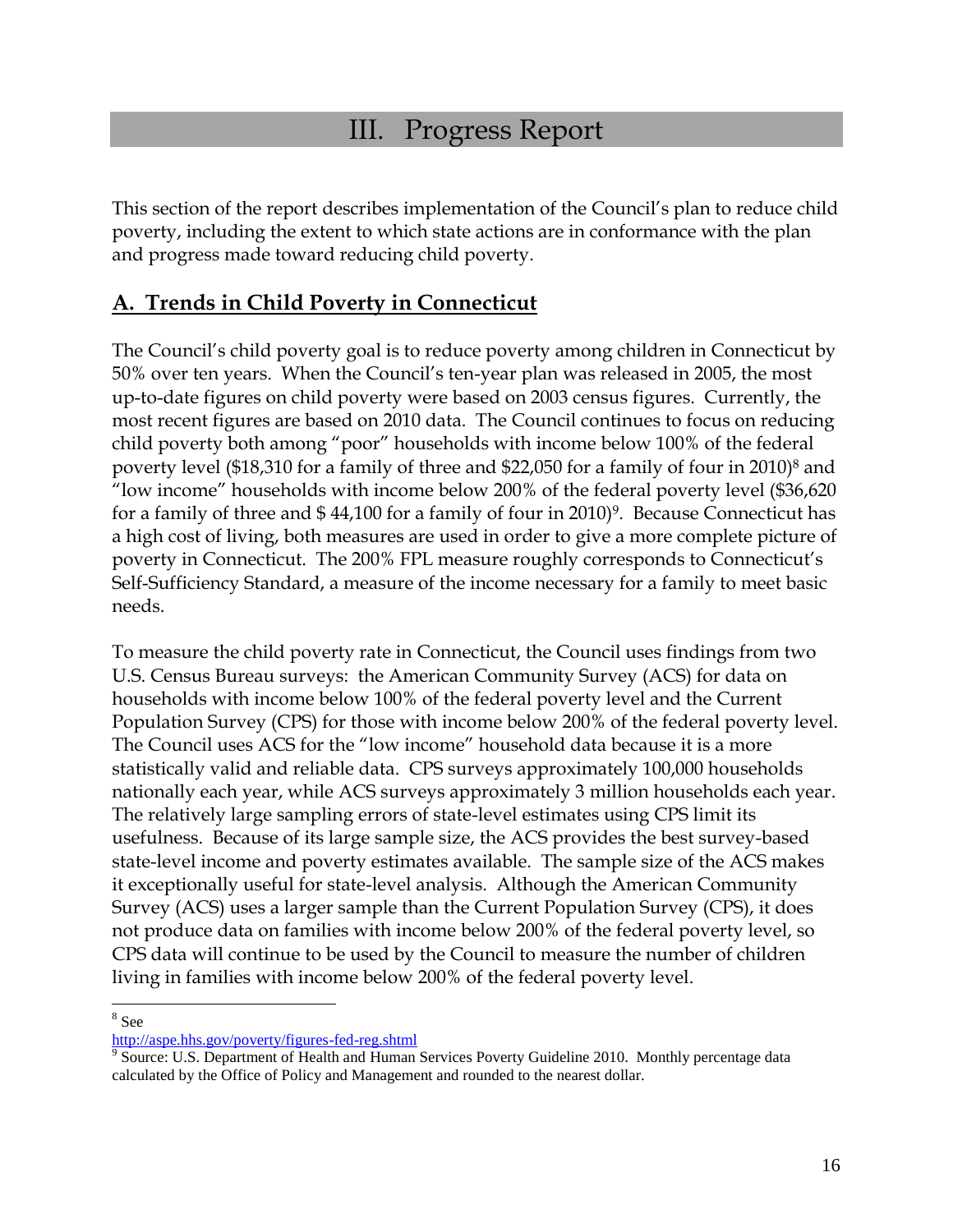In 2010, the most recent year for which we have data, Connecticut's child poverty rate for "very poor households" with income below 100% of the federal poverty level was 12.8%, a slight increase from the 2009 child poverty rate of 12.1%. While Connecticut experienced an increase in the child poverty rate over the previous year, Connecticut's child poverty rate of 12.8% remain substantially below the national child poverty rate of 21.6%. Connecticut had the 2nd lowest child poverty rate in the nation where child poverty rates range from 10% in New Hampshire to 32.5% in Mississippi. Additionally, Connecticut ranks 50th of all the states and D.C. -- only New Hampshire (at 10%) had a lower child poverty rate in 2010.

For "poor" households with income below 200% of the federal poverty level, Connecticut's child poverty rate in 2010 was 26.8% which represents a significant increase over the previous year's rate of 23.1%. Using this measure the national child poverty rate is 43.6% and Connecticut ranks 50th of all the states and D.C. -- only New Hampshire has a lower child poverty rate at 18.4%.

Using these sources, the child poverty rate in Connecticut has been:

|                                  | 2003  | 2004  | 2005  | 2006  | 2007  | 2008  | 2009  | 2010  |
|----------------------------------|-------|-------|-------|-------|-------|-------|-------|-------|
|                                  |       |       |       |       |       |       |       |       |
| Percent of                       |       |       |       |       |       |       |       |       |
| children under 18                | 11.0% | 10.5% | 11.6% | 11.0% | 11.1% | 12.5% | 12.1% | 12.8% |
|                                  |       |       |       |       |       |       |       |       |
|                                  |       |       |       |       |       |       |       |       |
| Connecticut rank<br>among states |       |       | 46    | 49    | 47    | 42    | 49    | 50    |

#### **Children Poverty in Connecticut 2003-2010**

#### **All "Low Income" Children in Connecticut Households with Income Under 200% of the Federal Poverty Level**

|                                 | 2003  | 2004  | 2005  | 2006  | 2007  | 2008  | 2009  | 2010  |
|---------------------------------|-------|-------|-------|-------|-------|-------|-------|-------|
|                                 |       |       |       |       |       |       |       |       |
|                                 |       |       |       |       |       |       |       |       |
| Percent of<br>children under 18 | 23.0% | 23.9% | 25.8% | 25.8% | 27.5% | 26.2% | 23.1% | 26.8% |
|                                 |       |       |       |       |       |       |       |       |
| Connecticut rank                |       |       |       |       |       |       |       |       |
| among states and<br>DC          |       |       | 48    | 49    | 48    | 50    | 50    | 50    |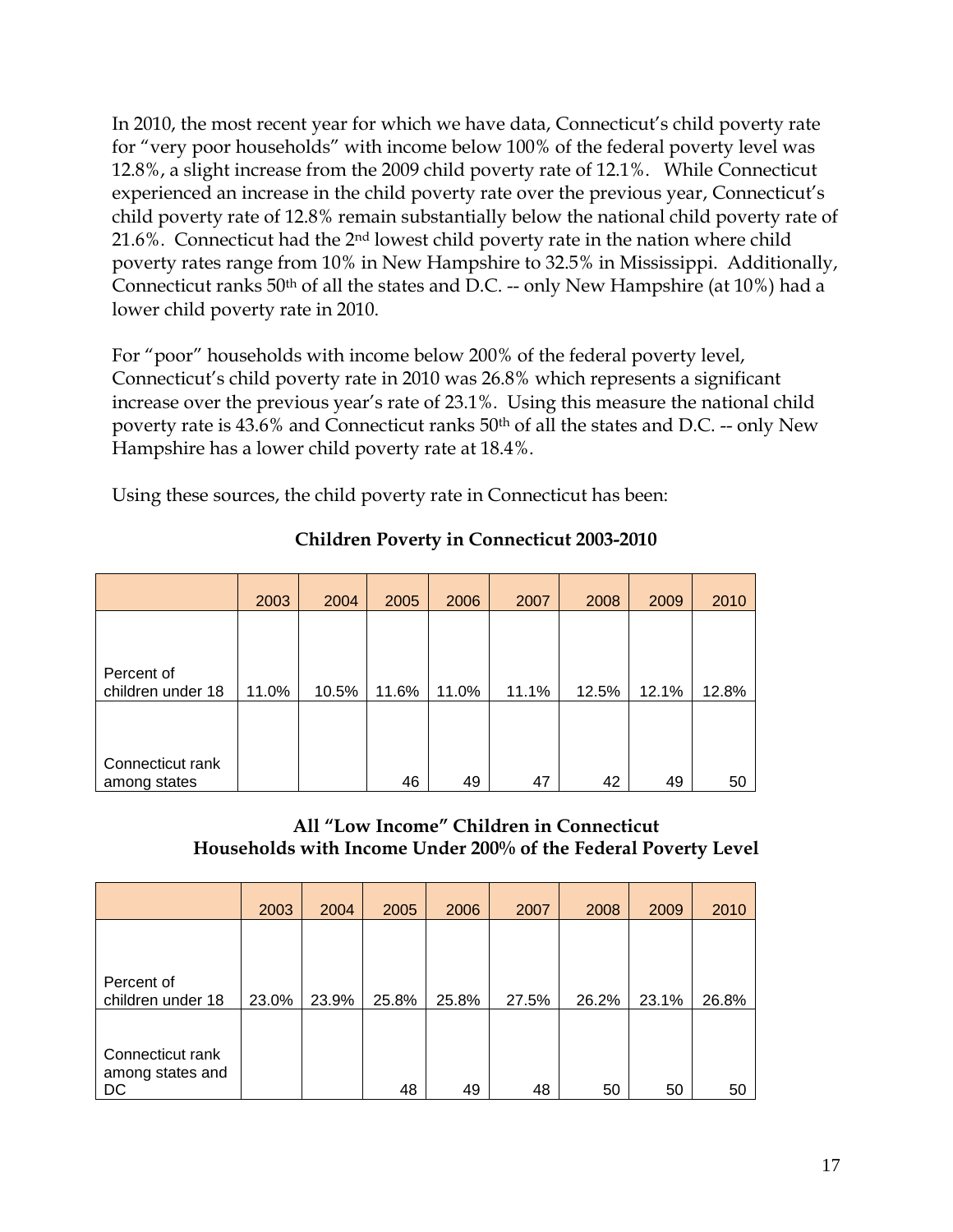In general, the most recent data suggest that, additional children are living in poverty. The percentage of "poor" children increased between 2009 (12.1%) to 2010 (12.8%). The percentage of all "low income" children significantly increased from 2009 (23.1%) to 2010 (26.8%). Since the inception of the Child Poverty Council in 2003, the percentage of "poor" children living in poverty has gradually increased from 11.0% in 2003 to 12.8% in 2010. Similarly, the percentage of all "low income" children increased from 23.0% in 2003 to 26.8% in 2010.

While Connecticut experienced a slight increase in the child poverty rate over the previous year, Connecticut's child poverty rate of 12.8% remain substantially below the national child poverty rate of 21.6%. Connecticut had the 2nd lowest child poverty rate in the nation and ranked 50th of all the states and DC-only New Hampshire (10.0%) had a lower child poverty rate in 2010.

Examining all "low income" households with income below 200% of the federal poverty level, Connecticut's child poverty rate in 2010 was 26.8% which represents a 3.7% increase over the previous year's rate of 23.1%. Using this measure the national child poverty rate is 43.6% and Connecticut ranks 50th of all the states and DC-only New Hampshire has a lower child poverty rate of 18.4%.

Rates of child poverty in Connecticut continue to vary significantly based on location, ranging from 9.9% in Danbury to an overwhelming 44.5% in Hartford. Black and Hispanic children are more likely to live in poverty than white children.<sup>10</sup> According to an analysis of the 2010 American Community Survey data conducted by Connecticut Voices for Children, 29.4% of black children and 28.4% of Hispanic children live in poverty as compared to  $5.3\%$  of white children<sup>11</sup>.

Family structure also significantly impacts risk of child poverty. Single parent families with children are about 10 times more likely to live in poverty than married couple families with children. In 2010 the poverty rate for married couple families with related children was 3.7% and the poverty rate for single parent families with related children was 29.8%.<sup>12</sup>

The chart below depicts child poverty rates in Connecticut since the inception of the Child Poverty and Prevention Council and the charts on the following pages, prepared by Connecticut Voices for Children for the Council, illustrate the disproportionate impact of poverty on some of the state's children.

 $\overline{a}$ 

<sup>&</sup>lt;sup>10</sup> U.S. Census Bureau, 2010 American Community Survey Chart S1701

<sup>&</sup>lt;sup>11</sup> Connecticut Voices for Children, Summary of the American Community Survey 2010 One Year Estimates

 $12$  U.S. Census Bureau, 2010 American Community Survey Chart S1702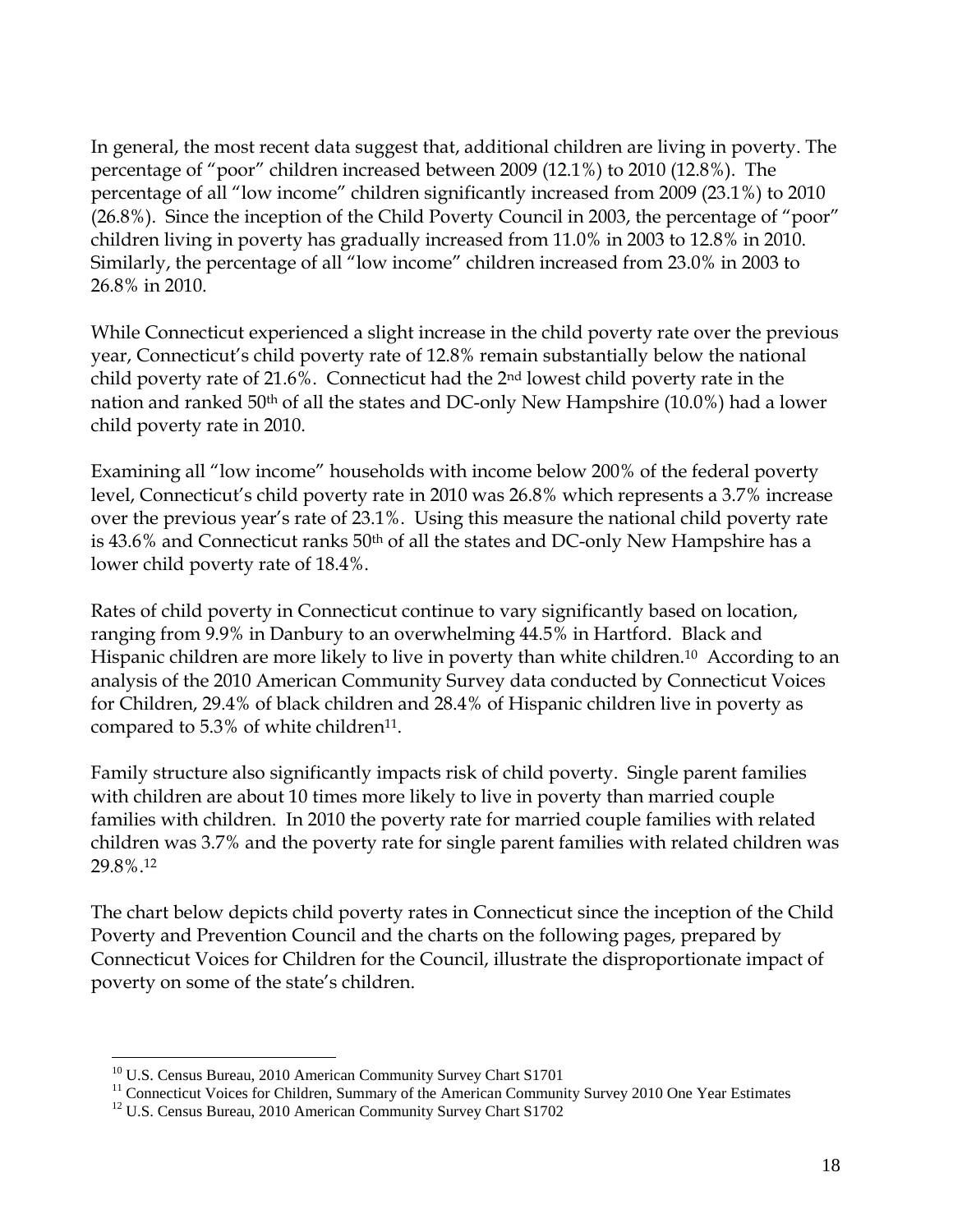

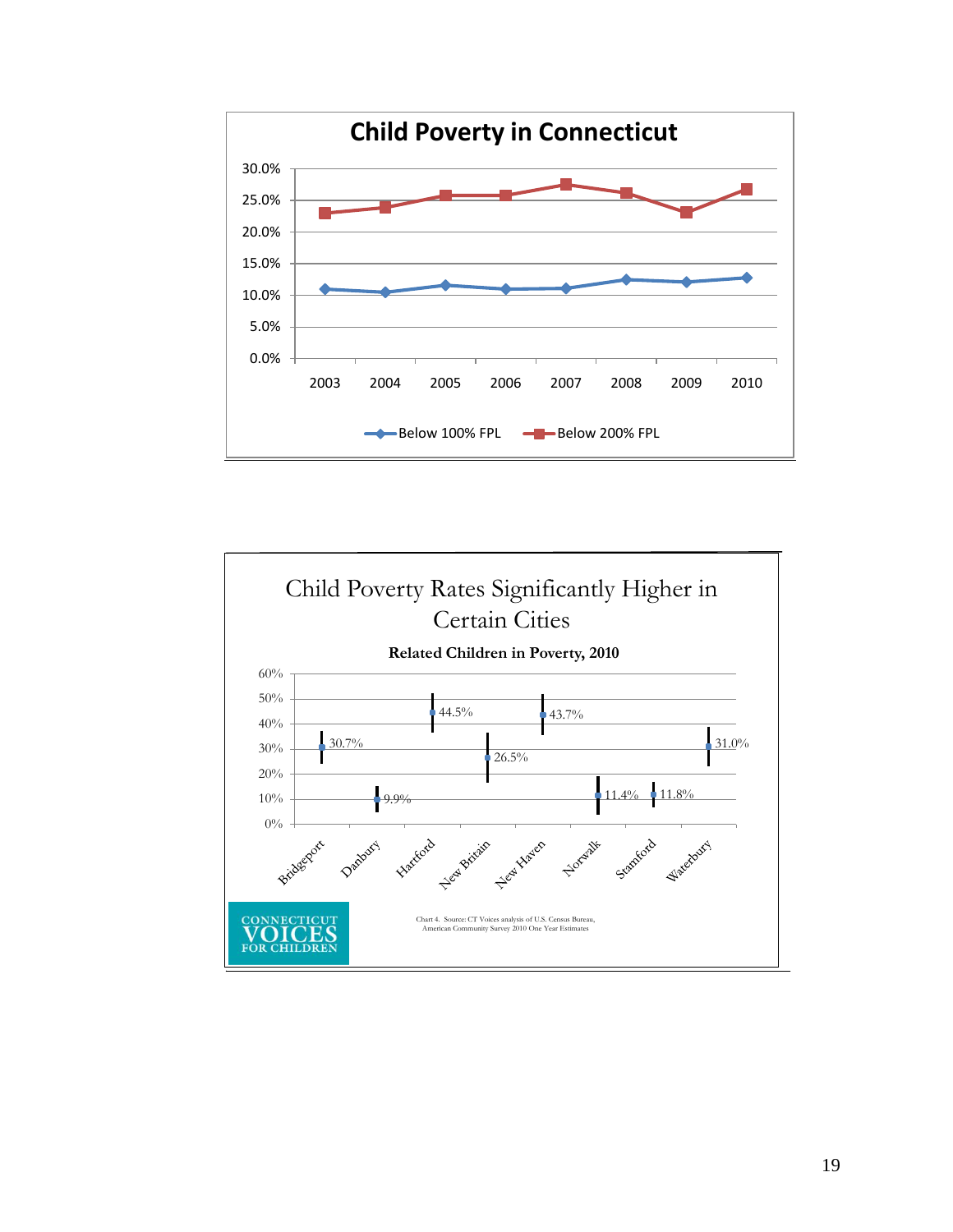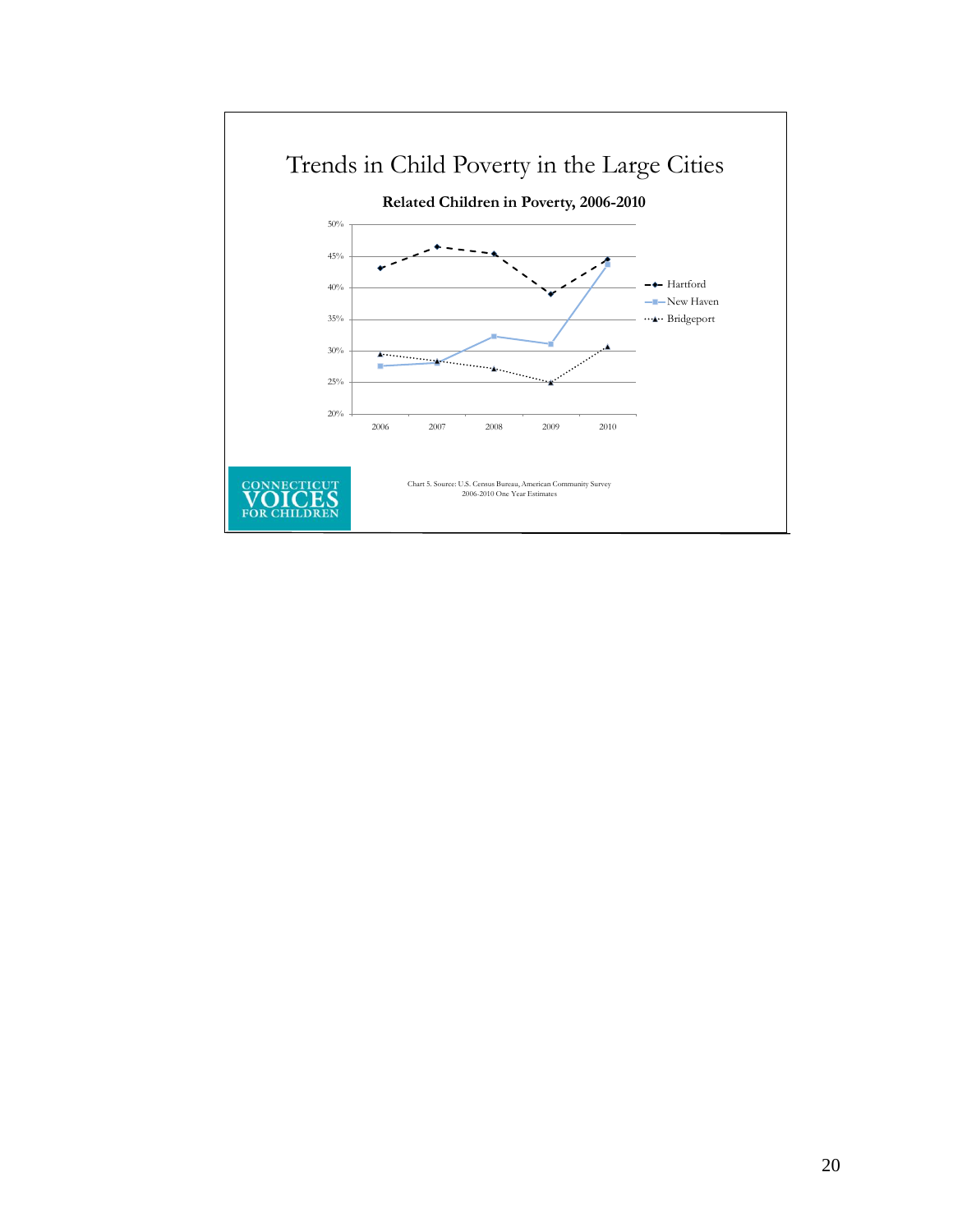

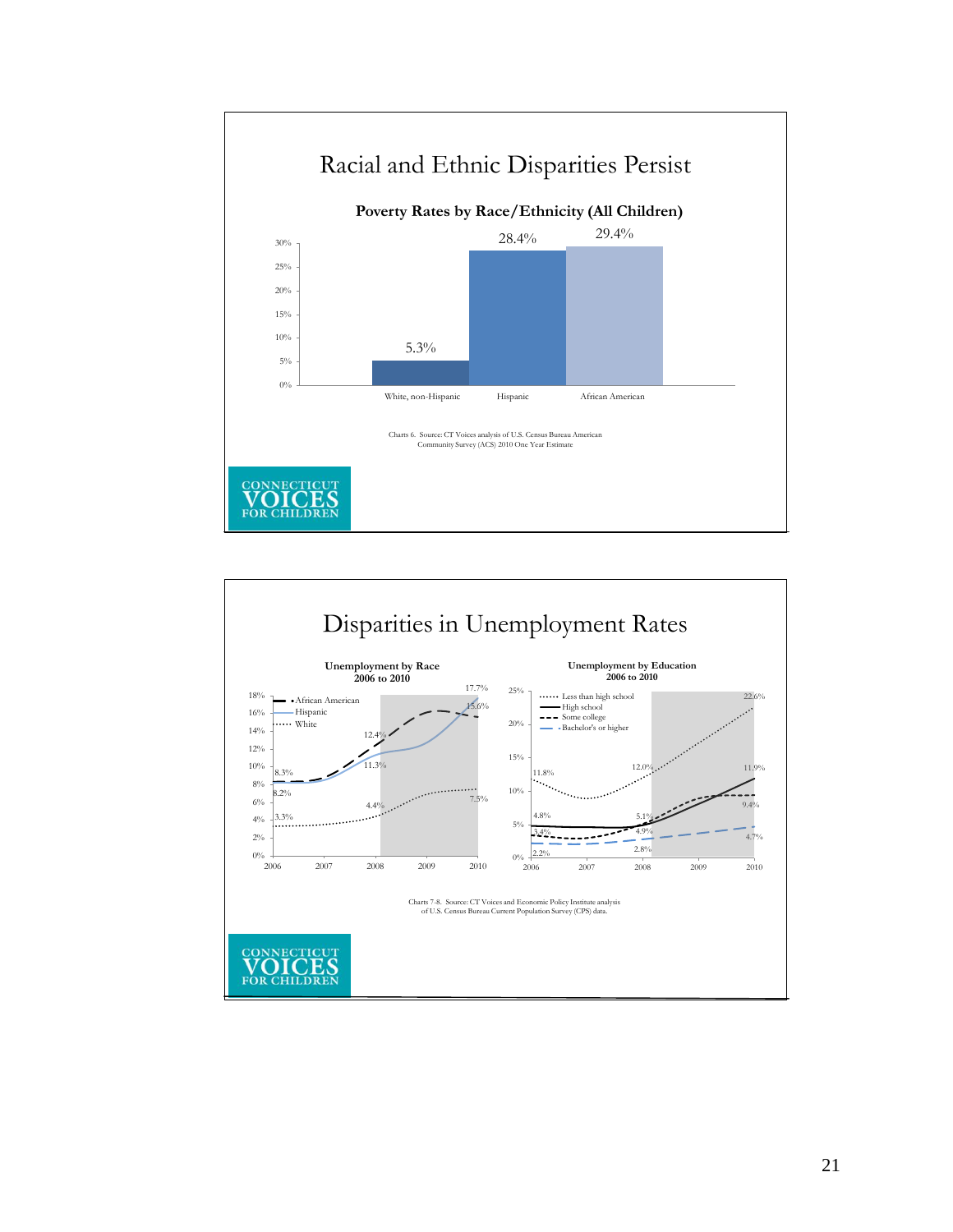### **B. State Actions in Conformity with the Plan**

Included below are the Council's priority recommendations and a synopsis of state actions taken in 2011 to address child poverty and promote healthy, safe and productive lives and reduce the likelihood of crime, violence, substance abuse, illness, academic failure and other socially destructive behaviors.

#### **FAMILY INCOME AND EARNINGS POTENTIAL:**

- 1. FEDERAL EARNED INCOME TAX CREDIT (EITC): Increase use of federal EITC with a target group of working poor families.
	- **State Earned Income Tax Credit Program.** In 2011, Connecticut joined 24 other states and the District of Columbia with a state earned income tax credit. As proposed by Governor Malloy and enacted by the General Assembly, this fully refundable credit will provide a benefit of up to approximately \$1,700 to approximately 190,000 low-income families in Connecticut. The federal earned income tax credit is the country's largest and most successful anti-poverty program. In November 2011, Governor Malloy, legislative branch and the Department of Revenue Services held a promotion event to announce the new tax credit program for low income families. Prior and during the upcoming tax season continued efforts will be made to promote both the federal and state earned income tax credit programs.
- 2. HOUSING/HOMELESSNESS SERVICES: Keep children out of homeless shelters.
	- **Supportive Housing.** In 2011, the legislature enacted the development of 150 new units of supportive housing across the state. These units provide permanent, affordable housing matched with support services for families and individuals at risk of homelessness. Funding provided in the state budget included \$30 million in capital funding for the development of the units, \$1.5 million annually in new rental assistance subsidies through the Department of Social Services, and \$1 million for supportive services through the Department of Mental Health and Addiction Services.
	- **Affordable Housing.** The enacted state budget included \$100 million (\$50 million in each year of the biennium) for housing development and rehabilitation projects to increase the availability of affordable housing options for low-income families.
	- **Federal Emergency Homeowners Loan Program (FEHLP)** was initiated in April 2011. The Connecticut Housing Finance Authority (CHFA) initially received \$29 million with a goal of assisting 640 homeowners in Connecticut.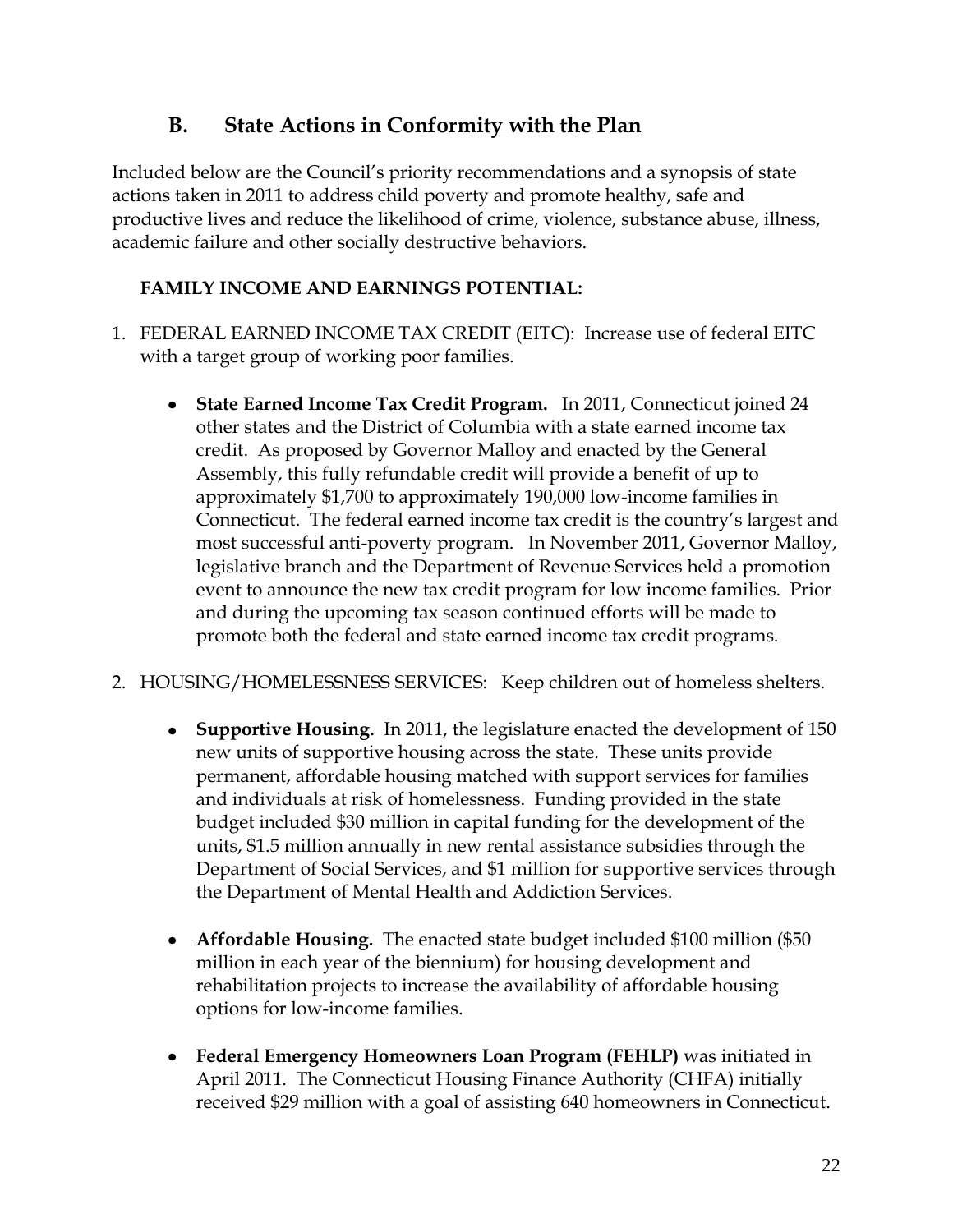The overwhelming response to the program, and CHFA's effectiveness in distributing funds to those in need, prompted the United States Department of Housing and Urban Development (HUD) to provide additional funding for Connecticut, increasing the amount available for loan assistance to \$49 million. With this funding, CHFA was able to approve a total of 1,070 assistance loans to homeowners by November 1, 2011.

**Emergency Mortgage Assistance Program (EMAP).** The success of the FEHLP program created additional demand for CHFA's EMAP program which provides needed mortgage assistance to Connecticut homeowners who are facing foreclosure and, by October, the program was facing imminent closure due to lack of resources. Governor Malloy worked with State Treasurer Denise Nappier to commit a portion of the FY12 expected lapse in general fund debt service to allow CHFA to issue \$20 million in bond funds. This funding allowed CHFA to provide an additional 280 loans to home owners facing foreclosure over the last half of FY12.

#### **EDUCATION:**

- 3. EARLY CHILDHOOD EDUCATION:
	- **Early Childhood System**. Governor Malloy created a coordinated early childhood system in Connecticut. The state budget and related legislation transferred the Child Care Services Program and the School Readiness Quality Enhancement account from the Department of Social Services to the Department of Education and provided \$2 million in additional funding to bring the Department of Social Services Child Day Care rates to parity with the School Readiness slot rates. Another bill calls for the coordination of more of the early childhood programs within the next few years.
	- **Academic Achievement Gap (P.A. 11-85).** Public Act 11-85 establishesan Achievement Gap Task Force to address the academic achievement gaps in Connecticut by considering effective approaches to closing the achievement gaps in elementary, middle and high schools. Among other responsibilities the task force must develop a master plan to eliminate the achievement gaps. The act also creates an Interagency Council to assist the task force in the development and implementation of the master plan to close the achievement gaps.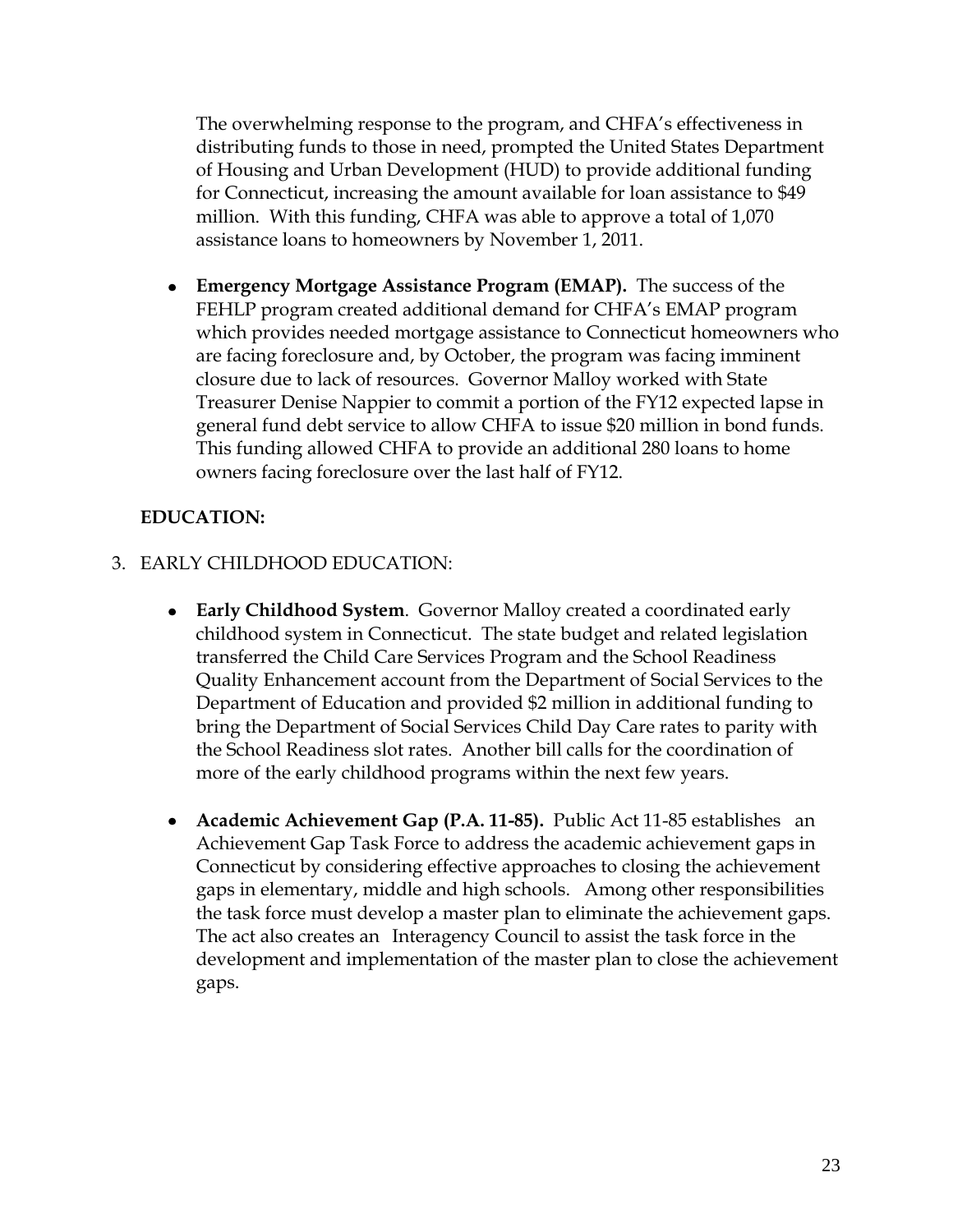- 4. POST-SECONDARY EDUCATION: Expand access to our state colleges for late teens and young adults, particularly our community colleges, and expand programs intended to encourage high school students to pursue a college education.
	- **Board of Regents for Higher Education.** The General Assembly adopted Governor Malloy's proposal to create one Board of Regents for Higher Education in order to improve coordination, expand transparency, and streamline administrative structures in the state's higher education system. The adopted budget reorganizes the state system of higher education by establishing a 19-member Board of Regents for Higher education to serve as the governing body for the Connecticut State University System, the community-technical colleges, and Charter Oak State College, which includes seventeen academic institutions serving approximately 100,000 students. The Board of Regent will merge the central office functions of the constituent units, which will result in savings through economies of scale.
- 5. WORKFORCE DEVELOPMENT: Enhance the existing GED program for working poor families receiving TFA and literacy and examine how youths who drop out of high school can obtain a GED.
	- $\bullet$ **Job Creation.** In October, Governor Malloy called a special session of the General Assembly to focus on job creation and retention in the state. As a result, two significant bills were enacted. Public Act 11-1 OSS, AA Promoting Economic Growth and Job Creation in the State establishes new and existing business assistance, economic and workforce development, and job training programs. Among other things, the act authorizes rapid response financial assistance programs for small businesses, a temporary subsidy for employment and training costs for a small business that hire eligible new employees, and expands the First Five and Manufacturing Reinvestment Account. In addition, Public Act 11-2 OSS creates the Connecticut Bioscience Collaboration program to support establishment of a bioscience cluster anchored by a research lab at the UConn Health Center and provides state funding for Jackson Laboratory's new billion dollar personalized medicine project. A collaborative effort between Jackson Laboratory, the State of Connecticut, the University of Connecticut and Yale University, the Jackson Laboratory for Genomic Medicine will accelerate the development of new medical treatments tailored to each patient's unique genetic makeup. Permanent jobs associated with the facility total more than 6,800 over 20 years, including 300 direct jobs within 10 years and 600 direct jobs within 20 years.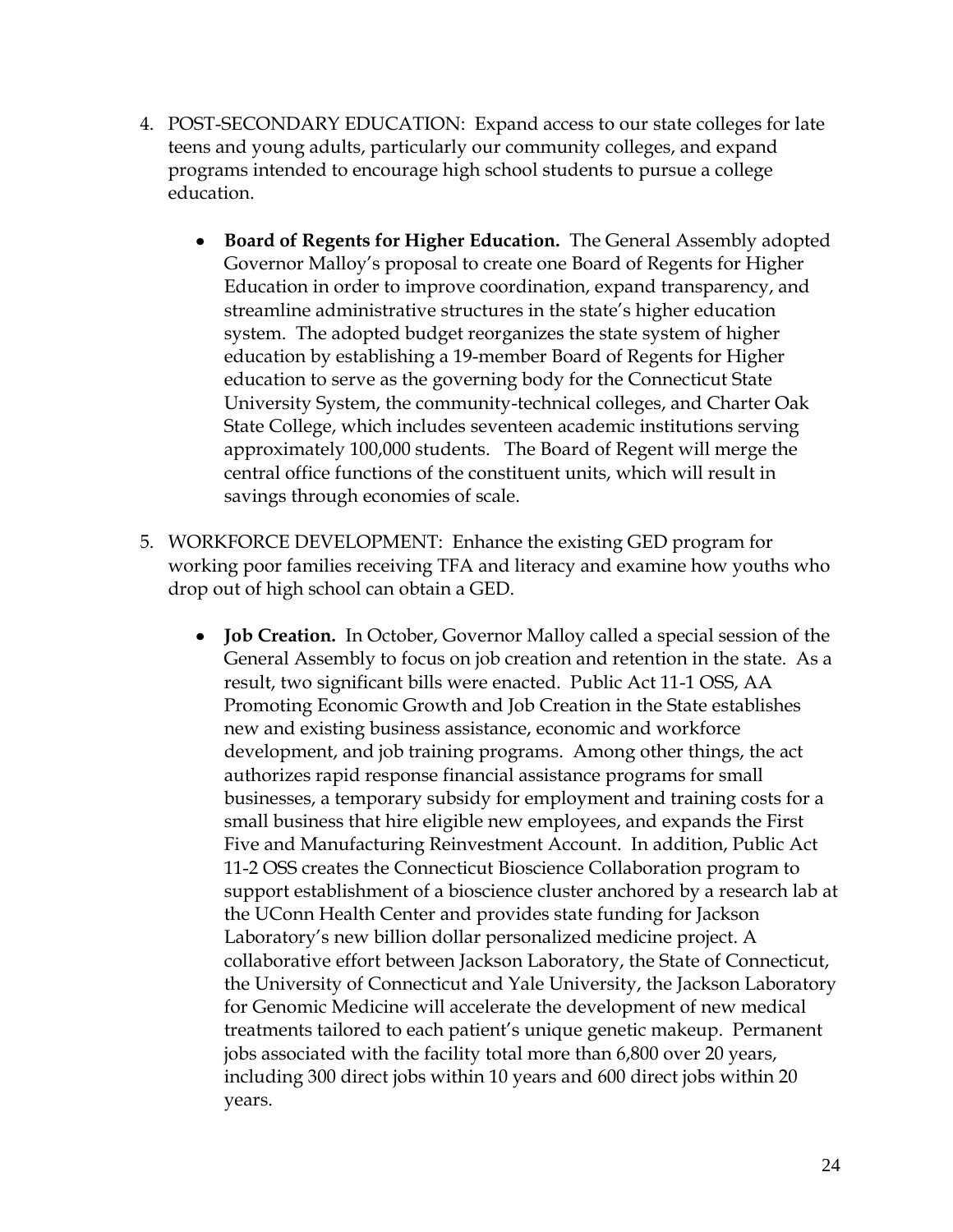#### **INCOME SAFETY NET:**

- 6. SUPPORT FOR YOUNG MOTHERS ON TFA: Make case management services available to some young mothers on TFA so that they and their children would have access to family support services, particularly during the twelve months after having a child.
	- **TANF Contingency Funding.** Connecticut received \$32.4 million in new federal funds to provide: short-term emergency room services to families, subsidized employment opportunities to individuals, baby supplies, school supplies, support services to assist families to remain in their homes and summer camp opportunities for children.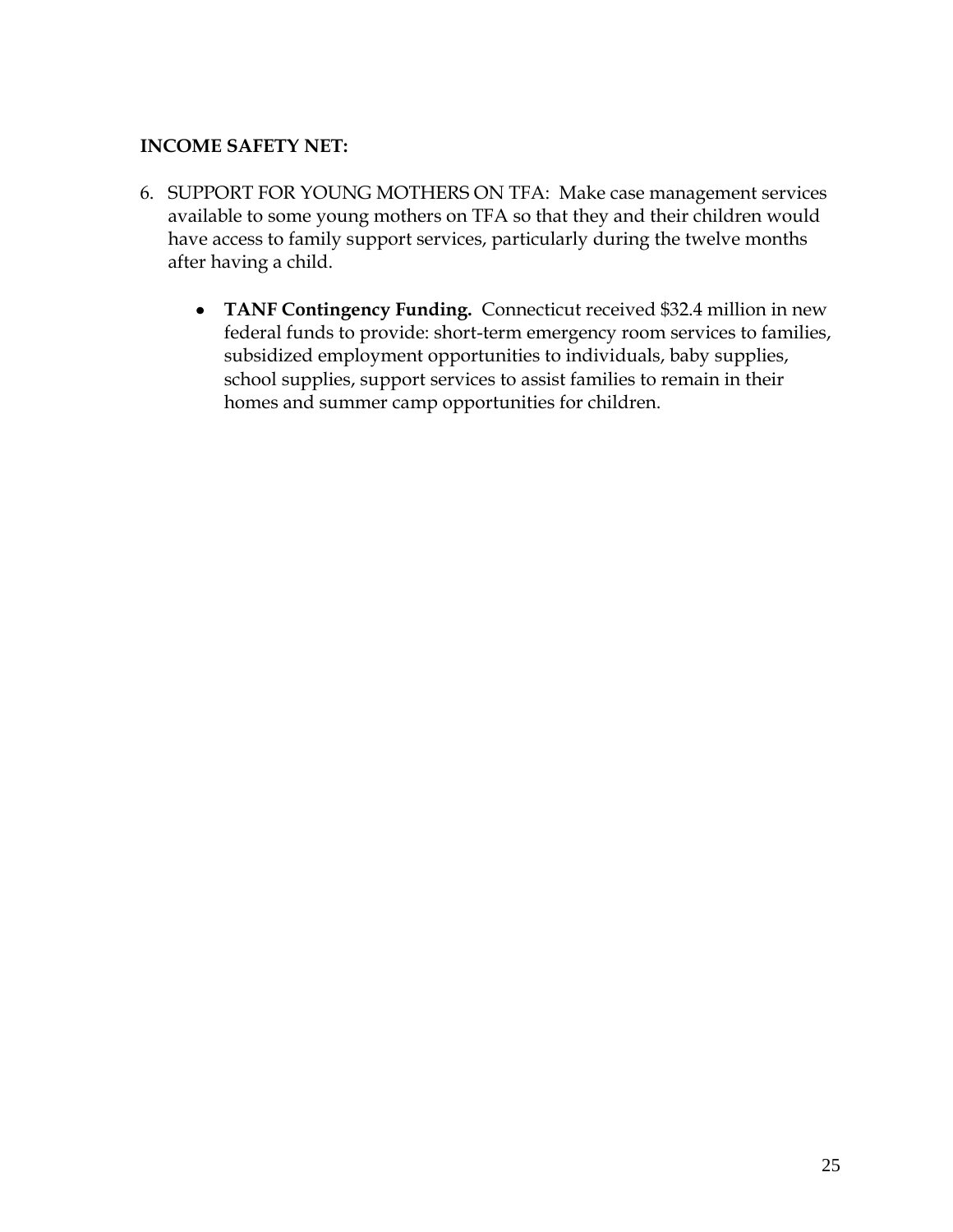## IV. Prevention Report

This section of the report summarizes the State Agency Prevention Report to the Child Poverty and Prevention Council which is available on the Council's website.13 Each state agency represented on the Council which provides primary prevention services to children provided a report on at least two prevention services provided by their agency. Prevention services are defined as "policies and programs that promote healthy, safe and productive lives and reduce the likelihood of crime, violence, substance abuse, illness, academic failure and other socially destructive behaviors". In Fiscal Year (FY) 2011, nine state agencies expended over \$293 million to administer 42 comprehensive primary prevention programs and services that positively impact Connecticut's children and families. The summary of the state agency prevention report is on the following page.

|                                                                              | <b>Department of Children and Families</b> |                                                                                                                                |                                                                                                                                                         |  |  |  |  |  |
|------------------------------------------------------------------------------|--------------------------------------------|--------------------------------------------------------------------------------------------------------------------------------|---------------------------------------------------------------------------------------------------------------------------------------------------------|--|--|--|--|--|
| Program                                                                      | <b>FY11 Funding</b>                        |                                                                                                                                | <b>Description</b>                                                                                                                                      |  |  |  |  |  |
| DCF/Head Start<br>Partnership                                                | No cost                                    | $8,728$ children $(0-5$ yrs<br>old); 44 pregnant<br>women; 14 DCF area<br>offices: 75 DCF staff<br>and 100 Head Start<br>staff | A partnership to develop strategies to<br>children's<br>healthy<br>promote<br>young<br>development and the stability of the<br>child within the family. |  |  |  |  |  |
| Early Childhood<br><b>Consultation Partnership</b>                           | \$2,347,995                                | 3,035 children and<br>1.192 teachers                                                                                           | Prevent children birth to age 6 from<br>being suspended or expelled from their<br>early care and education setting due to<br>challenging behaviors.     |  |  |  |  |  |
| Early Childhood Services                                                     | \$520.512                                  | 77-112 families served<br>in Parents in<br>Partnerships and 70<br>families in Child First                                      | Promotes the development of positive<br>parenting skills and the development of<br>healthy children.                                                    |  |  |  |  |  |
| Positive Youth<br>Development                                                | \$558,975 program<br>\$90,000 evaluation   | 434 children and 73<br>adults                                                                                                  | Funds six agencies to provide positive<br>youth development and family<br>strengthening programs.                                                       |  |  |  |  |  |
| <b>Shaken Baby Prevention</b><br>and Safe Sleep Public<br>Awareness Campaign | \$500                                      | Over 100 private and<br>state leaders                                                                                          | Support public awareness strategies<br>about the dangers of shaken baby<br>syndrome.                                                                    |  |  |  |  |  |
| <b>Youth Suicide</b><br>Prevention                                           | \$41,500                                   | 1.090 individuals<br>trained                                                                                                   | Statewide awareness campaigns and<br>training.                                                                                                          |  |  |  |  |  |
| <b>Total</b>                                                                 | \$3,559,483                                |                                                                                                                                |                                                                                                                                                         |  |  |  |  |  |
|                                                                              |                                            |                                                                                                                                |                                                                                                                                                         |  |  |  |  |  |

<sup>13</sup> [http://www.ct.gov/opm/cwp/view.asp?a=2997&Q=383356&opmNav\\_GID=1809](http://www.ct.gov/opm/cwp/view.asp?a=2997&Q=383356&opmNav_GID=1809)

 $\overline{a}$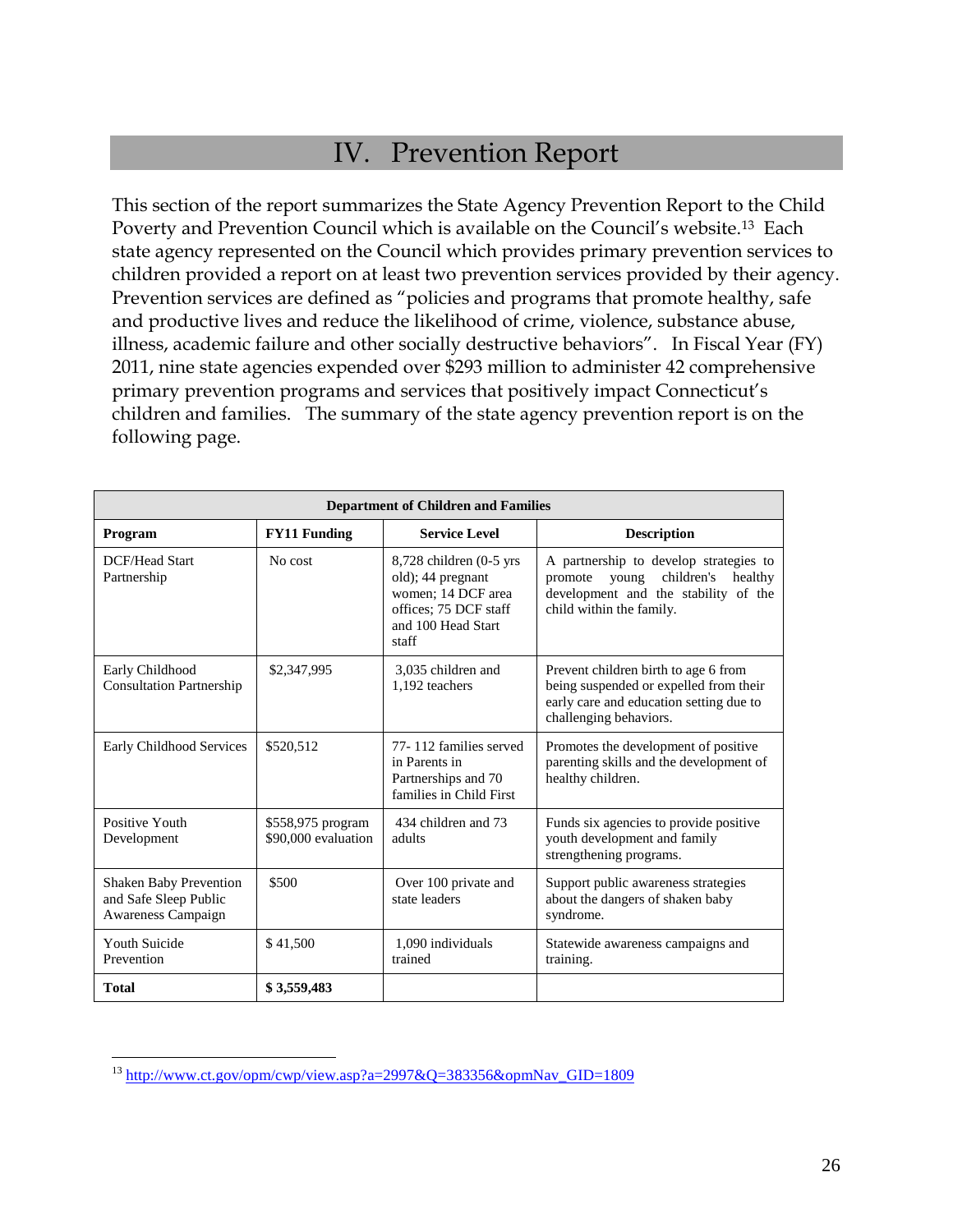| <b>Department of Developmental Services</b> |               |                                                                                                                                  |                                                                                                                                      |  |  |  |
|---------------------------------------------|---------------|----------------------------------------------------------------------------------------------------------------------------------|--------------------------------------------------------------------------------------------------------------------------------------|--|--|--|
| Program                                     | FY 11 Funding | <b>Service Level</b>                                                                                                             | <b>Description</b>                                                                                                                   |  |  |  |
| Birth to Three                              | \$50,287,770  | 9.468 children and<br>families                                                                                                   | Early intervention services to all infants<br>and toddlers who have developmental<br>delays or disabilities.                         |  |  |  |
| <b>Family Support Services</b>              | \$5,314,883   | 1,328 individuals and<br>children-Respite<br>Centers, and 813<br>individuals and children<br>- Family Support<br><b>Services</b> | Services, resources and other forms of<br>assistance to help families raise their<br>children who have intellectual<br>disabilities. |  |  |  |
| <b>Total</b>                                | \$55,602,653  |                                                                                                                                  |                                                                                                                                      |  |  |  |

| <b>Department of Education</b>                   |                     |                                                                                |                                                                                                       |  |  |  |
|--------------------------------------------------|---------------------|--------------------------------------------------------------------------------|-------------------------------------------------------------------------------------------------------|--|--|--|
| Program                                          | <b>FY11 Funding</b> | <b>Service Level</b>                                                           | <b>Description</b>                                                                                    |  |  |  |
| Early Childhood<br>Program (School<br>Readiness) | \$74,820,544        | 10,430 children in<br>priority and competitive<br>school readiness<br>programs | Expands and enhance access to and<br>availability of school readiness and<br>child-day care programs. |  |  |  |
| Even Start Family<br>Literacy                    | \$479.919           | 61 even start families                                                         | Intensive family literacy services to<br>low-income parents and children.                             |  |  |  |
| <b>Total</b>                                     | \$75,300,463        |                                                                                |                                                                                                       |  |  |  |

| <b>Department of Labor</b>                      |               |                        |                                                                                                     |  |  |  |
|-------------------------------------------------|---------------|------------------------|-----------------------------------------------------------------------------------------------------|--|--|--|
| Program                                         | FY 11 Funding | <b>Service Level</b>   | <b>Description</b>                                                                                  |  |  |  |
| <b>Jobs First Employment</b><br><b>Services</b> | \$17,557,963  | 16,490 annual caseload | Provides employment<br>services to families in receipt<br>of time-limited state cash<br>assistance. |  |  |  |
| Youth Employment<br>Program                     | \$3,500,000   | $1,853$ youth          | Provides employment<br>services for youth aged 14<br>through 24.                                    |  |  |  |
| <b>Total</b>                                    | \$21,057,963  |                        |                                                                                                     |  |  |  |

| <b>Department of Mental Health and Addiction Services</b> |                      |                                                                                                           |                                                                                                                                                                                                                      |  |  |  |  |
|-----------------------------------------------------------|----------------------|-----------------------------------------------------------------------------------------------------------|----------------------------------------------------------------------------------------------------------------------------------------------------------------------------------------------------------------------|--|--|--|--|
| Program                                                   | <b>FY 11 Funding</b> | <b>Service Level</b>                                                                                      | <b>Description</b>                                                                                                                                                                                                   |  |  |  |  |
| Partnership for Success                                   | \$2,300,000          | 95,408 clients served by<br>PFS coalition, including<br>37,077 individuals between<br>5 and 17 years old. | The Partnership for Success<br>(PFS) Initiative uses a public<br>health approach in over 30<br>municipalities and statewide<br>across college campuses to<br>decrease alcohol consumption in<br>youth ages 12 to 20. |  |  |  |  |
| Tobacco Prevention and<br>Enforcement                     | \$100,000            | 2,101 retail inspections and<br>65,563 audio and printed<br>material                                      | Enforcement and strategies to<br>reduce underage tobacco use.                                                                                                                                                        |  |  |  |  |
| <b>Total</b>                                              | \$2,400,000          |                                                                                                           |                                                                                                                                                                                                                      |  |  |  |  |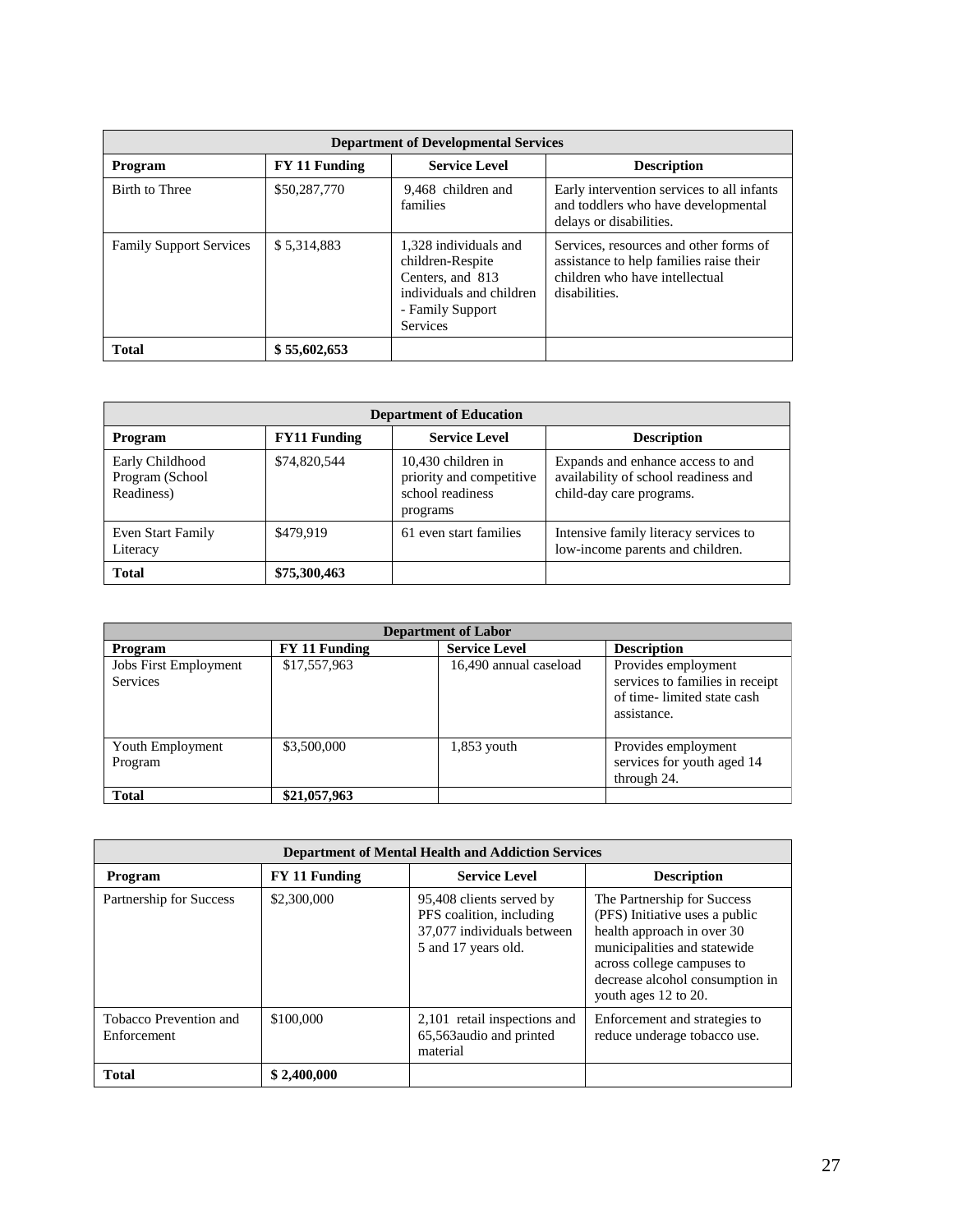| <b>Department of Public Health</b>                     |                     |                                                                                                                                                                                                                                                                                                                              |                                                                                                                                                                                                                                                                                                                                                                        |  |  |
|--------------------------------------------------------|---------------------|------------------------------------------------------------------------------------------------------------------------------------------------------------------------------------------------------------------------------------------------------------------------------------------------------------------------------|------------------------------------------------------------------------------------------------------------------------------------------------------------------------------------------------------------------------------------------------------------------------------------------------------------------------------------------------------------------------|--|--|
| Program                                                | <b>FY11 Funding</b> | <b>Service Level</b>                                                                                                                                                                                                                                                                                                         | <b>Description</b>                                                                                                                                                                                                                                                                                                                                                     |  |  |
| Asthma Program:<br>Pediatric Easy Breathing<br>Program | \$500,000           | 4,689 children surveyed<br>and 1,078 or 23% with<br>asthma                                                                                                                                                                                                                                                                   | A professional education program that trains<br>pediatric providers to administer a validated<br>survey to determine whether a child has<br>asthma.                                                                                                                                                                                                                    |  |  |
| Child Day Care<br>Licensing                            | \$4,869,368         | 112,506 Licensed<br>Capacity                                                                                                                                                                                                                                                                                                 | Regulates child day care programs through<br>technical assistance, application processing,<br>facility monitoring, complaint investigation,<br>and enforcement activities.                                                                                                                                                                                             |  |  |
| Community Health<br>Centers                            | \$5,102,912         | 298,268 clients                                                                                                                                                                                                                                                                                                              | Provides comprehensive, community-based,<br>primary and preventive health care.                                                                                                                                                                                                                                                                                        |  |  |
| <b>Family Planning</b>                                 | \$1,073,559         | 31,466 people with<br>reproductive health<br>services over 54,000<br>visits, conducted<br>outreach and education<br>to 1,911 people,<br>provided educational<br>presentations to 1,231<br>at-risk teens and 230<br>incarcerated and/or<br>women in domestic<br>violence shelters and<br>distributed 400,000 free<br>condoms. | Provides preventive and primary reproductive<br>health care through health care services,<br>information, and education to low-income<br>women of reproductive age.                                                                                                                                                                                                    |  |  |
| <b>Immunization Program</b>                            | \$43,995,538        | 79% of the state's<br>children aged 2                                                                                                                                                                                                                                                                                        | Prevent disease, disability and death from<br>vaccine preventable diseases in infants,<br>children adolescents and adults.                                                                                                                                                                                                                                             |  |  |
| Injury Prevention -<br>Childhood Motor<br>Vehicle      | \$30,000            | 250 parents/caregivers<br>and 693 children                                                                                                                                                                                                                                                                                   | Child passenger safety education and child<br>booster seats provided to parents and<br>caregivers.                                                                                                                                                                                                                                                                     |  |  |
| <b>Intentional Youth</b><br>Violence                   | \$69,167            | $6,303$ youth                                                                                                                                                                                                                                                                                                                | Raises awareness, increase knowledge and<br>changes manageable behaviors.                                                                                                                                                                                                                                                                                              |  |  |
| Lead Poisoning<br>Prevention and Control               | \$3,085,246         | 245,428 children                                                                                                                                                                                                                                                                                                             | Prevents lead poisoning and promotes<br>wellness through primary and secondary<br>prevention activities.                                                                                                                                                                                                                                                               |  |  |
| Newborn Laboratory<br>Screening and Tracking           | \$1,858,366         | 39,585 infants screened                                                                                                                                                                                                                                                                                                      | Screening for inborn genetic disorders which<br>have the potential for severe health<br>consequences.                                                                                                                                                                                                                                                                  |  |  |
| Nutrition, Physical,<br><b>Activity and Obesity</b>    | \$764,342           | 105,000 children and<br>families -SNAP-Ed;<br>12,660 Preventive<br><b>Health Services</b>                                                                                                                                                                                                                                    | Supports social, emotional, cognitive, and<br>language development in young children<br>while encouraging healthy eating and physical<br>activity. The program trains and motivates<br>teachers, provides materials, and serves as an<br>ongoing resource to promote the<br>implementation of nutrition education and<br>physical activity in the preschool classroom. |  |  |
| Oral Health-Home by<br>One                             | \$160,000           | 25,000 children                                                                                                                                                                                                                                                                                                              | Builds integrated partnerships with the early<br>childhood community at the state and local<br>levels that focus on oral health as essential to<br>the overall health and well-being of children<br>in the state.                                                                                                                                                      |  |  |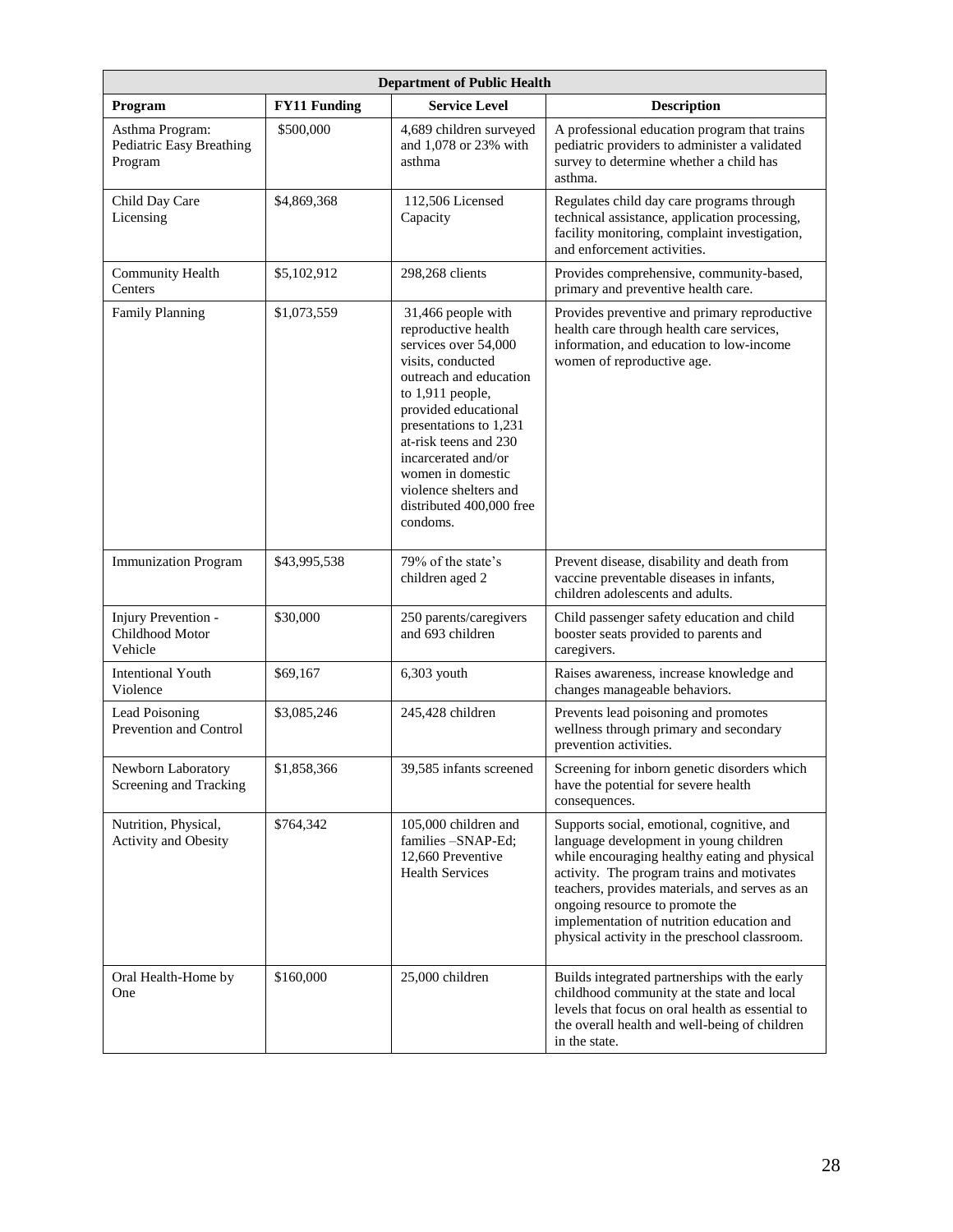| Rape Crisis and<br><b>Prevention Services</b>                                  | \$1,064,978   | 19,029 children, youth,<br>adolescents and young<br>adults; 48 professional<br>training offered to 923<br>professionals; 2,570<br>primary victims and<br>1,207 secondary<br>victims served. | Makes available to sexual assault victims and<br>their families free and confidential services<br>such as crisis intervention, support and<br>advocacy, survivor groups, 24-hour hotline,<br>and emergency transportation. |
|--------------------------------------------------------------------------------|---------------|---------------------------------------------------------------------------------------------------------------------------------------------------------------------------------------------|----------------------------------------------------------------------------------------------------------------------------------------------------------------------------------------------------------------------------|
| <b>Tobacco Use Prevention</b><br>and Control                                   | \$2,247,399   | 10.384 individuals                                                                                                                                                                          | Provides local cessation and prevention<br>programs.                                                                                                                                                                       |
| Special Supplemental<br>Nutrition Program for<br>Women, Infant and<br>Children | \$48,078,732  | 13,722 infants, 30, 166<br>children and 11,789<br>women                                                                                                                                     | Provides nutrition and breastfeeding<br>education, supplemental food, and referrals for<br>health and social services to eligible women,<br>infants and children.                                                          |
| <b>Total</b>                                                                   | \$112,899,607 |                                                                                                                                                                                             |                                                                                                                                                                                                                            |

| <b>Department of Social Services</b>                                      |               |                                                                                                                                                     |                                                                                                                                                                    |  |  |
|---------------------------------------------------------------------------|---------------|-----------------------------------------------------------------------------------------------------------------------------------------------------|--------------------------------------------------------------------------------------------------------------------------------------------------------------------|--|--|
| Program                                                                   | FY 11 Funding | <b>Service Level</b>                                                                                                                                | <b>Description</b>                                                                                                                                                 |  |  |
| <b>Family Development</b><br>Training and<br><b>Credentialing Program</b> | \$40,000      | 45 students received<br>credentials.                                                                                                                | Training human services staff to better engage<br>and support families in prevention efforts.                                                                      |  |  |
| Family Empowerment<br>Initiative                                          | \$200,000     | 690 participants<br>through home and<br>group based services.                                                                                       | Seven nationally recognized prevention<br>programs that assist high risk group of parents<br>and other involved in the lives of children.                          |  |  |
| Family School<br>Connection                                               | \$930,000     | 217 families                                                                                                                                        | Provides intensive services to families whose<br>children are at risk of school failure.                                                                           |  |  |
| <b>Healthy Start</b>                                                      | \$1,600,000   | 5,103 mothers                                                                                                                                       | Ensures maternal and child health outcomes<br>through enrollment in Husky.                                                                                         |  |  |
| Help Me Grow                                                              | \$380,000     | 2,401 children and<br>families and 2,588<br>families through the<br>Ages and Stages Child<br>Monitoring program                                     | Ensures that children and their families have<br>access to a system of early identification,<br>prevention and intervention services.                              |  |  |
| Kinship and Respite<br>Fund                                               | \$1,050,000   | 3,117 grants to 1,201<br>children and 1,911<br>adults                                                                                               | Probate court administered program awards<br>small grants to aid children living with<br>relatives who are court appointed guardians.                              |  |  |
| <b>Nurturing Families</b><br><b>Network</b>                               | \$10,389,000  | 1.950 families $-$<br>intensive home visits<br>500 families-parenting<br>groups, 5,868 screened<br>and connection services<br>to 1.820 individuals. | Provides intensive home visits; nurturing<br>parenting groups; nurturing connection; home<br>visits tailored to fathers; and home cognitive<br>behavioral therapy. |  |  |
| Shaken Baby Syndrome                                                      | \$20,000      | 1,230 parents                                                                                                                                       | Provides education programs on this topic to<br>parents with young children.                                                                                       |  |  |
| Fatherhood Initiative                                                     | \$1,195,000   | 844 participants                                                                                                                                    | Outreach and awareness education and<br>training for parents related to parenting,<br>healthy relationships and healthy marriages.                                 |  |  |
| <b>Teen Pregnancy</b><br>Prevention                                       | \$1,936,074   | 690 participants                                                                                                                                    | Prevents teen pregnancy and welfare<br>dependence through awareness education and<br>support services.                                                             |  |  |
| <b>Total</b>                                                              | \$17,740,074  |                                                                                                                                                     |                                                                                                                                                                    |  |  |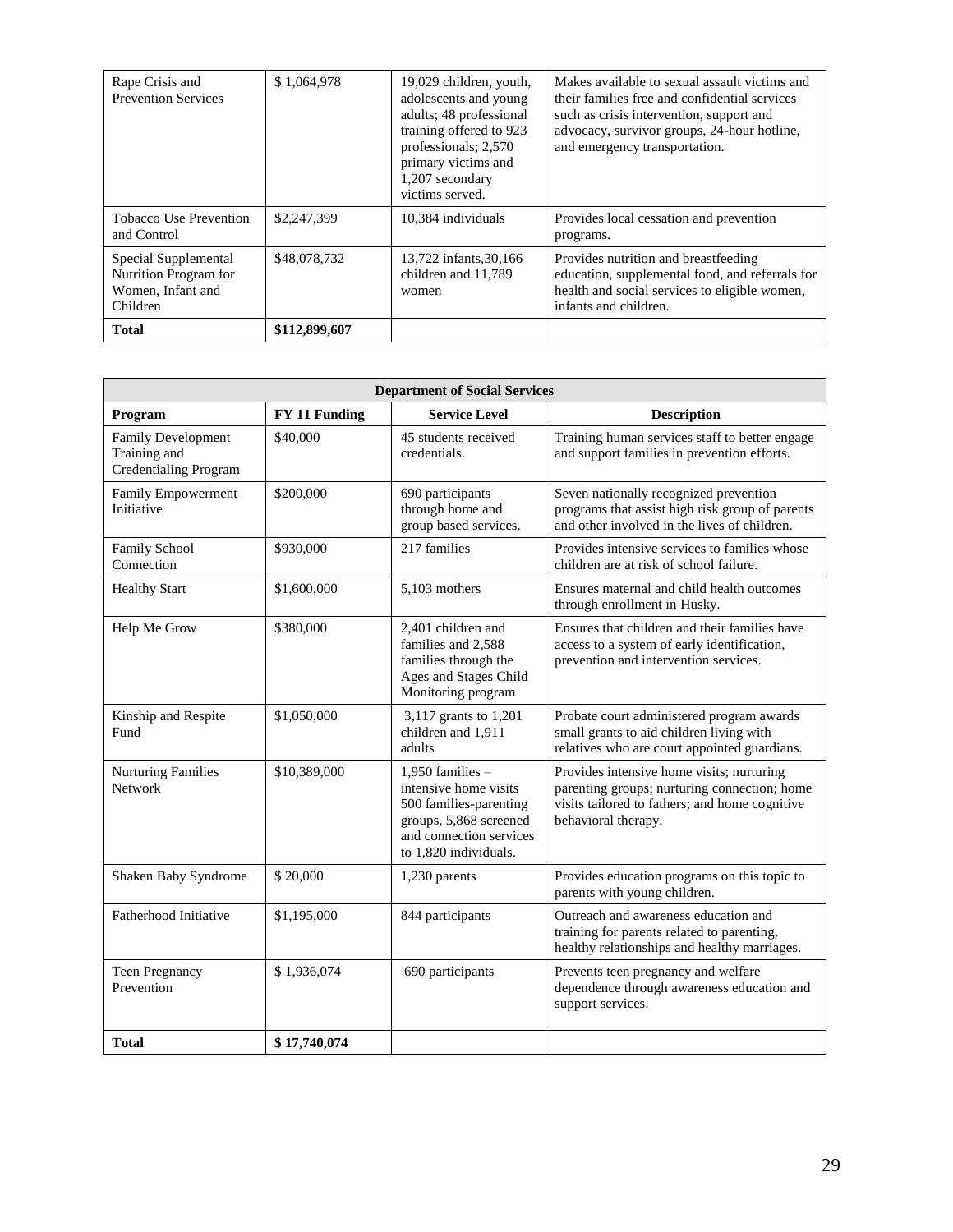| <b>Judicial Branch Court Support Services</b> |               |                      |                                                                                                                                                     |  |
|-----------------------------------------------|---------------|----------------------|-----------------------------------------------------------------------------------------------------------------------------------------------------|--|
| Program                                       | FY 11 Funding | <b>Service Level</b> | <b>Description</b>                                                                                                                                  |  |
| <b>Educational Support</b><br><b>Services</b> | \$657,600     | 346 participants     | Supports families to ensure that<br>children's educational needs are<br>identified and free and appropriate<br>educational services are accessible. |  |
| <b>Family Support Centers</b>                 | \$3,372,805   | 1,117 participants   | A multi-service "one-stop" service for<br>children and families referred to<br>juvenile court.                                                      |  |
| <b>Total</b>                                  | \$4,030,405   |                      |                                                                                                                                                     |  |

| <b>Office of Policy and Management</b>           |                                |                                     |                                                                                                                                                                            |  |
|--------------------------------------------------|--------------------------------|-------------------------------------|----------------------------------------------------------------------------------------------------------------------------------------------------------------------------|--|
| Program                                          | FY 11 Funding                  | <b>Service Level</b>                | <b>Description</b>                                                                                                                                                         |  |
| Title V Delinquency<br><b>Prevention Program</b> | No funding for FY<br>2010-2011 | N/A                                 | Provides grants to cities and towns for<br>delinquency prevention and early<br>intervention projects.                                                                      |  |
| Governor's Urban Youth<br>Violence Prevention    | \$763,544                      | 1,286 youth $(12-18)$<br>years old) | Provides grants to municipalities and<br>nonprofits that serve youth in urban<br>neighborhoods who are at-risk of<br>exposure to or involvement with violent<br>behaviors. |  |
| <b>Total</b>                                     | \$763,544                      |                                     |                                                                                                                                                                            |  |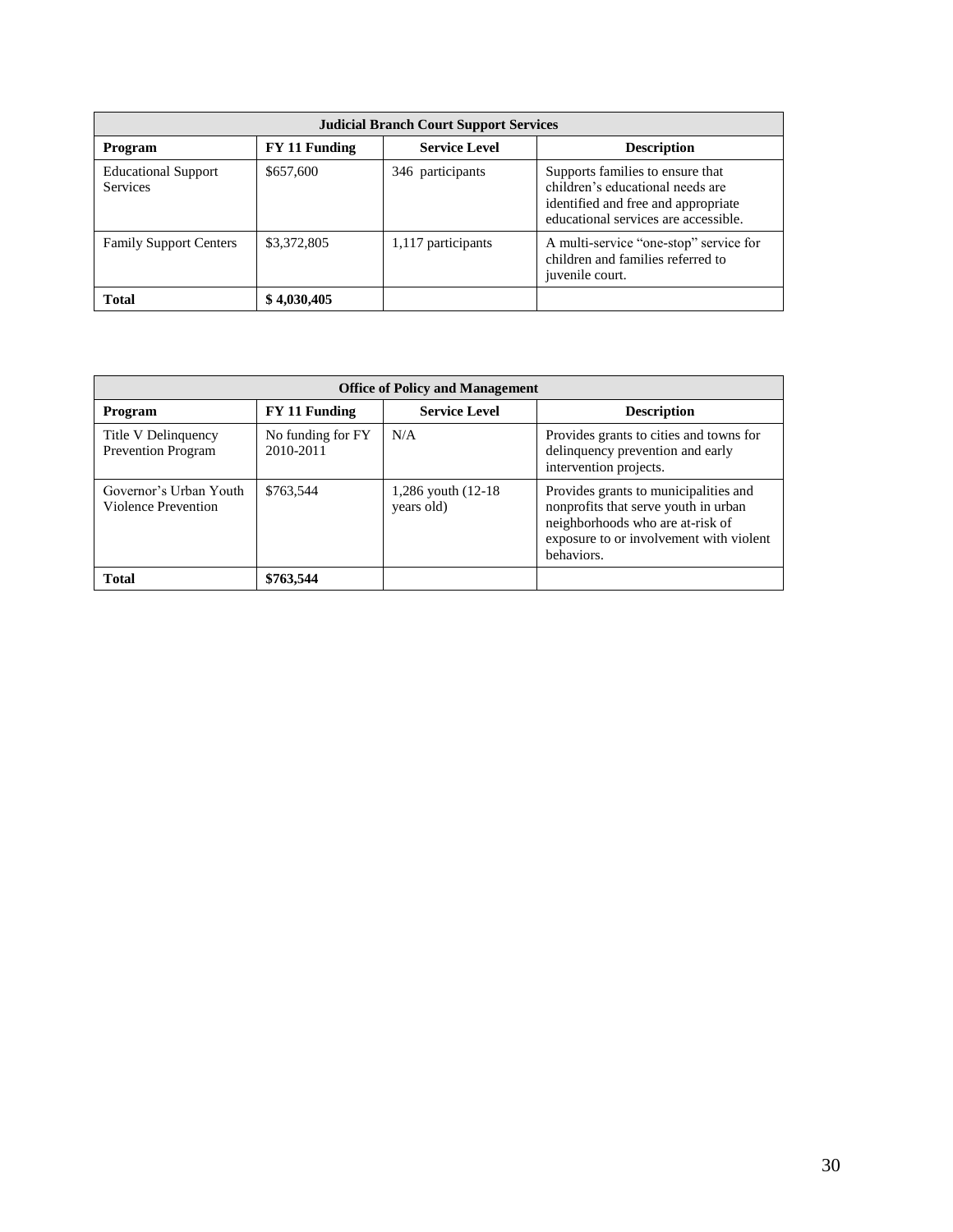## V. Examples of Successful Interagency Collaborations

As models for the state to follow, the Child Poverty and Prevention Council has provided information on the following examples of successful interagency collaborations to meet the child poverty and prevention goals:

#### **State Prevention Enhancement Initiative Consortium**

The Strategic Prevention Enhancement (SPE) Initiative is a one year grant funded by the Center for Substance Abuse Prevention of the US Department of Health and Human Services to enhance and expand the statewide prevention infrastructure to reduce the likelihood of substance abuse and their related consequences. The SPE Consortium includes representatives from: prevention and health promotion efforts across Connecticut; substance abuse prevention priority populations; and State agencies involved in substance abuse prevention and health promotion such as the Departments of Children & Families, Public Health, Social Services, Veterans Affairs, Education, Consumer Protection, Transportation, Emergency Services & Public Protection, Motor Vehicles, Pardons & Parole and Corrections. Representatives for the Judicial Branch and Office of Policy & Management are also involved on the Consortium.

#### **DCF Head Start Partnership**

The focus of this partnership is to develop strategies to promote young children's healthy development and the stability of the child within the family. All fourteen Department of Children and Families (DCF) Area Offices have formed partnerships with the Head Start programs in their area affording more young children in DCF placement and DCF involvement the opportunity to receive a high quality preschool experience and more support and resources for their parents. The partnership has expanded and now includes Early Childhood Consultation Partnership, DCF Supportive Housing, and Child FIRST.

#### **Child Day Care Licensing Program**

In June 2010, the Departments of Social Services (DSS) and Public Health (DPH) entered into a Memorandum of Agreement (MOA) which allowed for the transfer of federal funds provided by the American Recovery and Reinvestment Act (ARRA) from DSS to DPH to fund enhancements of the child care licensing system. Specifically, the funding allowed for the transition of all of the child day care databases into a new licensing system known as eLicense. The new licensing system takes advantage of new technology capabilities that increase efficiency and service quality for licensed providers, researchers, parents, the general public, and other interested stakeholders.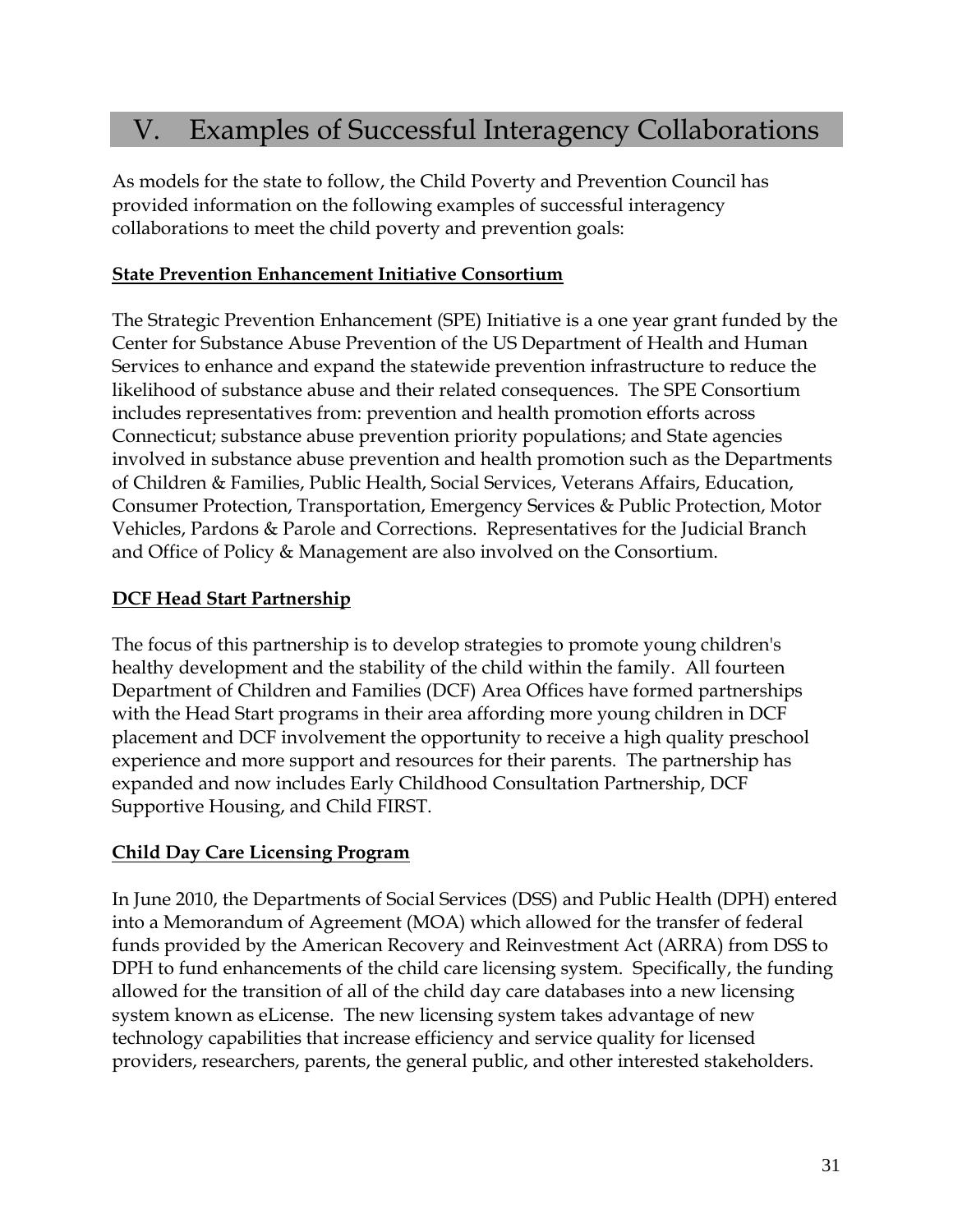#### **State Healthy Start Program**

Department of Public Health (DPH) provides funding to Department of Social Services (DSS) to administer the State Healthy Start Program. DPH and DSS conducted joint site visits to the Healthy Start subcontractor sites. The agencies collaborated on the drafting of the new contract language to implement changes to Healthy Start that promote screening of women for risk of abuse and neglect, and a system to refer women for services and enrollment into a comprehensive home visiting program. The new contract period was expanded from 3 years to 5 years. Revised contract language decreased the frequency for DSS to submit programmatic and financial expenditure reports to DPH from quarterly to three times per year.

#### **Children and Youth with Special Health Care Needs (CYSHCN)**

A MOU exists between DPH and DSS Bureau of Rehabilitative Services (BRS) to strengthen collaborative efforts between both agencies to promote successful transition for Children with Special Health Care Needs to all aspects of adult life, including adult healthcare, work and independence.

Representatives from DSS, as well as representatives from the former Mange Care Organizations (MCO) administering HUSKY participate in Medical Home Advisory Council (MHAC) meetings and participated in the MHAC planning retreat (October 2010), facilitating the incorporation of HUSKY outreach as an integrated part of Connecticut's medical home efforts.

#### **The Tobacco Program**

The Department of Public Health is currently working with the Department of Social Services on the QUIT Program, which is an incentive program to help Medicaid participants quit smoking. DSS received a five-year grant for this new program.

#### **Environmental Health Program**

The Lead and Healthy Homes Program (L&HHP) works with the Department of Social Service (DSS) and the Refugee Resettlement Agencies to ensure refugee children are screened for lead. The L&HHP collects and integrates refugee arrival information from the Centers for Disease and Control electronic disease notification to monitor screening in the refugee population.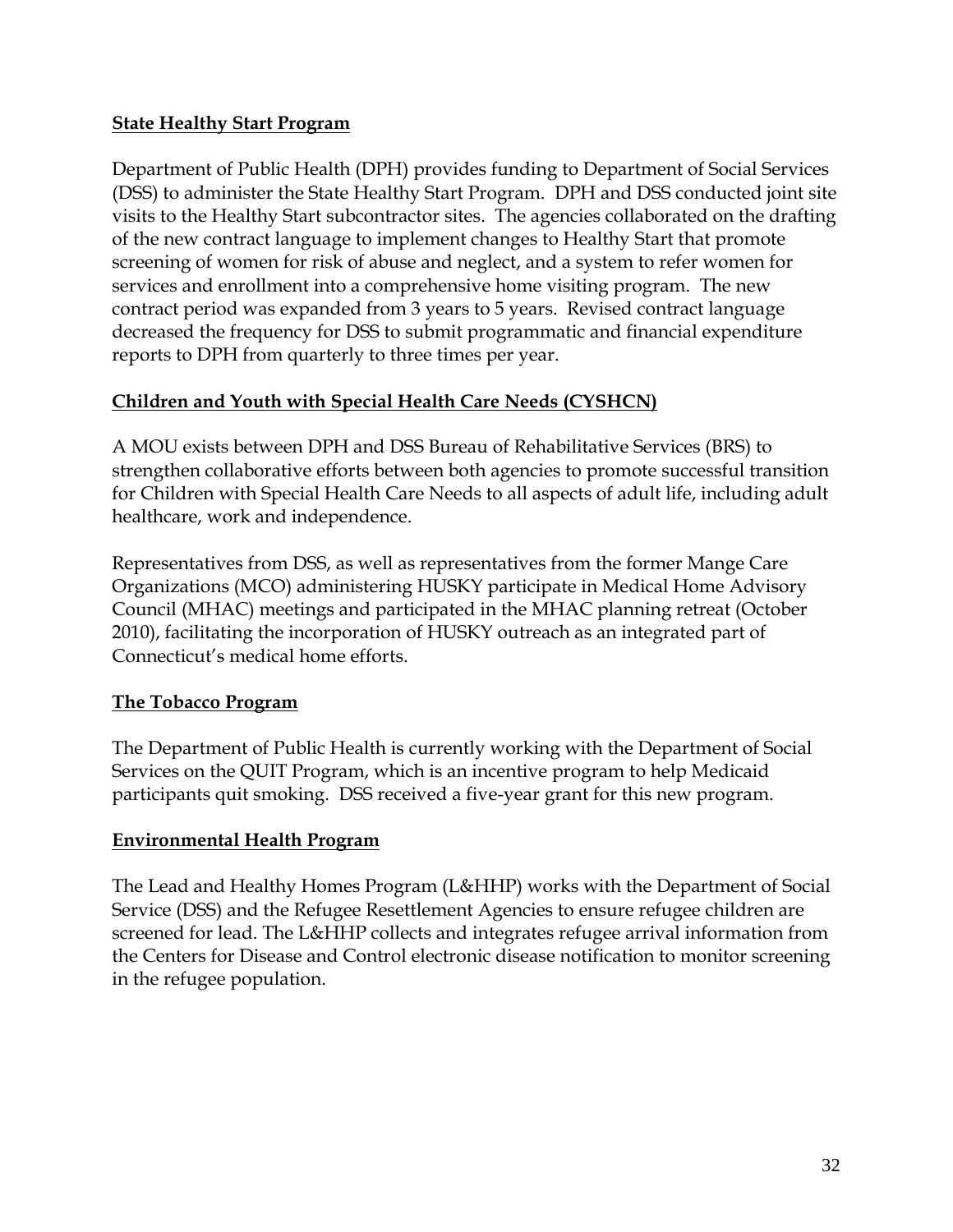## VI. Recommendations for Prevention Investment and Budget Priorities

In 2009, with funding provided by the Early Childhood Education Cabinet, the Office of Policy and Management contracted with the Urban Institute to develop an economic model to determine how the implementation of various policy options would change the number of children living in poverty in Connecticut.

The report looks at two measures of child poverty. The first measure includes only cash income and represents the official poverty measure reported by the U.S. Census Bureau. The second measure, which is based on recommendations from the National Academy of Science (NAS) adds capital gains and non-cash income and subtracts taxes and "nondiscretionary" expenses (child care and work-related).

#### **Findings**

According to the report, child poverty rates are substantially lower in Connecticut than in the United States as a whole. In 2006, using the federal poverty level (FPL), 10.7% of Connecticut's children were poor compared with 16.9% nationwide. The percent of "near-poor" (200% FPL) was 25.2% in Connecticut compared with 38.8% nationwide. Using the NAS definition, the Connecticut child poverty rate was 10.9% while the national child poverty rate was 13.4%.

The "poverty gap" or the amount of money by which incomes of poor families would have to increase in order for all families to be at the poverty level is \$351 million using the standard definition and \$372 million using the NAS threshold.

Using the Council's priority recommendations, the Urban Institute was able to model the impact on the state child poverty rate if some of the recommendations were implemented. In general, no recommendation by itself would result in a dramatic decrease in child poverty. The most effective single recommendation depends on the definition of poverty used: for the federal poverty level it is guaranteed child care subsidies, for 200% FPL it is increased attainment of AA degrees, and using the NAS definition it is increased enrollment in nutrition, housing, and energy assistance programs. Across the board, the least effective recommendation among those modeled is case management for people who have left the TANF program.

When combined together, the recommendations result in a significant decrease in child poverty – especially using the NAS definition, but implementation would require significant fiscal expenditures. Bolded percentages represent the single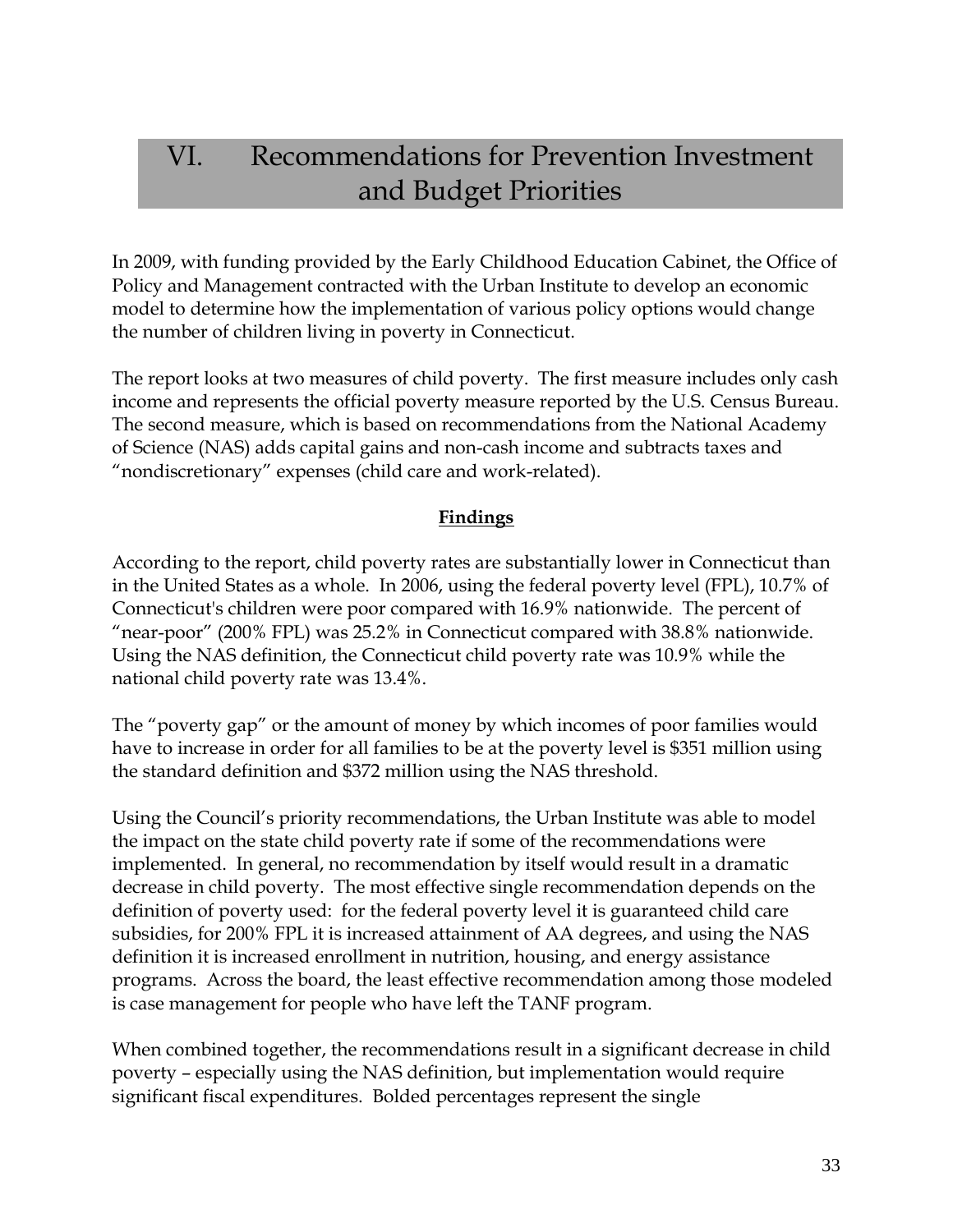recommendation with the most significant impact on reducing the child poverty rate in Connecticut.

| Recommendation                                                                                                                                                       | <b>Standard</b><br>Poverty<br>Rate<br>$(10.7\%)$ | 200%<br>Poverty<br>Rate<br>$(25.2\%)$ | <b>NAS</b><br>Poverty<br>Rate<br>$(10.9\%)$ |
|----------------------------------------------------------------------------------------------------------------------------------------------------------------------|--------------------------------------------------|---------------------------------------|---------------------------------------------|
| 1. Guaranteed Child Care Subsidies, No Additional<br>Employment                                                                                                      | 10.7%                                            | 25.2%                                 | 10.4%                                       |
| 2. Guaranteed Child Care Subsidies, including<br>additional employment (Model assumes 10,000 new<br>subsidies.)                                                      | $9.2\%$                                          | 24.7%                                 | 9.5%                                        |
| 3. Increased Attainment of AA Degrees, hypothesizing<br>lower employment and wage impacts                                                                            | 10.6%                                            | 24.5%                                 | 10.7%                                       |
| 4. Increased Attainment of AA degrees, hypothesizing<br>higher employment and wage impacts. (Model assumes<br>300,000 new AA degrees.)                               | 9.5%                                             | 22.6%                                 | 9.8%                                        |
| 5. Increased Attainment of GED degrees,<br>hypothesizing lower employment and wage impacts                                                                           | 10.3%                                            | 25.1%                                 | 10.6%                                       |
| 6. Increased Attainment of GED Degrees,<br>hypothesizing higher employment and wage impacts<br>(Model assumes 135,000 receive GEDs).                                 | 9.8%                                             | 24.4%                                 | 10.1%                                       |
| 7. Increased Post-Secondary Job Training,<br>hypothesizing lower employment and wage impacts                                                                         | 10.6%                                            | 24.8%                                 | 10.8%                                       |
| 8. Increased Post-Secondary Job Training,<br>hypothesizing higher employment and wage impacts.<br>(Model assumes 300,000 adults receive additional job<br>training.) | 10.5%                                            | 24.0%                                 | 10.5%                                       |
| 9. 85% Participation in SNAP                                                                                                                                         |                                                  |                                       | 10.7%                                       |
| 10. 85% Enrollment Rate for Subsidized Housing,<br>LIHEAP and WIC                                                                                                    |                                                  |                                       | $7.7\%$                                     |
| 11. 85% Enrollment Rate for Medicaid/HUSKY                                                                                                                           |                                                  |                                       | 10.9%                                       |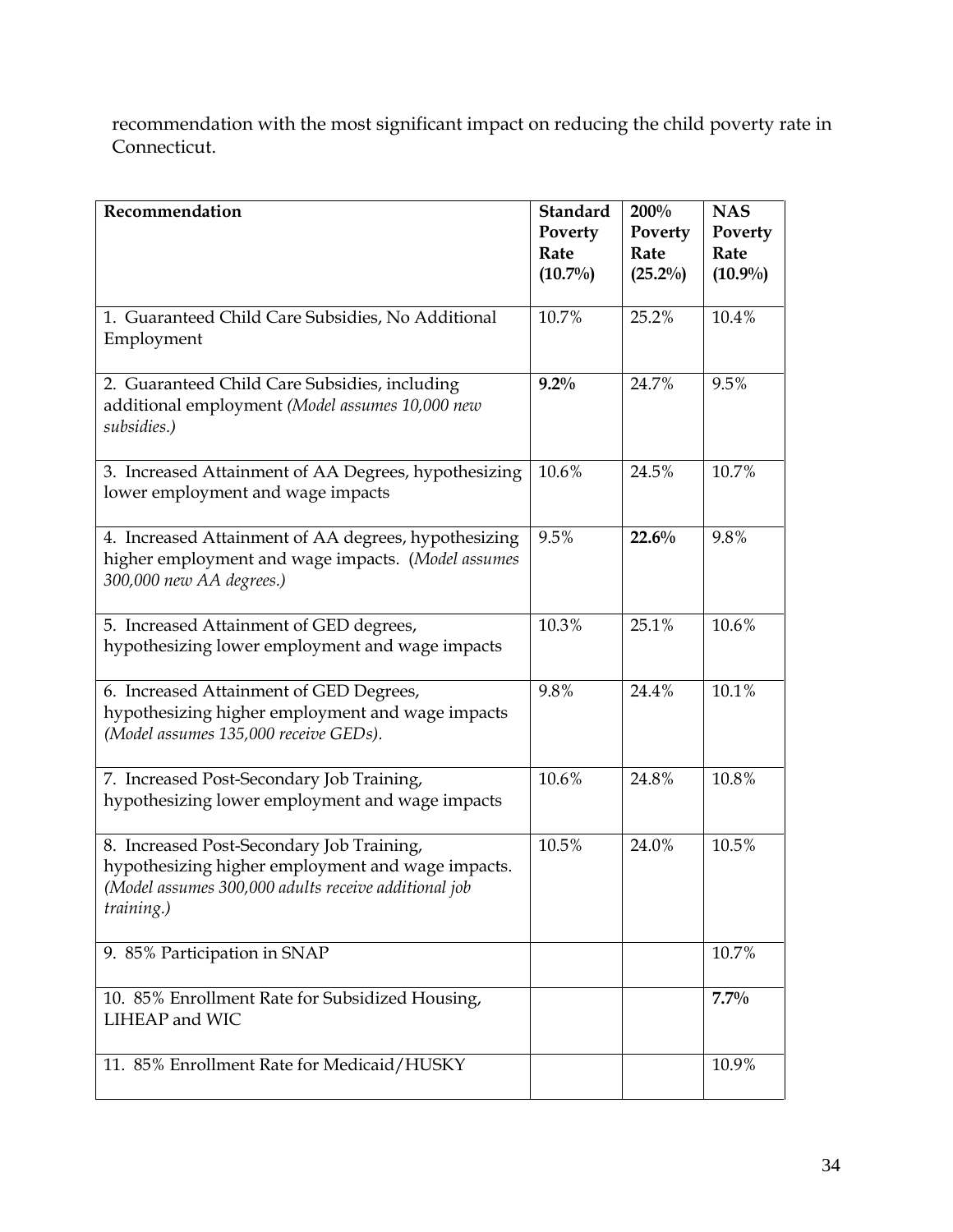| 12. Post-TANF Wage Supplement                                                                                                                                                                                                                                                                             | 10.5% | 25.2% | 10.8% |
|-----------------------------------------------------------------------------------------------------------------------------------------------------------------------------------------------------------------------------------------------------------------------------------------------------------|-------|-------|-------|
| 13. Case Management for TANF Leavers                                                                                                                                                                                                                                                                      | 10.7% | 25.2% | 10.8% |
| 14. Full Payment of All Child Support Awards                                                                                                                                                                                                                                                              | 10.4% | 24.8% | 10.6% |
| 15. Combined impact of child care (#2), AA degrees<br>$(#4)$ , GED degrees $(#6)$ , job training $(#8)$ , 85%<br>enrollment in selected programs (#9, #10 and #11),<br>post-TANF wage supplement (#12), case management<br>for TANF leavers (#13), and full payment of all child<br>support awards (#14). | 7.4%  | 21.6% | 4.9%  |

The economic modeling performed by the Urban Institute identified the Council's top three recommendations that were most likely to reduce child poverty in Connecticut:

- Increase enrollment in subsidized housing, energy assistance and nutrition assistance
- Increase attainment of Associates Degrees
- Guarantee child care subsidies

In 2011, the Council continued to focus on its top three recommendations. At the December 2011 council meeting, the Departments of Children and Families, Education, Mental Health and Addiction Services and Public Health gave the Council an update on their programs and services provided to homeless children and youth.The Departments programs described in the report include:

#### Department of Children and Families:

**Supportive Housing for Families** provides subsidized housing and intensive case management services to DCF families for whom inadequate housing jeopardizes the safety, permanency and well being of their children.

**Supportive Housing for Young Adults** serves to prevent or end homelessness for young adults struggling to maintain safe and stable housing. The program will serve 36 young adults for one year.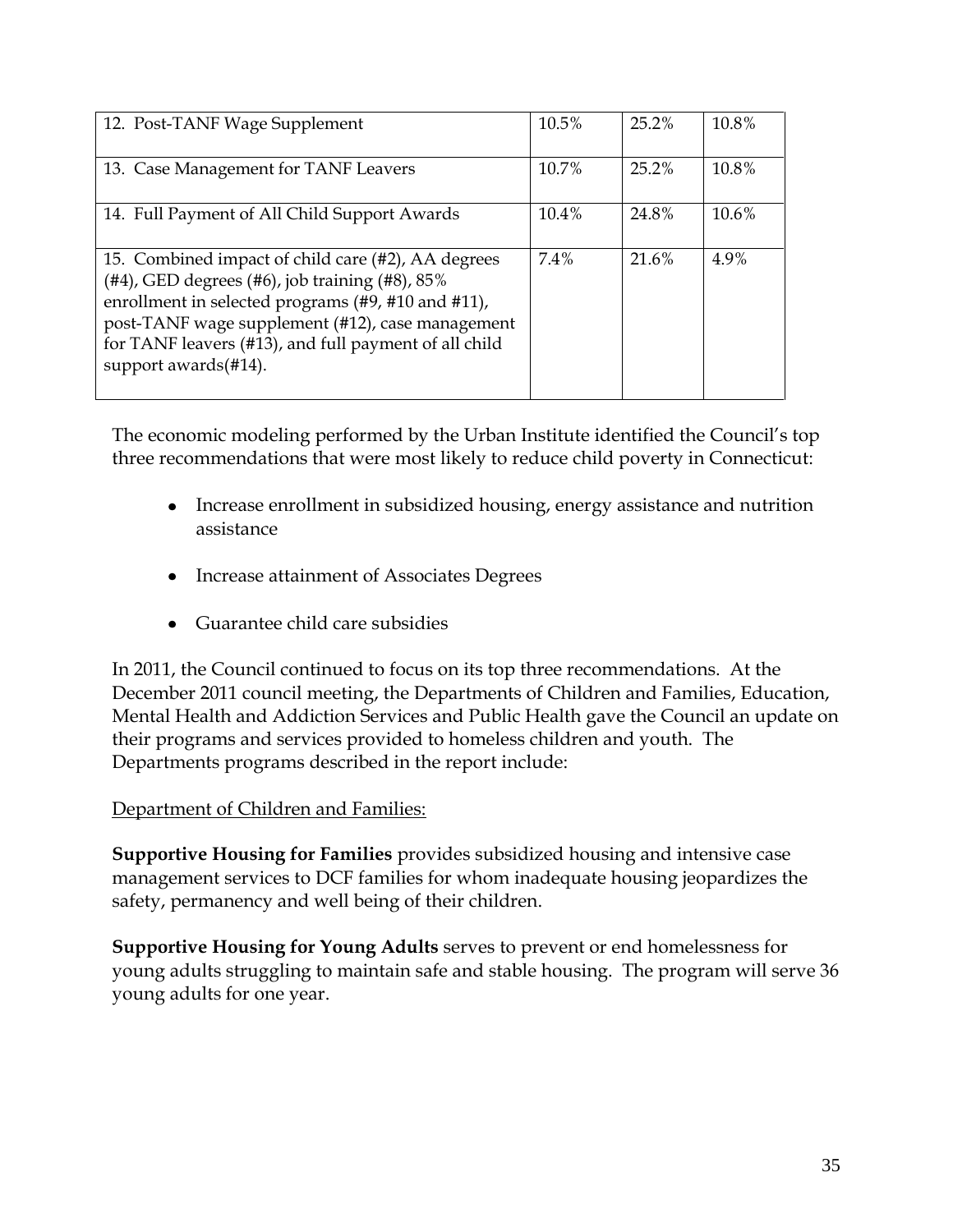#### Department of Developmental Services

**Connecticut Birth to Three System** provides early intervention services to infants and toddlers with disabilities and developmental delays and their families. Individuals with Disabilities Education Act (IDEA)-Part C specifically requires the state to make extra efforts to locate eligible children who are homeless.

#### Department of Education

**McKinney-Vento Education for Homeless Children and Youth Program** sub-grants to LEAs for the purpose of facilitating the enrollment, attendance, and success in school of homeless children and youth. Funding to Local Education Authorities (LEAs) supports activities ranging from tutoring or other instructional support to referrals for medical, dental, and other health services.

#### Department of Mental Health and Addiction Services:

**Supportive Housing Program** provides housing based case management services to the heads of households that are homeless or at risk of homelessness. The program also ensures that all children are enrolled in school and treatment services are available as needed.

The **PILOTS** program provides supportive housing services similar to the Supportive Housing Program and serves 75 homeless families.

**Next Step Program** provides the same services as the PILOTS program. There are 76 units of supportive housing for homeless families.

**Shelter Plus Care** provides 175 units for homeless families through rental subsidies and DMHAS matches services through the existing Local Mental Health Authority system.

#### Department of Public Health:

**AIDS/HIV Prevention Program** funds three Street Smart programs that target runaway and homeless youth ages 11-18. It is a multi-session, skills-building program designed to help youth practice safer sexual behaviors and reduce substance abuse.

**Community Health Centers** –seven health centers receive federal funding to provide health services to the homeless population.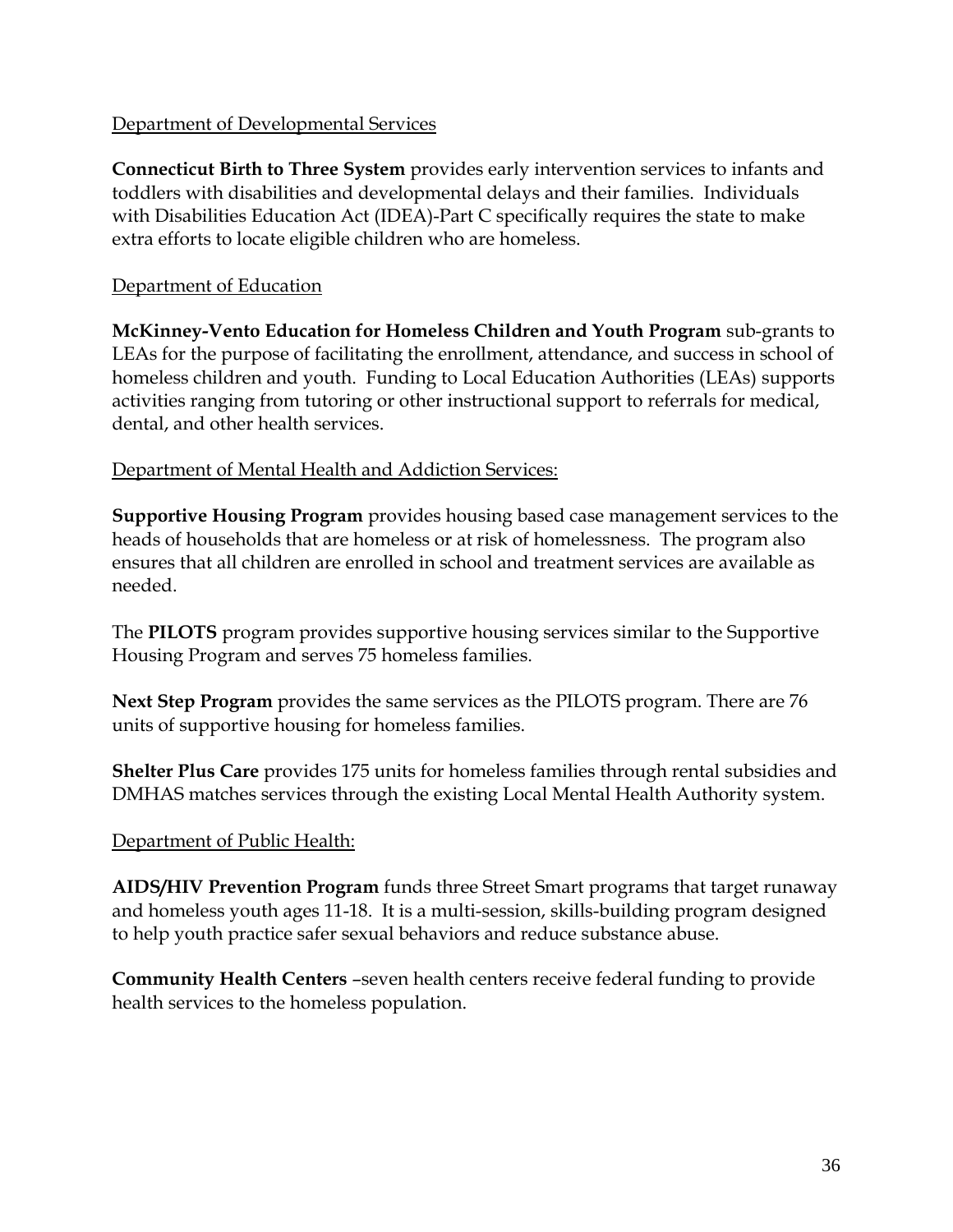#### **COUNCIL PRIORITY RECOMMENDATIONS**

In 2011, the Council engaged three community advocacy groups, Connecticut Voices for Children, Connecticut Association for Human Services and Legal Assistance Resource Centers of Connecticut to develop and recommend short-term low to no cost strategies to implement the Council's priority recommendations. The advocacy group provided practical short-term strategies as an initial step that the Council can incrementally build upon in its efforts to reduce child poverty in Connecticut. The Council's recommendations for action in 2012 are identified below as "Council Priority Recommendation".

- 1. EARNED INCOME TAX CREDIT: Maximize the benefits of the federal and the newly enacted state Earned Income Tax Credit (EITC)
	- a) Continue to publicize usage of the *state* EITC with working poor families, building upon Governor Malloy and the Department of Revenue Services' EITC promotional event on Nov. 22, 2011. Support the Department of Revenue Services' campaign to promote the state EITC. Continue support of private efforts to promote both the federal and state EITCs, such as Personal Service Announcements involving the Governor and other state officials, at little or no cost to the state.
	- b) Work actively to promote Volunteer Income Tax Assistance sites.

#### 2. HOMELESSNESS: *(COUNCIL PRIORITY RECOMMENDATION)*

Keep children out of homeless shelter.

- a) Increase Rental Assistance Program certificates (RAPs) available to families with children, within available appropriations. The Council supports rental assistance programs prioritizing services to populations such as families involved in the child welfare system who are separated or at risk of permanent separation, young adults ages 18-24 who have aged out of the child welfare system and are homeless or at risk of being homeless, and families with children with physical and mental health needs.
- b) Re-open the Security Deposit Guarantee Program.
- c) Continue to implement supportive housing for families with children (funded with \$30 million in bonding during 2011 session).
- d) Align investments of state agencies in family housing between the Departments of Economic and Community Development, Mental Health and Addiction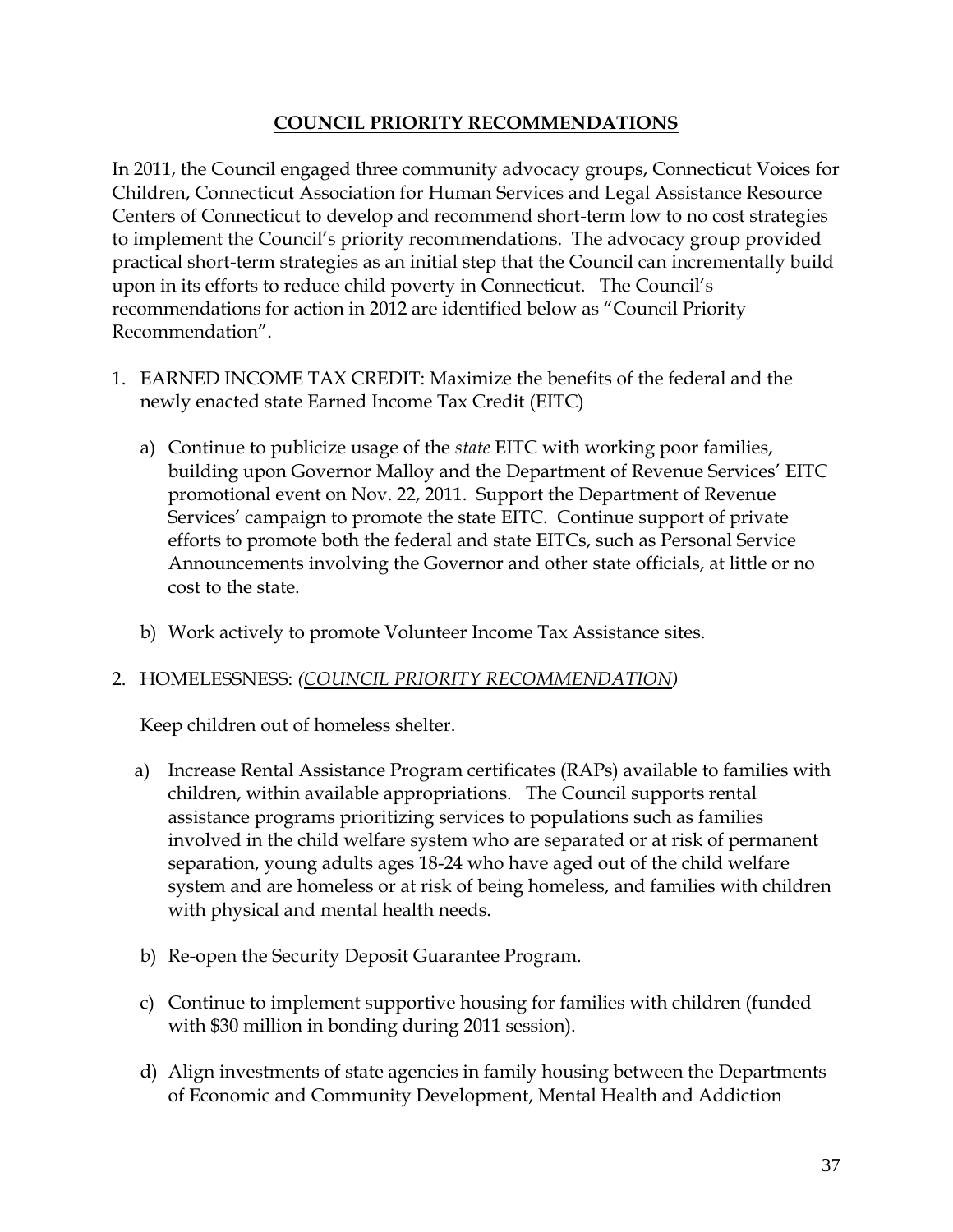Services, Social Services, and Children and Families to create pools of funds for housing vouchers, needed support services and creative use of federal funds.

#### **EDUCATION:**

#### 3. EARLY CHILDHOOD EDUCATION: *(COUNCIL PRIORITY RECOMMENDATION)*

- a) Guarantee Child Care Subsidies: Within available appropriations, allow lowincome parents up to 75% of the state median income (instead of the current 50%) to enroll in Care4Kids to reduce poverty, since it would improve the ability of parents to participate in the labor force, while providing safe, developmentally appropriate care for their children. This would need to be phased in over several years due to the cost.
- b) In the short-term, and within available appropriations, increase eligibility to 75% of state median income for minor parents, including the parents of a minor parent in the income calculation. (This would address the small group of teen parents living with their parents, making it more likely that they would attend high school and graduate, and succeed economically.)
- c) Create a "bridge" program, within available appropriations, to cover Care4Kids costs for providers between the time an application is submitted and approved (usually 60 days), to ensure that parents do not lose a job during the wait period.

#### 4. YOUTH DROPOUT PREVENTION

Although youth dropout prevention is not one of the Council's priority recommendations, the Council believes the enforcement and implementation of existing truancy laws is of highest priority and supports efforts to address this issue.

- a) Enforce existing law which requires districts to annually collect and report in the strategic school profiles truancy statistics and actions taken to reduce truancy.
- b) Enforce existing law which requires school districts to: hold meetings with parents of truant students and appropriate school personnel within 10 school days of the child obtaining truant status; refer truant children to community agencies for services; and within 15 calendar days file a Families With Service Needs (FWSN) petition for truant children whose parents do not respond to school outreach efforts. Create new accountability mechanisms and penalties that allow the Department of Education to monitor local board follow-through and enforce compliance.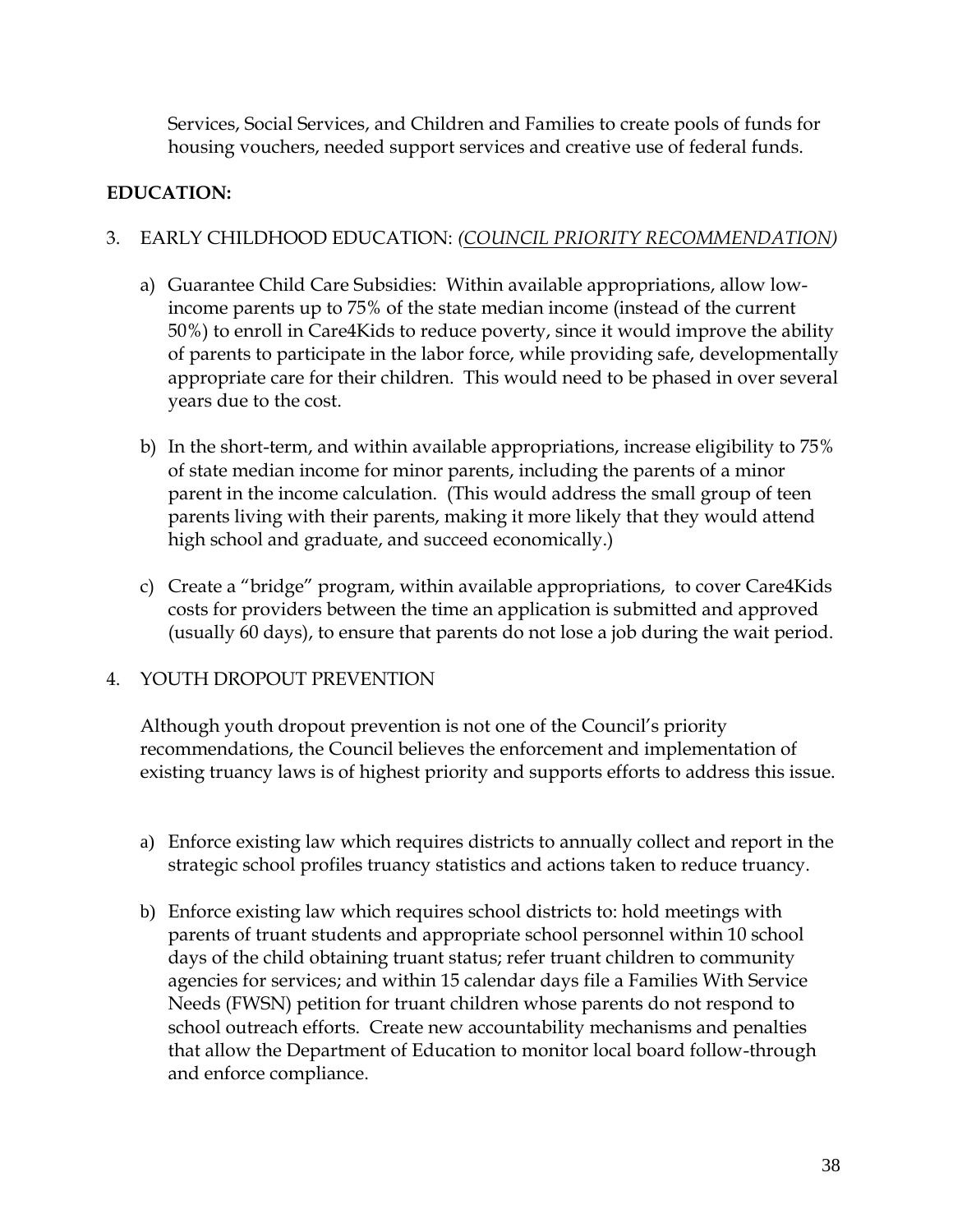- c) Ensure compliance with state and federal Child Find laws to identify students with special needs.
- d) Expand from the current ten day window the time frame in which districts must immediately re-enroll students who have dropped out (formally through signing disenrollment forms).
- e) Establish clear guidelines for alternative schools and programs, including a specific definition of what constitutes each type of program, entry and exit processes for students voluntarily or involuntarily placed into an alternative setting, and minimum requirements for curricular offerings and teacher training and credentialing.
- f) Establish new accountability procedures for alternative schools and programs, including a list of all program locations, students served in each program, and annual educational data (including truancy, graduation rates, and test scores), publicly accessible online through a Strategic School profile or similar means.
- g) Adopt the *National School Climate Standards* at the state level; expand and support local evidence-based school climate improvement initiatives.
- h) Encourage districts to implement new or better utilize existing programs that reduce and appropriately address behaviors leading to involvement in the juvenile justice system, including graduated response models in school discipline codes, training of school personnel (including police) in conflict de-escalation and behavior management, school based diversion programs, and emergency mobile psychiatric services.
- i) Require schools to track and report number of children arrested in school.
- j) Require schools with high arrest rates to implement strategies to reduce those rates and address disproportionate minority contact issues.
- k) Increase provision of wrap-around services in schools, particularly for mental health, by maintaining current funding levels for School Based Health Centers and encouraging partnership with local community providers to supplement district staff capacity by bringing community services into schools or referring students for services into the community.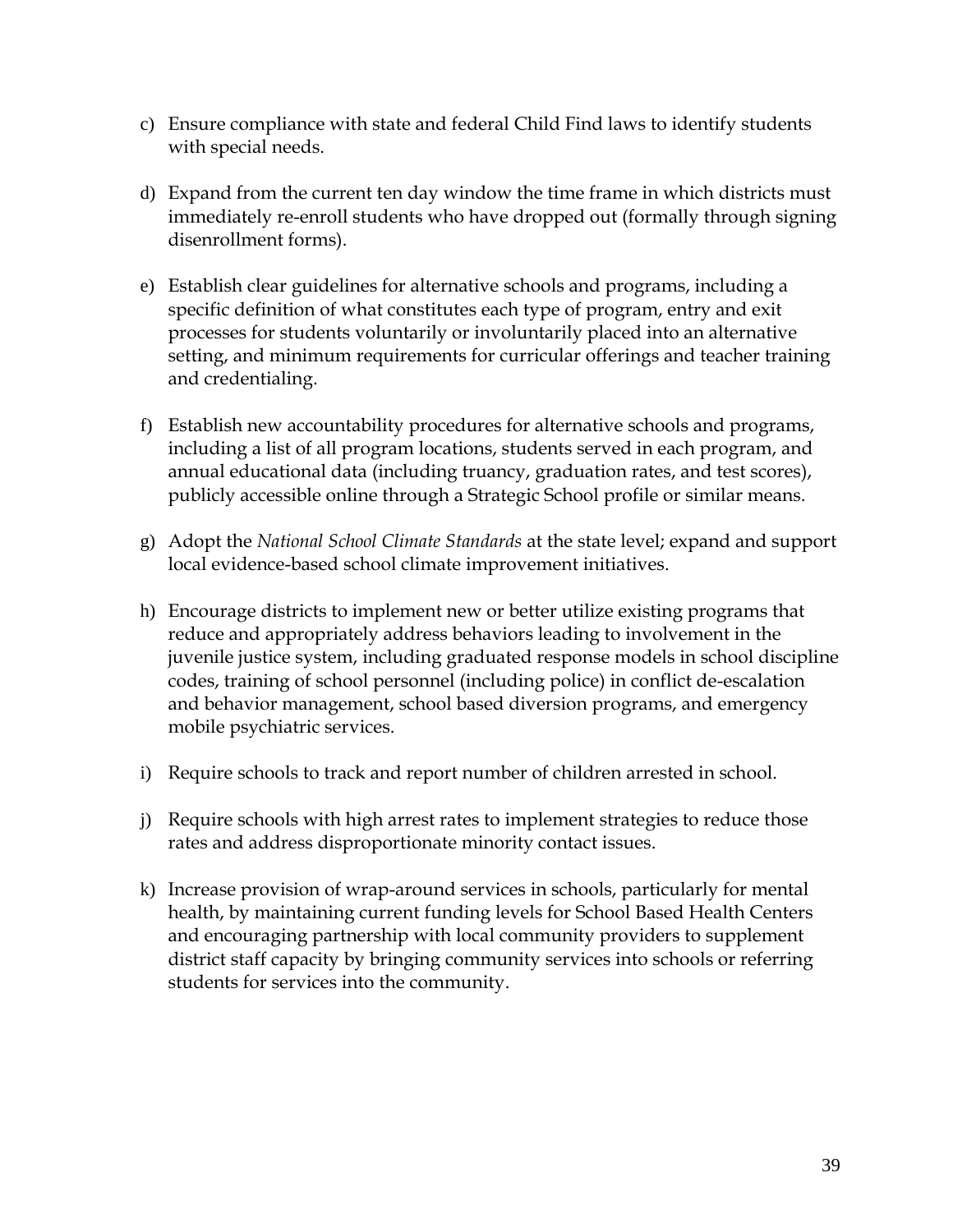- 5. POST-SECONDARY EDUCATION: *(COUNCIL PRIORITY RECOMMENDATION)* Increase Attainment of Associates Degrees.
	- a) A major impediment to attainment of associate's degrees is the failure of many of the 70-80% of community college students who need remedial education to progress beyond remedial classes. Western Connecticut State University's Bridges program has agreements with the Danbury and Bethel school districts. WestConn professors work with middle school students and with high school students, administrators and teachers to reduce the need for remedial education. This effort includes offering placement tests for remedial education (AccuPlacer and a written test) in junior year of high school. *The program has reduced the need for remedial education by graduates of these high schools attending WestConn by half over the past seven years.* Each CSU college has some funding to replicate this program. WestConn's program also receives private support. Manchester Community College has a program with the Manchester and East Hartford school districts. There may also be interest by private higher education institutions in operating and private funders in supporting such programs. WestConn estimates it would cost about \$50,000 per district to replicate. A state investment in future years could expand the program to all community colleges, covering all or most of the state's Priority School Districts.
	- b) The Board of Regents conducted a massive data project to analyze and inform all public school districts of their remedial education needs for graduates and the sixyear college graduation rate of their high school graduates. [http://www.ctregents.org/files/pdfs/p20/Supplemental%20Data%20Review%2](http://www.ctregents.org/files/pdfs/p20/Supplemental%20Data%20Review%20for%20Superintendents%20-%20web.pdf) [0for%20Superintendents%20-%20web.pdf](http://www.ctregents.org/files/pdfs/p20/Supplemental%20Data%20Review%20for%20Superintendents%20-%20web.pdf) This data should inform decisions by the state Department of Education, in collaboration with superintendents, teacher unions, parent groups, and advocates on how to reduce remedial education needs for high school graduates. This data should be collected and distributed every two years.
	- c) Replicate the "Achieving the Dream" model at community colleges to close student achievement gaps. There is not additional Bill & Melinda Gates Foundation funding available to expand the programs, but it may be possible to replicate using state funds or funds from other foundations.
	- d) Expand financial aid strategies to cover cost of living expenses: Charter Oak State College has a successful program to provide living expenses, including all tuition, books, internet costs and a computer, as well as continuous advisement, to a cohort of students. State and private funds supplement federal dollars. The program was not expanded to community colleges, as originally contemplated, due to cost.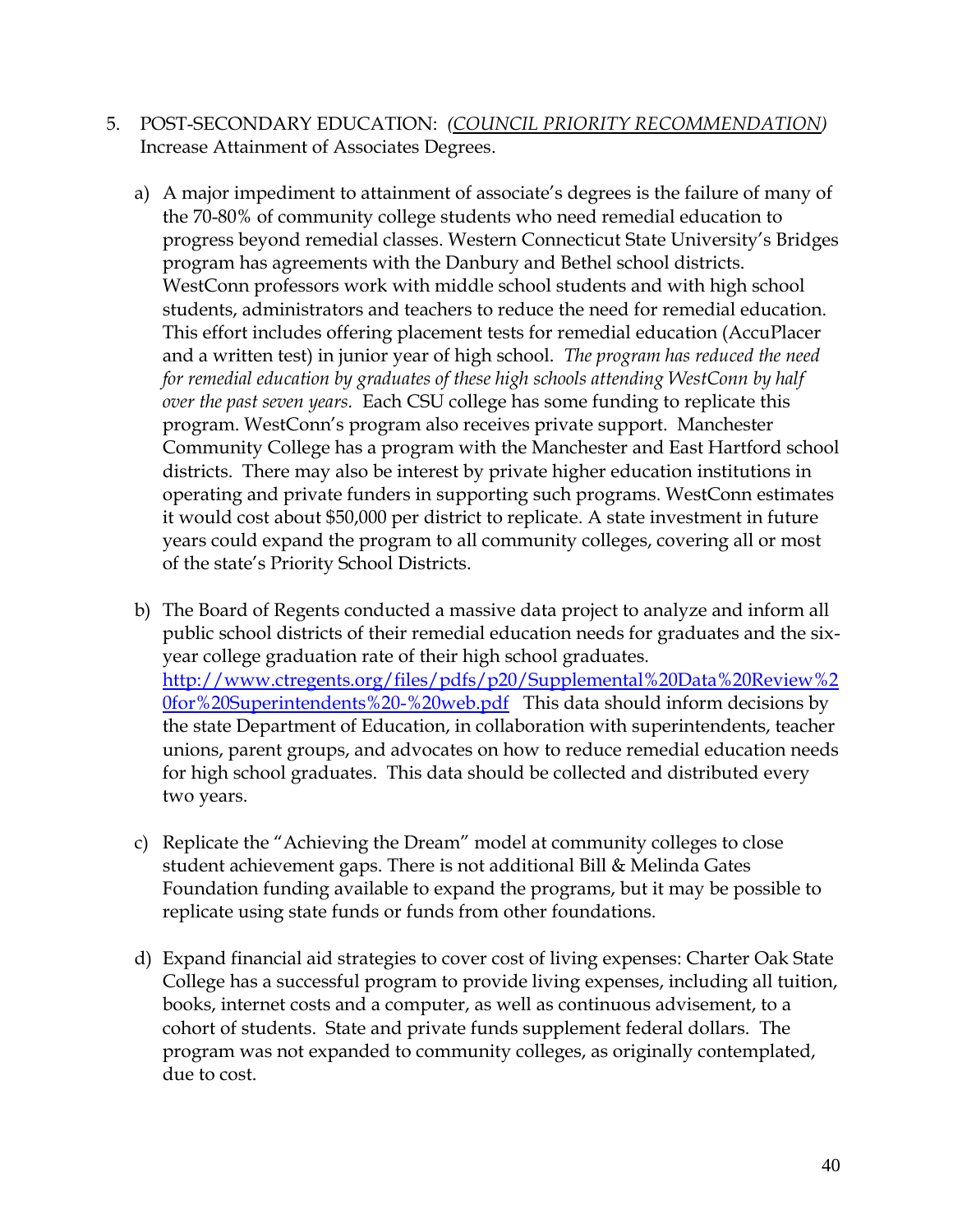- 6. WORKFORCE DEVELOPMENT FOR TEMPORARY FAMILY ASSISTANCE PROGRAM. Enhance GED and literacy programs for Temporary Family Assistance (TFA) participants.
	- a) Endorse and support the proposals put forward by the JFES Enhancement Workgroup convened by the Department of Labor which address these issues.
	- b) Modify C.G.S. § 17b-112(c) to apply the same federal poverty level income test that is used to determine TFA eligibility in the first 21 months to the first two six-month TFA extensions.
	- c) Revise JFES operating principles to make the attainment of a secondary education credential a goal in addressing barriers to employment. The state should apply for federal and/or private grant opportunities for pilots to test various ways of expediting the attainment of a high school diploma/GED.
	- d) Establish pilot projects that would test service models that provide adult base education/GED and vocational education (I-Best model) and intensive, shortterm GED programs. The state should apply for federal and/or private funding to help fund the pilots.
	- e) Adopt program to supplement income from work for parents who move from welfare to work and lose cash assistance because of earnings. Estimated cost of the program in past years was \$1-2 million.
	- f) Eliminate the cliff in benefits by gradually lowering the cash benefit in TFA when a parent is working rather than terminating it entirely when family income exceeds the cash benefit amount. Cost depends on the design of the program.
	- g) Lower caseloads for case managers in the Jobs First Employment Services program from the current level of between 110 and 150 cases per case manager to at most 80 – 100 cases per case manager, within available appropriations.

#### **INCOME SAFETY NET:**

- 7. SUPPORT FOR YOUNG MOTHERS ON TFA:
	- a) Coordinate with the state Dept. of Education on its \$1.99M grant from the U.S. Dept. of Health and Human Services to develop programs in the "top five districts" for support of pregnant and parenting teens.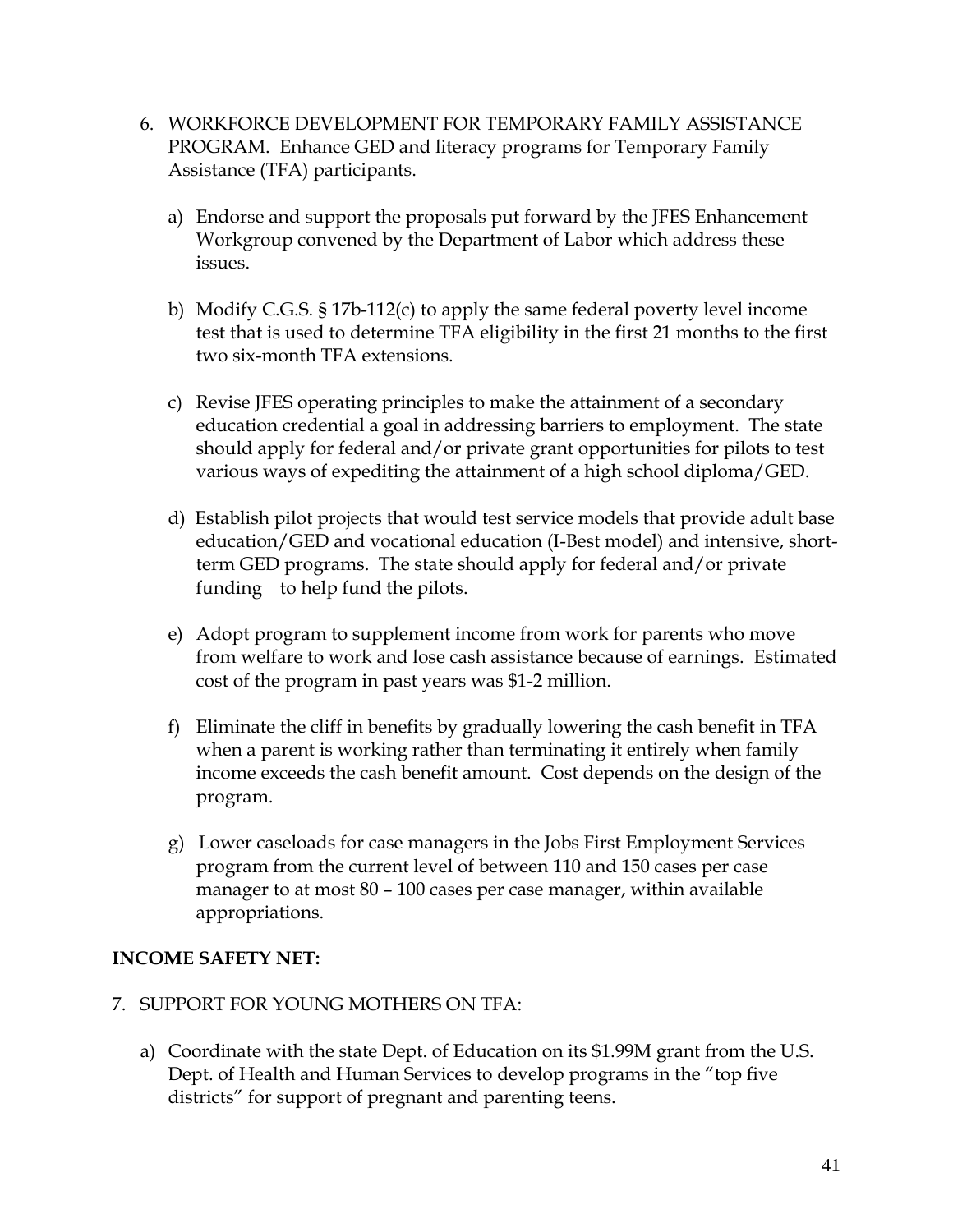b) Coordinate with the DSS' HUSKY administrative services organization which will have some responsibility for care coordination during pregnancy.

Latest birth data: in 2009, there were 2,619 births to teens statewide, including 2,211 babies born to teen in HUSKY A and B and in FFS Medicaid. Also: 1) The CDC awarded the City of Hartford \$4.5 M for reducing teen pregnancy by 10%. 2) Hartford also just received a federal Healthy Start grant for improving pregnancy outcomes and reducing infant mortality (DPH is lead agency).

#### 8. ENHANCE ACCESS TO SUPPLEMENTAL NUTRITION PROGRAM: *(COUNCIL PRIORITY RECOMMENDATION)*

The DSS should, within available appropriations, increase enrollment for federal energy and nutrition assistance programs administratively. The DSS should solicit specific recommendations from advocates (End Hunger CT, Hispanic Health Council, CAP agencies, CAHS, etc.) and discuss with Commissioner Bremby.

- a) Streamline applications (simplifying application forms), improve access to DSS offices (including simpler, more easily understood communications from DSS), increase efficiency of application processing, enhance outreach for SNAP and child nutrition programs, etc. DSS wants to increase efficiency in processing SNAP applications and services, and is under pressure from USDA to do so, but will need to hire additional staff to accomplish this. While this will cost the state in funding, continued slow processing will result in additional USDA fines; funding the positions and improve processing is therefore recommended for reasons of both service improvement and fiscal prudence.
- b) Improve access, including on-line applications, a voice response phone system, and worker retraining through the first phase of DSS's "modernization" effort. Full implementation is at least 18 months away, but steps will be implemented in the interim. The second phase (involving replacement of DSS's computer system) is four to five years away, and 90 percent of the cost will be funded by the federal Affordable Care Act. A planning committee involving end-users, advocates, and DSS staff should determine how to speed implementation.
- c) Change DSS internal procedures and external contract to create "integrated service delivery," "one-stop shopping" where clients who come to the agency or any contractor are provided with an array of services and informed of all programs for which they are eligible to enroll.
- d) Improve communication between the Central DSS Office administrators and regional line staff to ensure that policies and procedures are implemented uniformly throughout the state.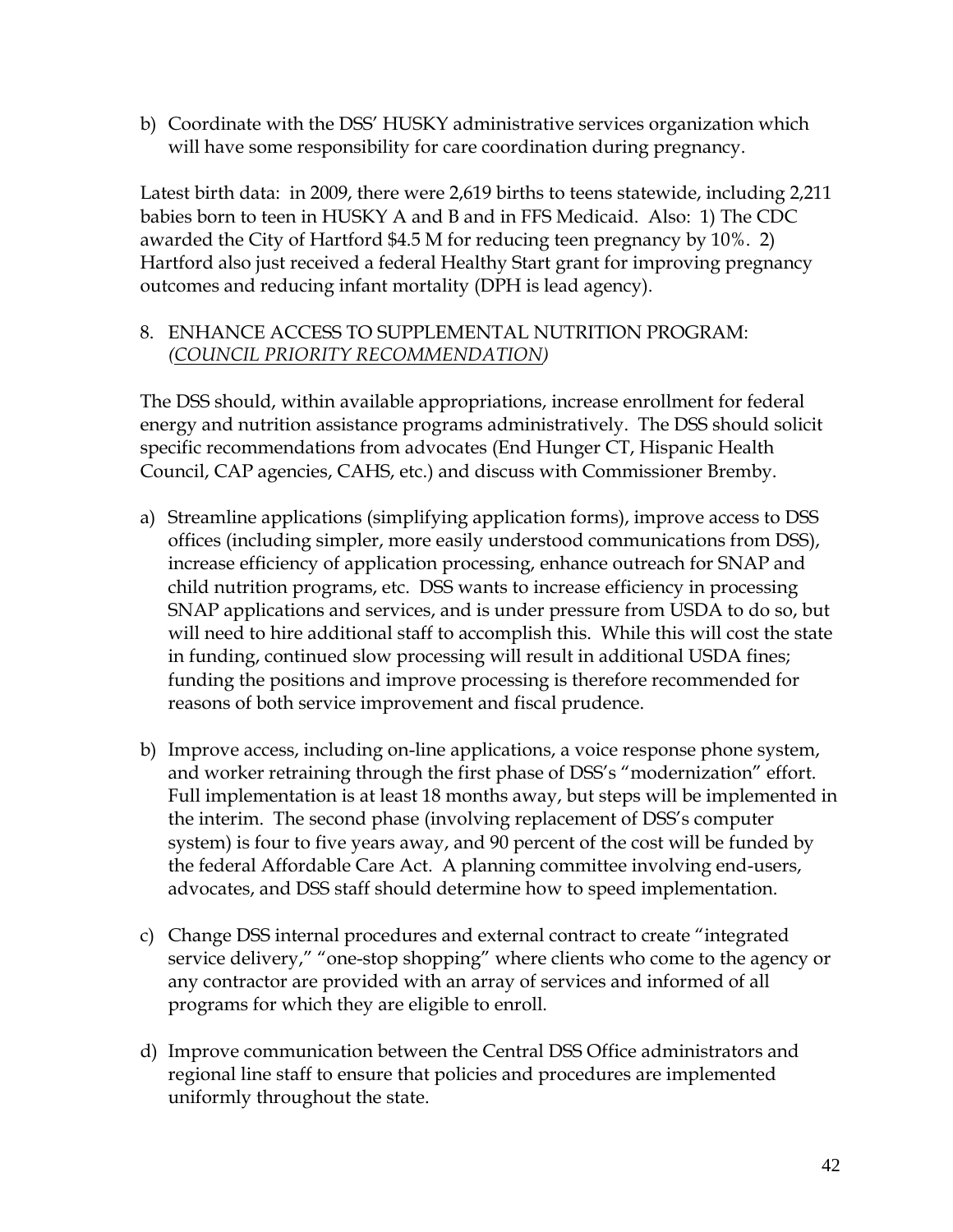- Examine best practices at DSS regional offices and work to apply these across regions to simplify the application process and optimize use of existing resources.
- Improve signage in DSS offices so people don't wait in wrong line and/or adopt the "bank" method: one line from which you are sent to the correct workstation based on your issue (would probably need a worker to talk to people in line and identify what workstation they need to go to).
- Assign specific front-desk staff to deal with clients as they enter DSS offices so that practices are consistent.
- Implement and enforce consistent rules about how documents can be delivered. Implement consistent policies about logging in documents so that documents are not lost.
- e) Grant expedited SNAP (food stamp) benefits pending an interview. Presently, some applications for expedited food assistance are not processed because the applicant cannot be reached for an interview within the seven day time frame. This policy change would require a waiver from the federal FNS. The policy change would be most useful with mail-in applications or applications taken by community outposts.

#### **FAMILY STRUCTURE AND SUPPORT**

- 9. REDUCE TEEN PREGNANCY As noted in #7 above, the CDC awarded the City of Hartford \$4.5 M for reducing teen pregnancy by 10%.
- 10. CASE MANAGEMENT FOR EMPLOYMENT-RELATED SERVICES Case management for all mothers of high risk newborns for the first twelve months after birth.

Although, support for young mothers on TFA is not one of the Council's priority recommendations, the Council fully supports program models such as Child First and other home visitation programs designed to assistance young mothers on TFA.

#### **PROCESS RECOMMENDATIONS:**

11. IMPROVE POVERTY MEASURE: Conduct a review of alternative measures of poverty using an Economic Modeling consultant and monitor the federal government and other states addressing this issue.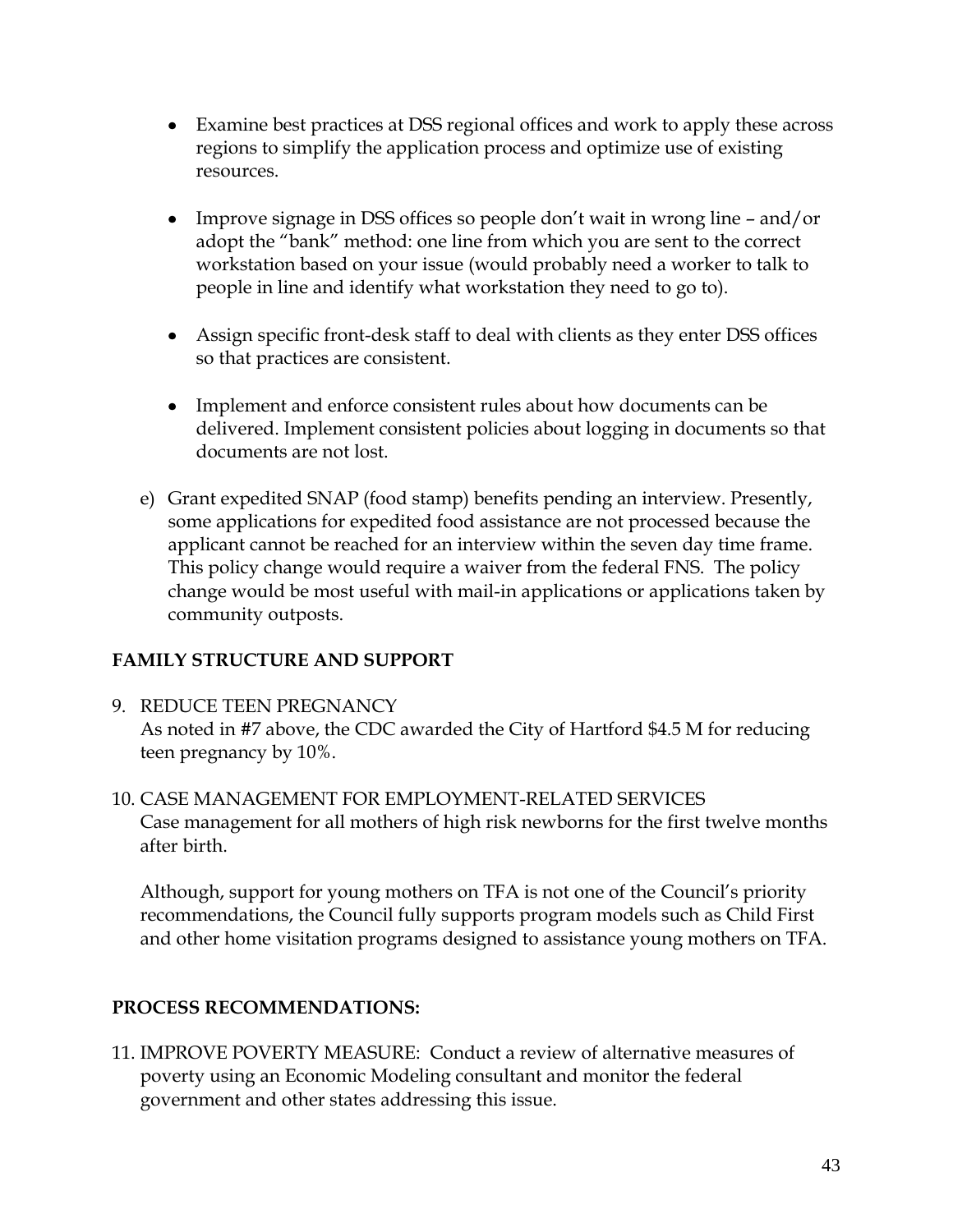Connecticut-specific census information using the new measure will not be available until the next release of the supplemental poverty measure in late 2012. For now, data is available on a regional level – the Northeast.

The new measure includes both a more comprehensive list of "costs" as well as "income" sources. There is also an adjustment for cost of living. It is unclear whether the new measure will show a "rise" or "decline" in poverty in CT. While the cost of living is higher in CT it is possible that CT provides more income support than other states. Also, CT has above average access to healthcare for the poor which could result in a "decline" in poverty in CT.

Nonetheless, the new measure available in late 2012 will allow us to measure how different social programs contribute to reducing poverty.

#### 12. COORDINATION AND SYSTEMS

- a) State agencies' employees (and their contractors) should be made aware of various services across agency lines administratively, and little cost. For example, eligibility is the same for SNAP and school meal programs operated by local districts through SDE. These agencies could collaborate initially to publicize to enrollees for one program their eligibility for the other, and could eventually have common applications.
- b) Technology used by various state contractors, including screening tools and navigators operated by 2-1-1, CAPs, CAHS, End Hunger CT, and others can facilitate benefit eligibility determinations and enrollment. Integrate these tools to improve the quality of applications and recertifications for SNAP and other benefits submitted to DSS, which proved successful in the recent Disaster SNAP program implementation.
- c) Create a master contract or coordinated leadership team across agencies and branches of government:
	- Coordinate between DCF and DMHAS to ensure services to clients aging out of DCF services.
	- Implement recommendations of the Achieving Administrative Efficiencies Workgroup of the Commission on Nonprofit Health and Human Services, March, 2011.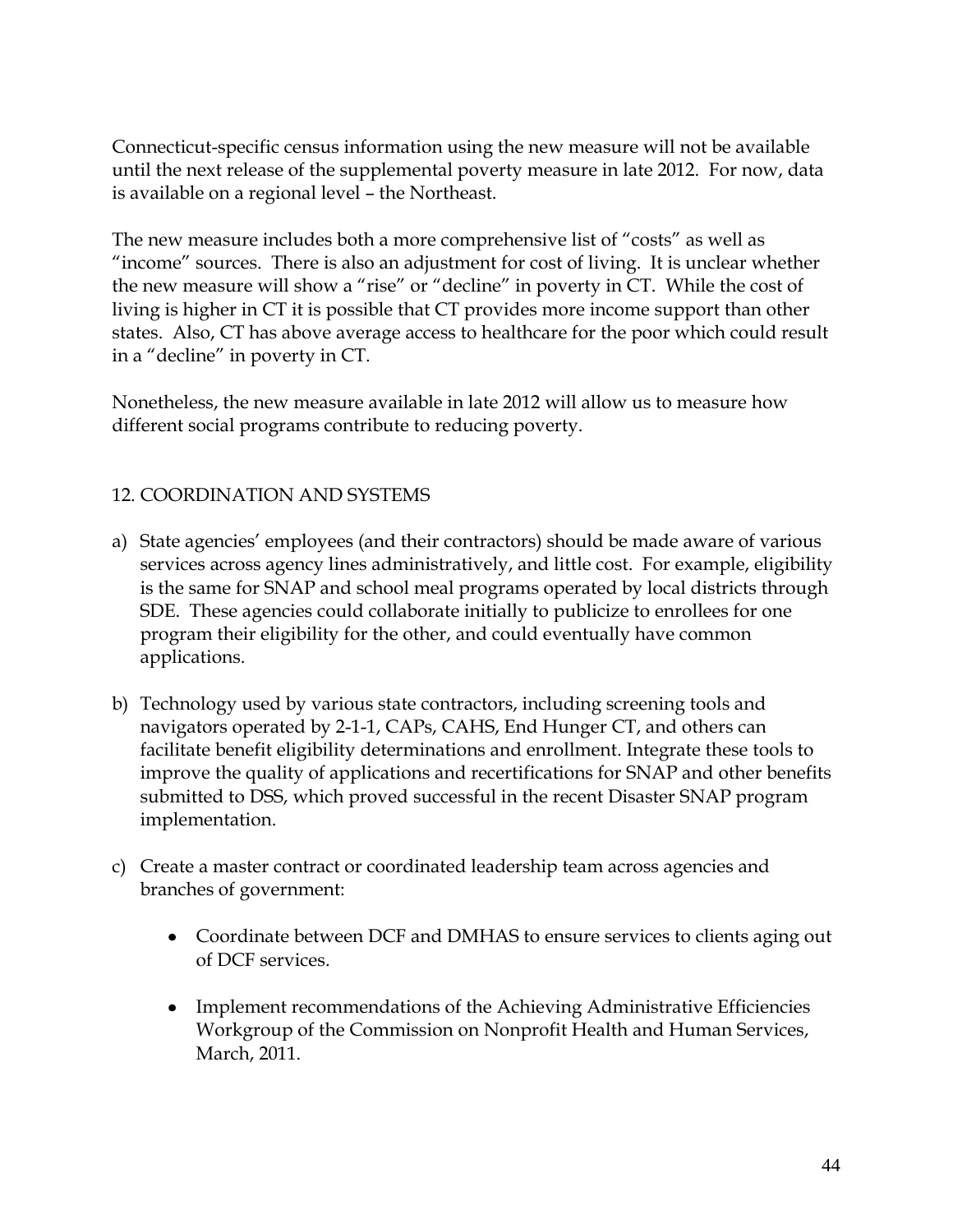## **Appendix A**

## **COUNCIL MEMBERS 2011**

Anne Foley, Chair Under Secretary Office of Policy and Management

Laura Amenta Chairperson Children's Trust Fund Board

Claudette Beaulieu Deputy Commissioner Department of Social Services

Robert Brothers Executive Director Commission on Human Right and Opportunities

> Gregg Cogswell State Republican Office Connecticut General Assembly

Renee Mitchell-Coleman Section Chief Department of Public Health

Lile Gibbons State Representative Connecticut General Assembly

Lindy Lee Gold Community Development Specialist Department of Economic and Community Development

> Christine Keller Judge Superior Court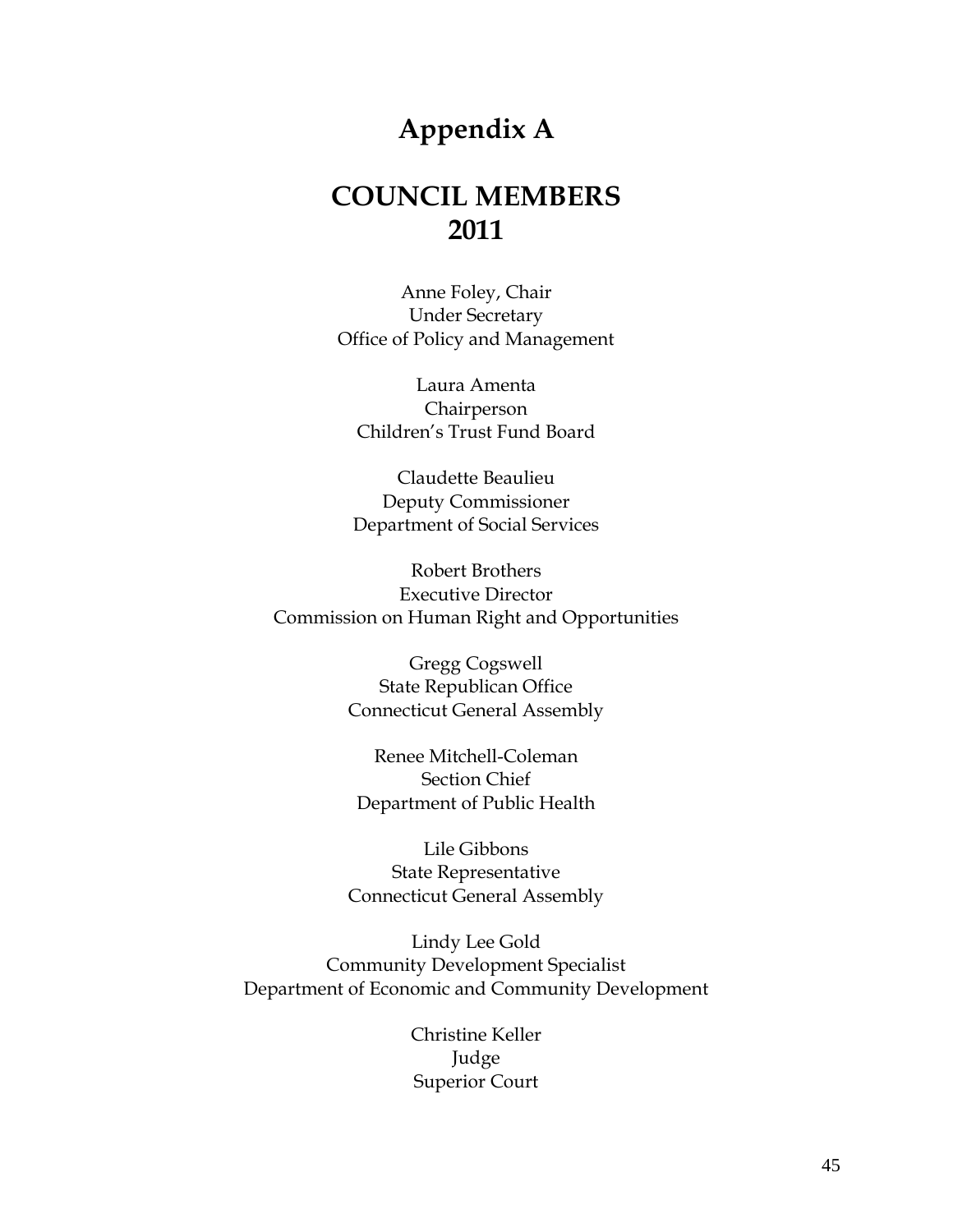Robert Kennedy President Board of Regents Higher Education

Dennis King Manager of Community Advocacy Department of Transportation

Terrence Macy Commissioner Department of Developmental Services

Carol Meredith Director Department of Mental Health and Addiction Services

> Mary Mushinsky State Representative Connecticut General Assembly

> > Mark Polzella Director Department of Labor

Brett Rayford Central Office Administrator Department of Children and Families

> Cheryl Resha Manager Department of Education

Monica Rinaldi Warden Department of Correction

Faith VosWinkel Assistant Child Advocate Office of Child Advocacy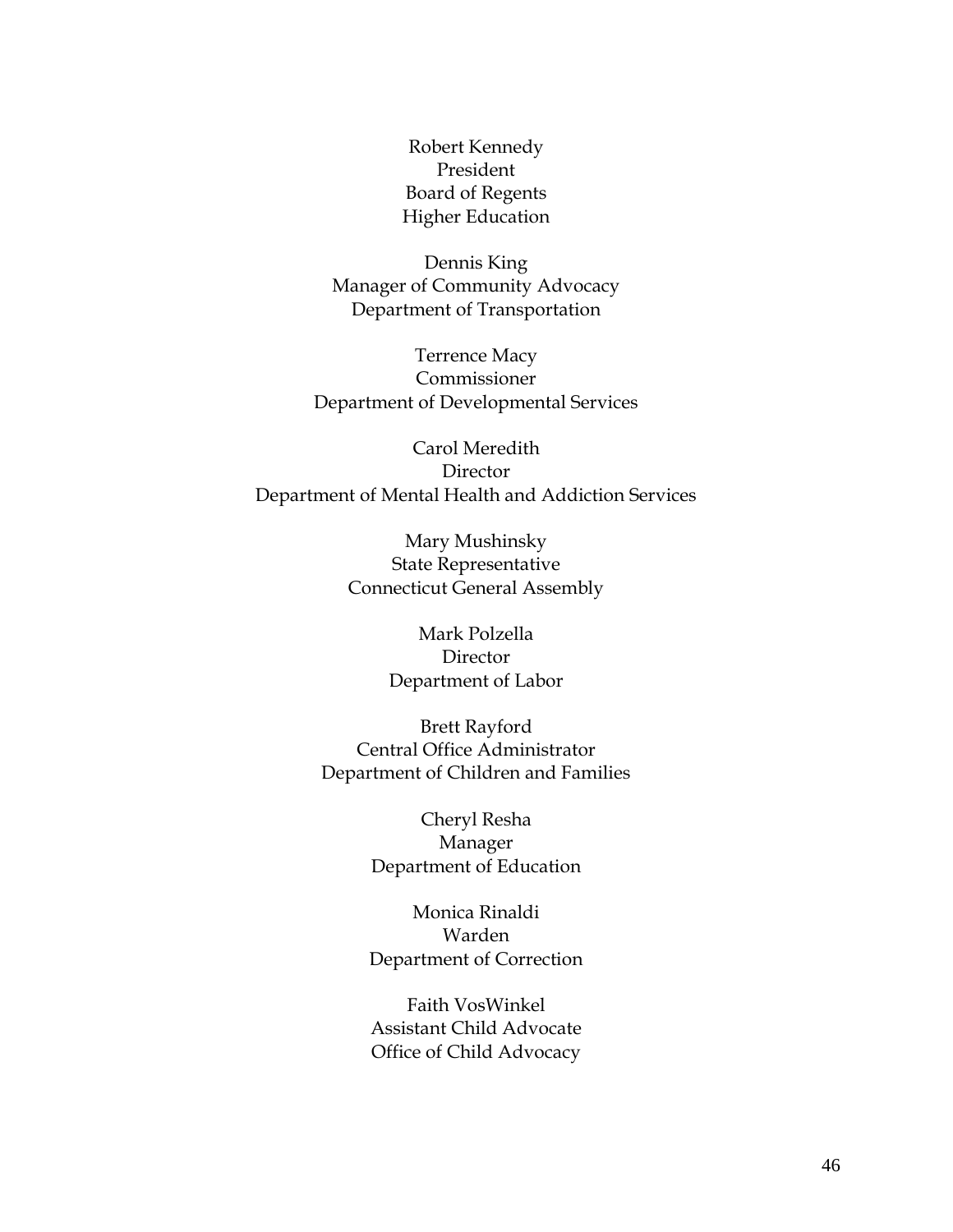Elaine Zimmerman Executive Director Commission on Children

## **Child Poverty and Prevention Council Staff**

Pamela Trotman Planning Specialist Office of Policy and Management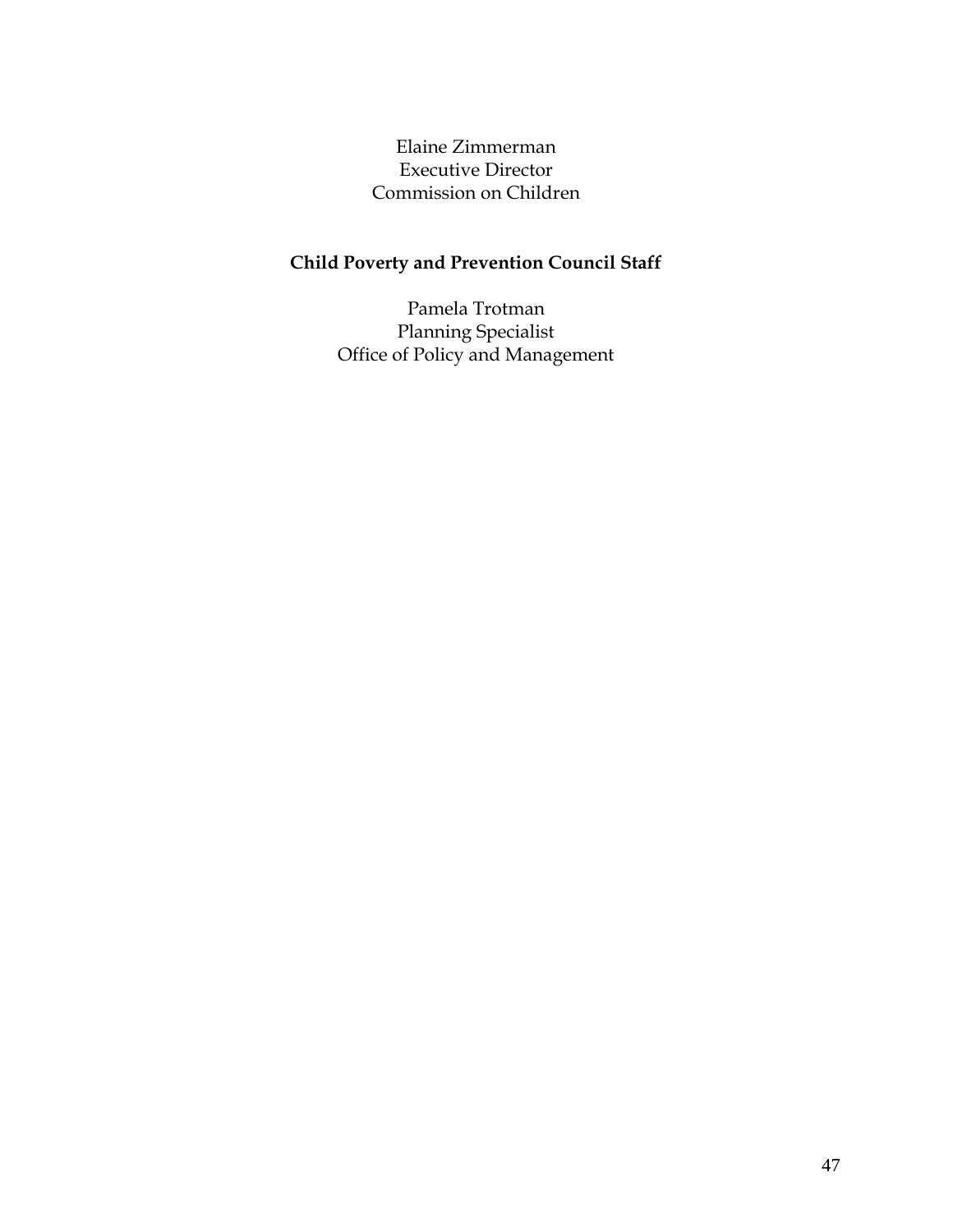## Appendix B

#### **STATUTORY AUTHORITY**

 **Sec. 4-67x. Child Poverty and Prevention Council established. Duties. Ten-year plan. Prevention goals, recommendations and outcome measures. Protocol for state contracts. Agency reports. Council report to General Assembly. Termination of council.** (a) There shall be a Child Poverty and Prevention Council consisting of the following members or their designees: The Secretary of the Office of Policy and Management, the president pro tempore of the Senate, the speaker of the House of Representatives, the minority leader of the Senate and the minority leader of the House of Representatives, the Commissioners of Children and Families, Social Services, Correction, Developmental Services, Mental Health and Addiction Services, Transportation, Public Health, Education and Economic and Community Development, the Labor Commissioner, the Chief Court Administrator, the chairperson of the Board of Governors of Higher Education, the Child Advocate, the chairperson of the Children's Trust Fund Council and the executive directors of the Commission on Children and the Commission on Human Rights and Opportunities. The Secretary of the Office of Policy and Management, or the secretary's designee, shall be the chairperson of the council. The council shall (1) develop and promote the implementation of a ten-year plan, to begin June 8, 2004, to reduce the number of children living in poverty in the state by fifty per cent, and (2) within available appropriations, establish prevention goals and recommendations and measure prevention service outcomes in accordance with this section in order to promote the health and well-being of children and families.

 (b) The ten-year plan shall contain: (1) An identification and analysis of the occurrence of child poverty in the state, (2) an analysis of the long-term effects of child poverty on children, their families and their communities, (3) an analysis of costs of child poverty to municipalities and the state, (4) an inventory of state-wide public and private programs that address child poverty, (5) the percentage of the target population served by such programs and the current state funding levels, if any, for such programs, (6) an identification and analysis of any deficiencies or inefficiencies of such programs, and (7) procedures and priorities for implementing strategies to achieve a fifty per cent reduction in child poverty in the state by June 30, 2014. Such procedures and priorities shall include, but not be limited to, (A) vocational training and placement to promote career progression for parents of children living in poverty, (B) educational opportunities, including higher education opportunities, and advancement for such parents and children, including, but not limited to, preliteracy, literacy and family literacy programs, (C) housing for such parents and children, (D) day care and after-school programs and mentoring programs for such children and for single parents, (E) health care access for such parents and children, including access to mental health services and family planning, (F) treatment programs and services, including substance abuse programs and services, for such parents and children, and (G) accessible childhood nutrition programs.

 (c) In developing the ten-year plan, the council shall consult with experts and providers of services to children living in poverty and parents of such children. The council shall hold at least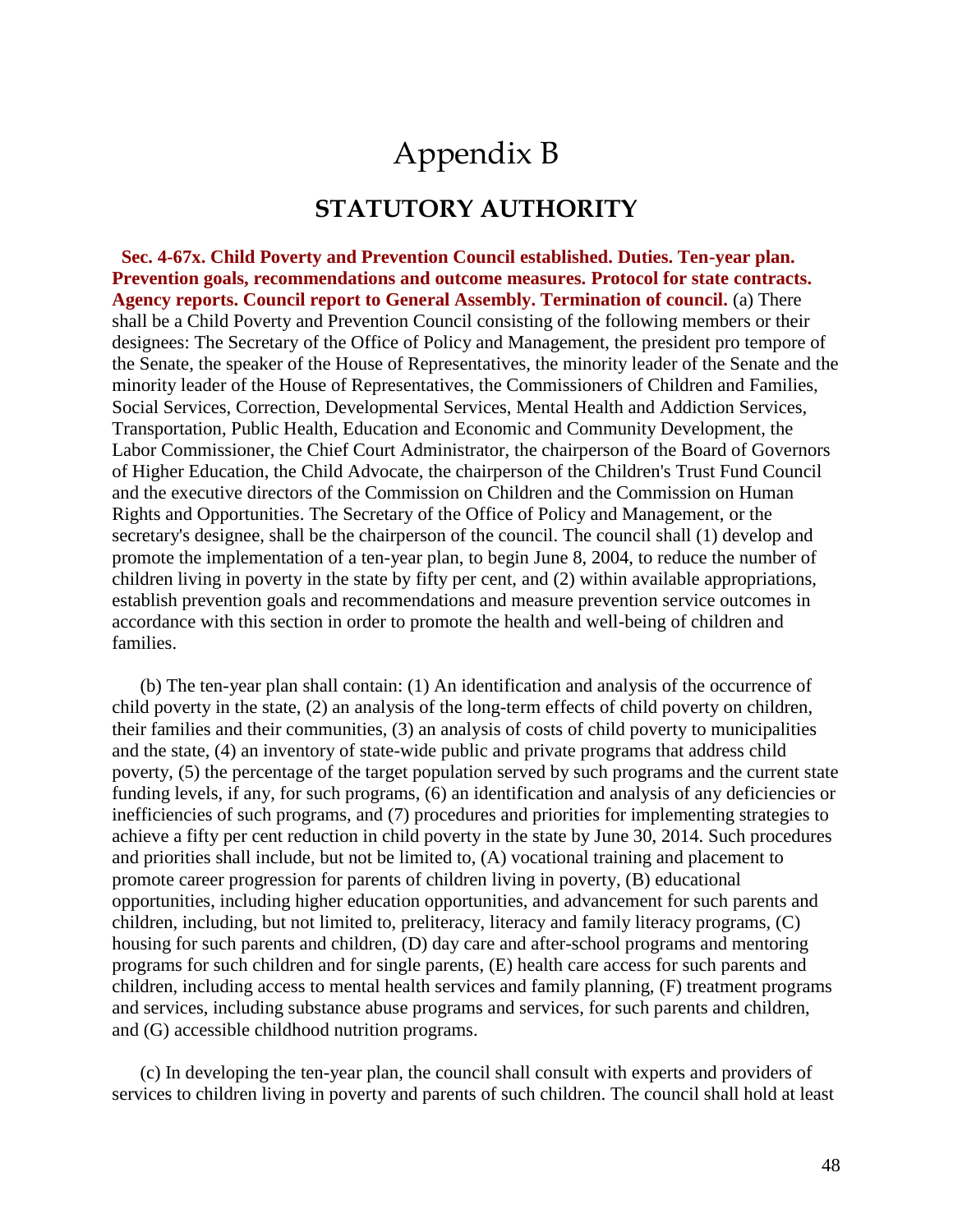one public hearing on the plan. After the public hearing, the council may make any modifications that the members deem necessary based on testimony given at the public hearing.

 (d) Funds from private and public sources may be accepted and utilized by the council to develop and implement the plan and the provisions of this section.

 (e) Not later than January 1, 2005, the council shall submit the plan, in accordance with section 11-4a, to the joint standing committees of the General Assembly having cognizance of matters relating to appropriations and human services and to the select committee of the General Assembly having cognizance of matters relating to children, along with any recommendations for legislation and funding necessary to implement the plan.

 (f) (1) On or before January first of each year from 2006 to 2015, inclusive, the council shall report, in accordance with section 11-4a, to the joint standing committees of the General Assembly having cognizance of matters relating to appropriations and human services and to the select committee of the General Assembly having cognizance of matters relating to children on the implementation of the plan, progress made toward meeting the child poverty reduction goal specified in subsection (a) of this section and the extent to which state actions are in conformity with the plan. The council shall meet at least two times annually for the purposes set forth in this section.

 (2) On or before January first of each year from 2007 to 2015, inclusive, the council shall, within available appropriations, report, in accordance with section 11-4a, to the Governor and the joint standing committees of the General Assembly having cognizance of matters relating to appropriations, education, human services and public health and to the select committee of the General Assembly having cognizance of matters relating to children, on the state's progress in prioritizing expenditures in budgeted state agencies with membership on the council in order to fund prevention services. The report shall include (A) a summary of measurable gains made toward the child poverty and prevention goals established in this section; (B) a copy of each such agency's report on prevention services submitted to the council pursuant to subsection (g) of this section; (C) examples of successful interagency collaborations to meet the child poverty and prevention goals established in this section; and (D) recommendations for prevention investment and budget priorities. In developing such recommendations, the council shall consult with experts and providers of services to children and families.

 $(g)$  (1) On or before November first of each year from 2006 to 2014, inclusive, each budgeted state agency with membership on the council that provides prevention services to children shall, within available appropriations, report to the council in accordance with this subsection.

 (2) Each agency report shall include at least two prevention services not to exceed the actual number of prevention services provided by the agency. For each prevention service reported by the agency, the agency report shall include (A) a statement of the number of children and families served, (B) a description of the preventive purposes of the service, (C) for reports due after November 1, 2006, a description of performance-based standards and outcomes included in relevant contracts pursuant to subsection (h) of this section, and (D) any performance-based vendor accountability protocols.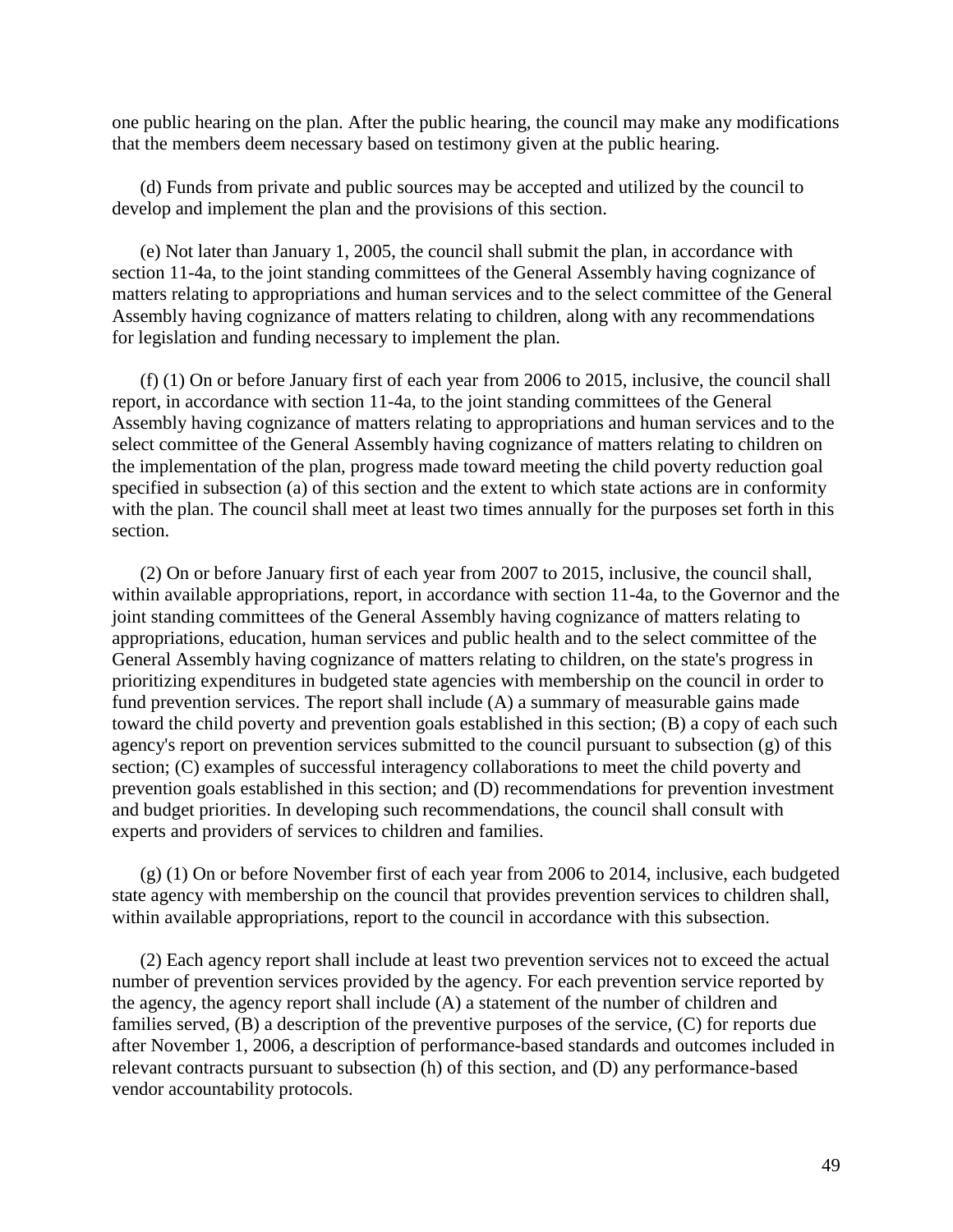(3) Each agency report shall also include (A) long-term agency goals, strategies and outcomes to promote the health and well-being of children and families, (B) overall findings on the effectiveness of prevention within such agency, (C) a statement of whether there are methods used by such agency to reduce disparities in child performance and outcomes by race, income level and gender, and a description of such methods, if any, and (D) other information the agency head deems relevant to demonstrate the preventive value of services provided by the agency. Long-term agency goals, strategies and outcomes reported under this subdivision may include, but need not be limited to, the following:

 (i) With respect to health goals, increasing (I) the number of healthy pregnant women and newborns, (II) the number of youths who adopt healthy behaviors, and (III) access to health care for children and families;

 (ii) With respect to education goals, increasing the number of children who (I) are ready for school at an appropriate age, (II) learn to read by third grade, (III) succeed in school, (IV) graduate from high school, and (V) successfully obtain and maintain employment as adults;

 (iii) With respect to safety goals, decreasing (I) the rate of child neglect and abuse, (II) the number of children who are unsupervised after school, (III) the incidence of child and youth suicide, and (IV) the incidence of juvenile crime; and

(iv) With respect to housing goals, increasing access to stable and adequate housing.

 (h) Not later than July 1, 2006, the Office of Policy and Management shall, within available appropriations, develop a protocol requiring state contracts for programs aimed at reducing poverty for children and families to include performance-based standards and outcome measures related to the child poverty reduction goal specified in subsection (a) of this section. Not later than July 1, 2007, the Office of Policy and Management shall, within available appropriations, require such state contracts to include such performance-based standards and outcome measures. The Secretary of the Office of Policy and Management may consult with the Commission on Children to identify academic, private and other available funding sources and may accept and utilize funds from private and public sources to implement the provisions of this section.

 (i) For purposes of this section, the Secretary of the Office of Policy and Management, or the secretary's designee, shall be responsible for coordinating all necessary activities, including, but not limited to, scheduling and presiding over meetings and public hearings.

(j) The council shall terminate on June 30, 2015.

#### (P.A. 04-238, S. 1; P.A. 05-244, S. 1; P.A. 06-179, S. 3; 06-196, S. 27; P.A. 07-47, S. 1; 07- 73, S. 2(b); 07-166, S. 1; 07-217, S. 6; Sept. Sp. Sess. P.A. 09-5, S. 29; P.A. 10-179, S. 94.)

 History: P.A. 04-238 effective June 8, 2004; P.A. 05-244 made technical changes, added executive director of Commission on Human Rights and Opportunities as council member in Subsec. (a), specified mandatory minimum number of meeting times and reporting requirements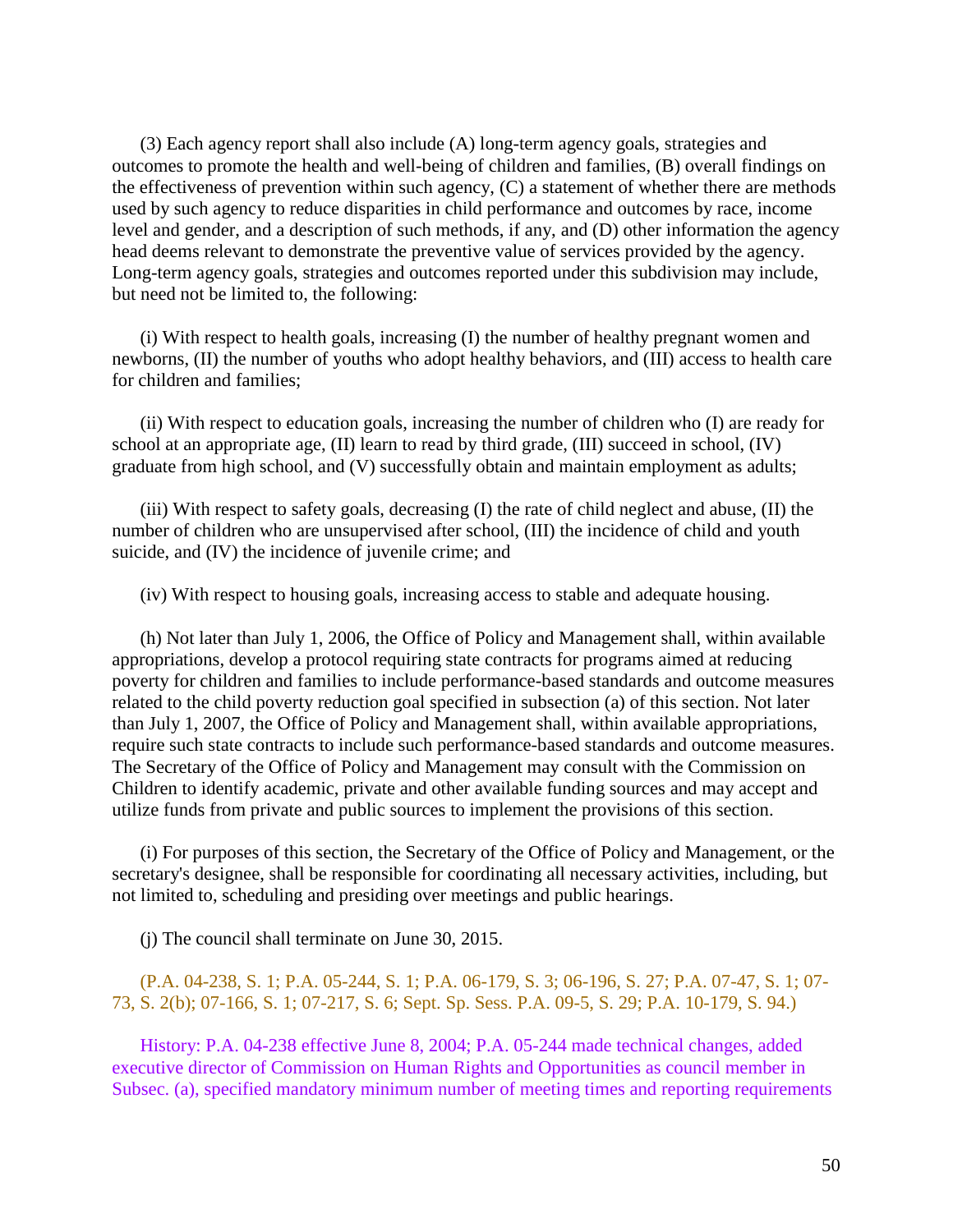in Subsec. (f) and required development and implementation of state contract protocol in new Subsec. (g), redesignating existing Subsecs. (g) and (h) as Subsecs. (h) and (i), respectively, effective July 11, 2005; P.A. 06-179 amended Subsec. (a) to insert Subdiv. designators and substitute "Child Poverty and Prevention Council" for "Child Poverty Council", to add the Chief Court Administrator, to delete the chairperson of the State Prevention Council, to add "promote the implementation of" re ten-year plan, and to add Subdiv. (2) re establishing prevention goals and recommendations and measuring outcomes, amended Subsecs. (b) and (c) to add "ten-year" re plan, amended Subsec. (f) to insert Subdiv. (1) designator and provide that meetings held at least twice annually shall be for the purposes set forth in the section, inserted new Subsecs. (f)(2) and (g) re council and agency reports, and redesignated existing Subsecs. (g) to (i) as Subsecs. (h) to (j) (Revisor's note: In Subsec.  $(f)(2)$  the word "this" in the phrase "this subsection (g) of this section" was deleted editorially by the Revisor's for accuracy); P.A. 06-196 made a technical change in Subsec. (g), effective June 7, 2006; P.A. 07-47 amended Subsec. (f)(2) to extend the council's annual reporting requirement re funding of prevention services to the Governor and the General Assembly to January 1, 2015, amended Subsec. (g)(1) to extend the annual reporting requirement of budgeted agencies to the council to November 1, 2014, and made technical and conforming changes in Subsecs. (f) and (g); pursuant to P.A. 07-73 "Commissioner of Mental Retardation" was changed editorially by the Revisors to "Commissioner of Developmental Services", effective October 1, 2007; P.A. 07-166 amended Subsec. (a) to make technical changes, effective June 19, 2007; P.A. 07-217 made technical changes in Subsec. (a), effective July 12, 2007; Sept. Sp. Sess. P.A. 09-5 amended Subsec. (a) to change "Children's Trust Fund" to "Children's Trust Fund Council", effective October 5, 2009; P.A. 10-179 amended Subsec. (a) by deleting reference to Commissioner of Health Care Access and by making technical changes.

 **Sec. 4-67y. Child Poverty and Prevention Council to constitute the children in the recession leadership team. Duties. Report.** (a) The Child Poverty and Prevention Council, established pursuant to section 4-67x, shall constitute the children in the recession leadership team to make recommendations for the state's emergency response to children affected by the recession. The council may establish a subcommittee to act for it under this section. For purposes of this section, the council or a subcommittee established under this subsection shall meet quarterly if the unemployment rate of the state, as reported by the Labor Commissioner, is eight per cent or greater for the preceding three months.

 (b) The council shall work in consultation with other government agencies to develop and promote policies, practices and procedures, within available appropriations, that (1) mitigate the long-term impact of economic recessions on children; (2) provide appropriate assistance and resources to families to minimize the number of children who enter poverty as a result of the recession; and (3) reduce human and fiscal costs of recessions, including foreclosures, child hunger, family violence, school failure, youth runaways, homelessness, child abuse and neglect.

 (c) For purposes of this section, the council, within available appropriations, shall utilize strategies to mitigate the impact of the recession on children that include, but are not limited to, the following: (1) Resource information sharing and strategic planning to address emergency response to children in the recession; (2) training of pertinent personnel on the availability of services, access points and interventions across agencies, including child trauma treatment; (3) development of linkages between job training and education programs and services; (4)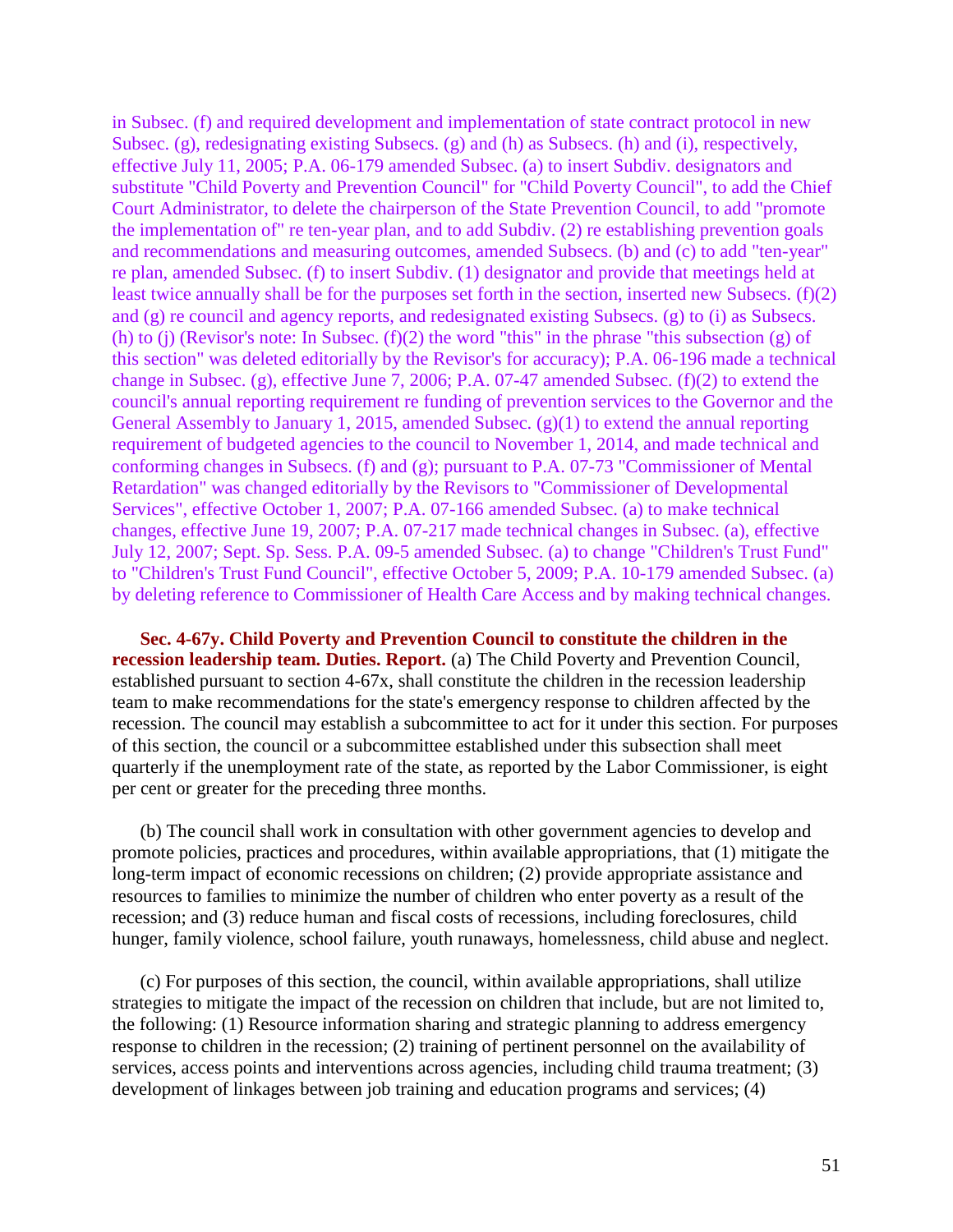development and implementation of efforts to coordinate outreach and improve access to services, including the establishment of multiple enrollment sites where feasible; (5) reduction of current response times to clients for safety net programs, including, but not limited to, the federal Supplemental Nutrition Assistance Program, the federal Special Supplemental Food Program for Women, Infants and Children, the National School Lunch Program and other federal child nutrition programs, the temporary family assistance program, the child care subsidy program, heating and rental assistance, eviction prevention services and free and reduced preschool meal programs; (6) identification of appropriate revisions to regulations and procedures to be streamlined to increase program access; (7) maximization of availability of targeted case management and intervention services; (8) assessment of the unique needs of children of soldiers serving or returning from war or other military service; and (9) maximization of all federal funding opportunities.

 (d) Not later than January 1, 2011, the council shall prepare a report on (1) the progress in implementing the provisions of this section; and (2) other government actions taken to reduce the impact of the recession on children and families. Such report shall be submitted to the select committee of the General Assembly having cognizance of matters relating to children and to the joint standing committees of the General Assembly having cognizance of matters relating to appropriations and the budgets of state agencies and human services.

(P.A. 10-133, S. 1.)

History: P.A. 10-133 effective June 8, 2010.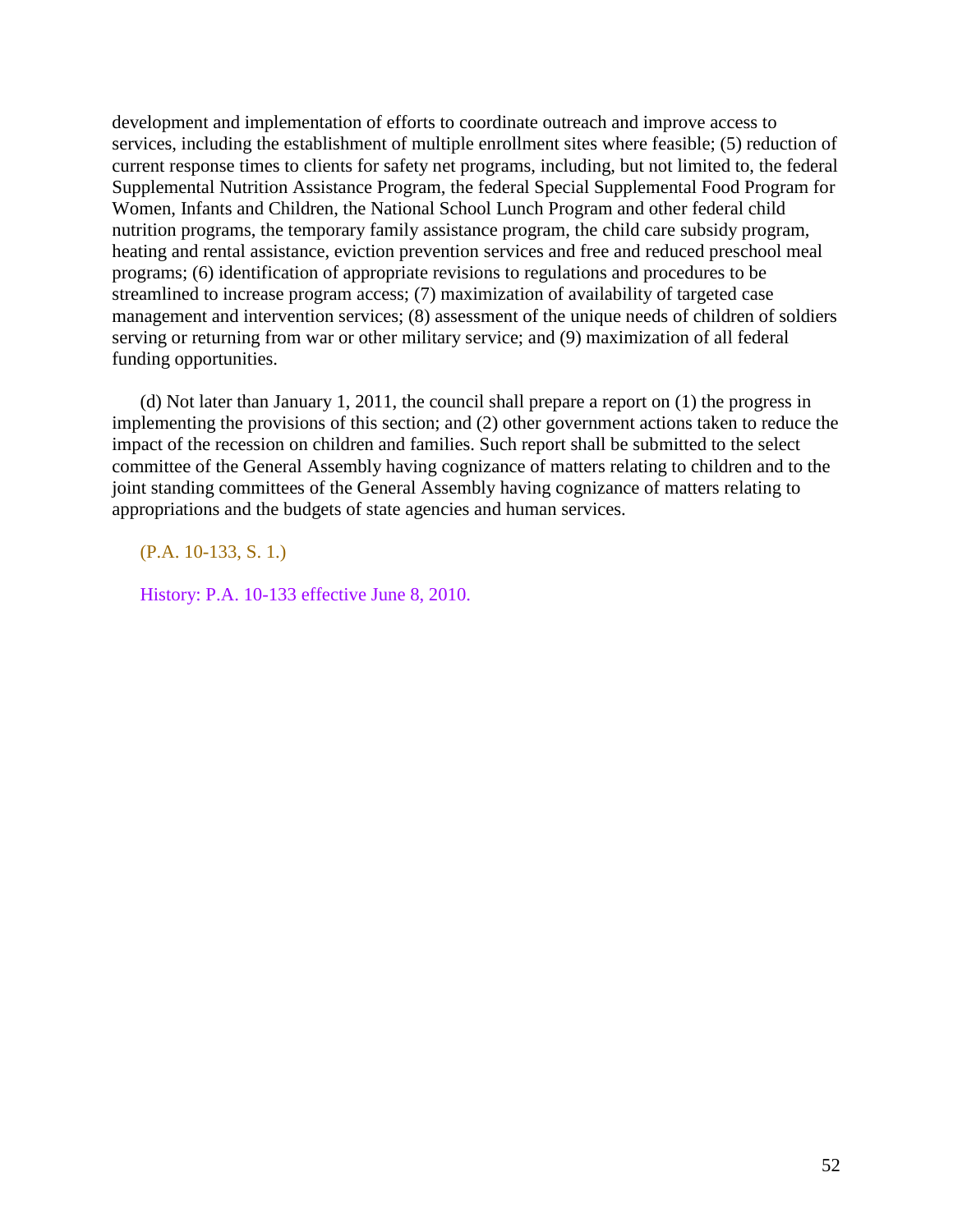

#### *Substitute House Bill No. 5360*

### *Public Act No. 10-133*

#### *AN ACT CONCERNING CHILDREN IN THE RECESSION.*

Be it enacted by the Senate and House of Representatives in General Assembly convened:

Section 1. (NEW) (*Effective from passage*) (a) The Child Poverty and Prevention Council, established pursuant to section 4-67x of the general statutes, shall constitute the children in the recession leadership team to make recommendations for the state's emergency response to children affected by the recession. The council may establish a subcommittee to act for it under this section. For purposes of this section, the council or a subcommittee established under this subsection shall meet quarterly if the unemployment rate of the state, as reported by the Labor Commissioner, is eight per cent or greater for the preceding three months.

(b) The council shall work in consultation with other government agencies to develop and promote policies, practices and procedures, within available appropriations, that (1) mitigate the long-term impact of economic recessions on children; (2) provide appropriate assistance and resources to families to minimize the number of children who enter poverty as a result of the recession; and (3) reduce human and fiscal costs of recessions, including foreclosures, child hunger, family violence, school failure, youth runaways, homelessness, child abuse and neglect.

(c) For purposes of this section, the council, within available appropriations, shall utilize strategies to mitigate the impact of the recession on children that include, but are not limited to, the following: (1) Resource information sharing and strategic planning to address emergency response to children in the recession; (2) training of pertinent personnel on the availability of services, access points and interventions across agencies, including child trauma treatment; (3) development of linkages between job training and education programs and services; (4) development and implementation of efforts to coordinate outreach and improve access to services, including the establishment of multiple enrollment sites where feasible; (5) reduction of current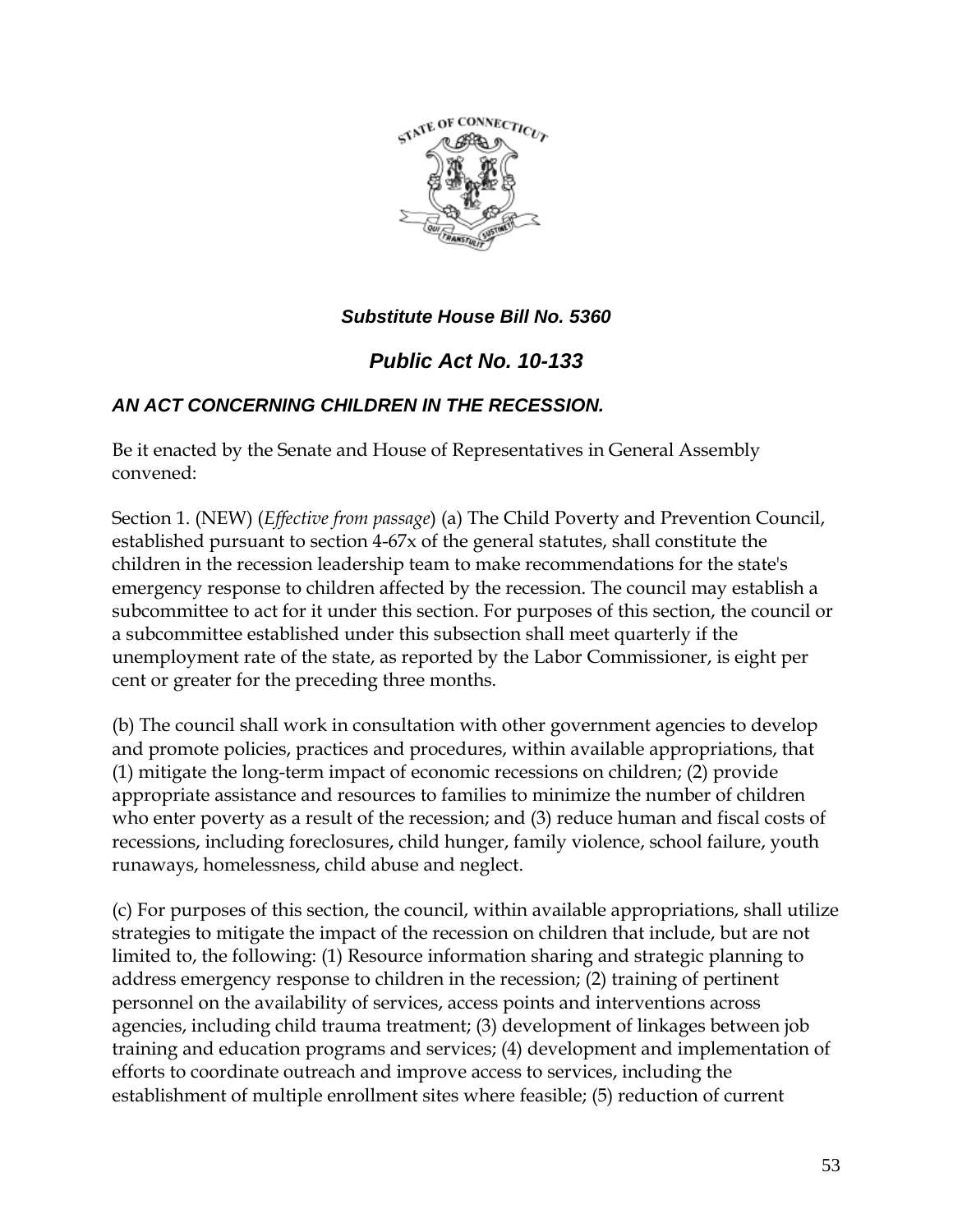response times to clients for safety net programs, including, but not limited to, the federal Supplemental Nutrition Assistance Program, the federal Special Supplemental Food Program for Women, Infants and Children, the National School Lunch Program and other federal child nutrition programs, the temporary family assistance program, the child care subsidy program, heating and rental assistance, eviction prevention services and free and reduced preschool meal programs; (6) identification of appropriate revisions to regulations and procedures to be streamlined to increase program access; (7) maximization of availability of targeted case management and intervention services; (8) assessment of the unique needs of children of soldiers serving or returning from war or other military service; and (9) maximization of all federal funding opportunities.

(d) Not later than January 1, 2011, the council shall prepare a report on (1) the progress in implementing the provisions of this section; and (2) other government actions taken to reduce the impact of the recession on children and families. Such report shall be submitted to the select committee of the General Assembly having cognizance of matters relating to children and to the joint standing committees of the General Assembly having cognizance of matters relating to appropriations and the budgets of state agencies and human services.

Sec. 2. (NEW) (*Effective from passage*) (a) The Department of Social Services, in consultation with the Labor Department and the Departments of Education, Public Health and Children and Families, shall seek, within available appropriations, to promote efficiency, reduce costs and administrative error rates and simplify the application process for families eligible for benefits by streamlining and integrating public information and access to programs.

(b) For the purpose of subsection (a) of this section, the Department of Social Services shall develop, within available appropriations, a plan for a comprehensive state service approach that may include (1) the development and promotion of a single, simplified, on-line application and enrollment process for programs administered by the Department of Social Services that serve children or families; (2) the use of the Internet to develop and increase public access to on-line screening tools, benefit calculators and on-line applications that facilitate prompt access to programs administered by the Department of Social Services and benefit information; and (3) the promotion of access to direct assistance with application and enrollment processes through communitybased organizations. Not later than January 31, 2011, the department shall submit the plan to the joint standing committee of the General Assembly having cognizance of matters relating to human services and to the select committee of the General Assembly having cognizance of matters relating to children. The department may consult with and accept donations from philanthropic organizations to accomplish the purposes of this section.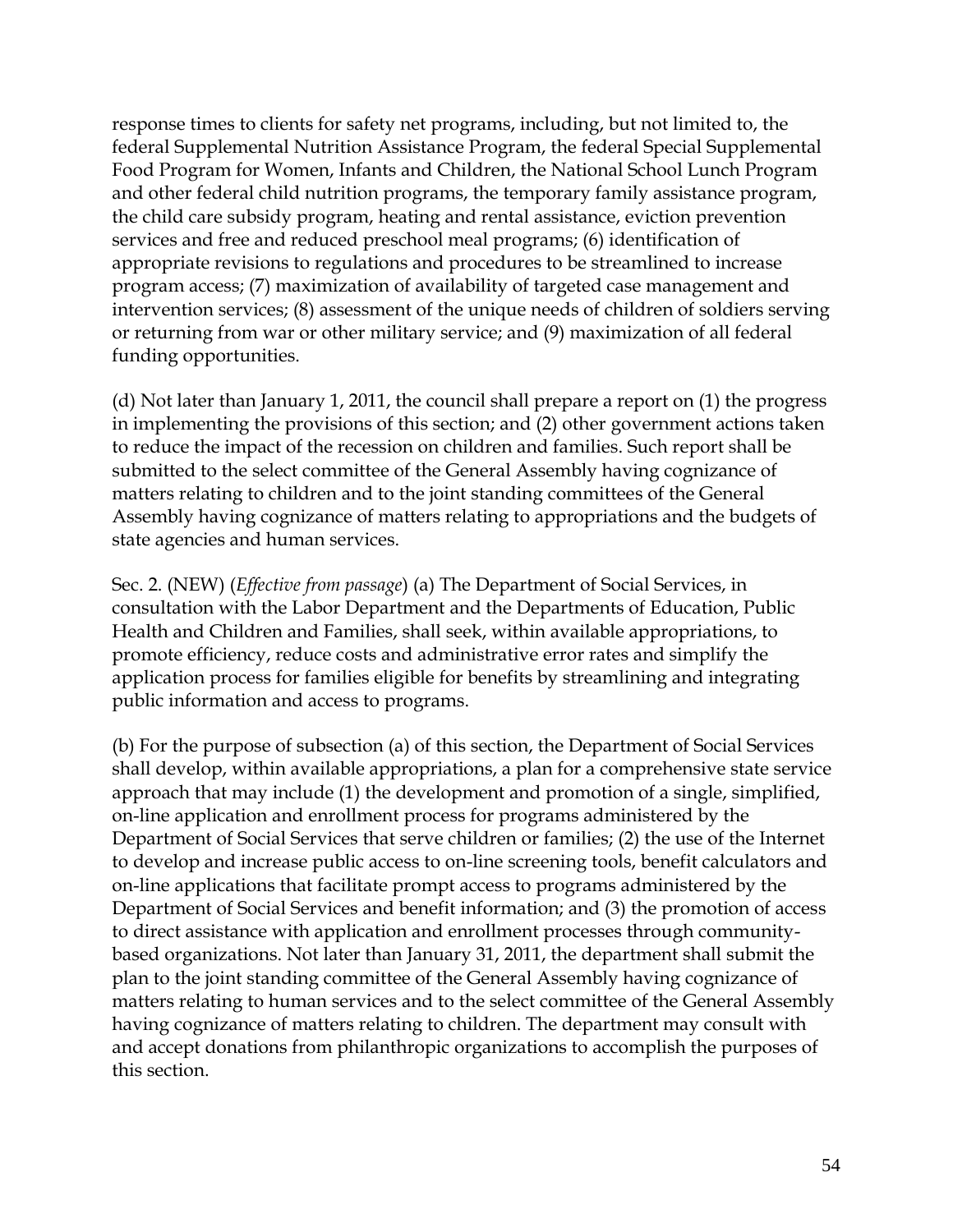(c) The Department of Social Services shall develop, in accordance with the provisions of federal law, a client-friendly application process which shall not require applications to be resubmitted if a family applied for services and, not more than thirty days after the date the application was submitted, the family experienced a change in circumstances or the program closed to intake applications and then reopened.

Sec. 3. (NEW) (*Effective from passage*) The Department of Social Services shall provide timely public notice if, for any reason, the child care subsidy program closes intake. The department shall notify the public if the program eligibility or status has been altered. Any change in eligibility or program terms, except opening of the program or expansion in eligibility, shall be effective not less than thirty days after public notice of such change.

Sec. 4. (NEW) (*Effective from passage*) (a) The Department of Social Services, in consultation with appropriate state agencies and within available appropriations, shall (1) allocate existing funding and resources to ensure the availability of homeless shelters that accept intact families or that assist families to find adequate alternative arrangements that allow the family to remain together; (2) review program eligibility requirements and other policies to ensure that unaccompanied homeless children have access, to the fullest extent practicable, to critical services that such children might otherwise have been prevented from receiving due to age or guardianship requirements; and (3) work, in accordance with state and federal law, to seek relief from income garnishment orders through the appropriate judicial authority if it is deemed appropriate to be in the best interests of children and families.

(b) The Department of Education, in consultation with appropriate departments, shall seek full utilization of the federal McKinney-Vento Homeless Assistance Act to protect children falling into homelessness from school failure and dropping out of school and to improve access to higher education.

Sec. 5. (NEW) (*Effective from passage*) The Departments of Social Services, Public Health and Education shall collaborate to decrease hunger resulting from the recession by coordinating, within available appropriations, state-wide public access, information and outreach, and promoting, within available appropriations, cross-referral and collocation of entry points and application processes for the federal Supplemental Nutrition Assistance Program, child nutrition programs and the federal Special Supplemental Food Program for Women, Infants and Children and increase federal reimbursements.

Sec. 6. (NEW) (*Effective July 1, 2010*) (a) The Department of Education shall administer, within available appropriations, a child nutrition outreach program to increase (1) participation in the federal School Breakfast Program, federal Summer Food Service Program and federal Child and Adult Care Food Program; and (2) federal reimbursement for such programs.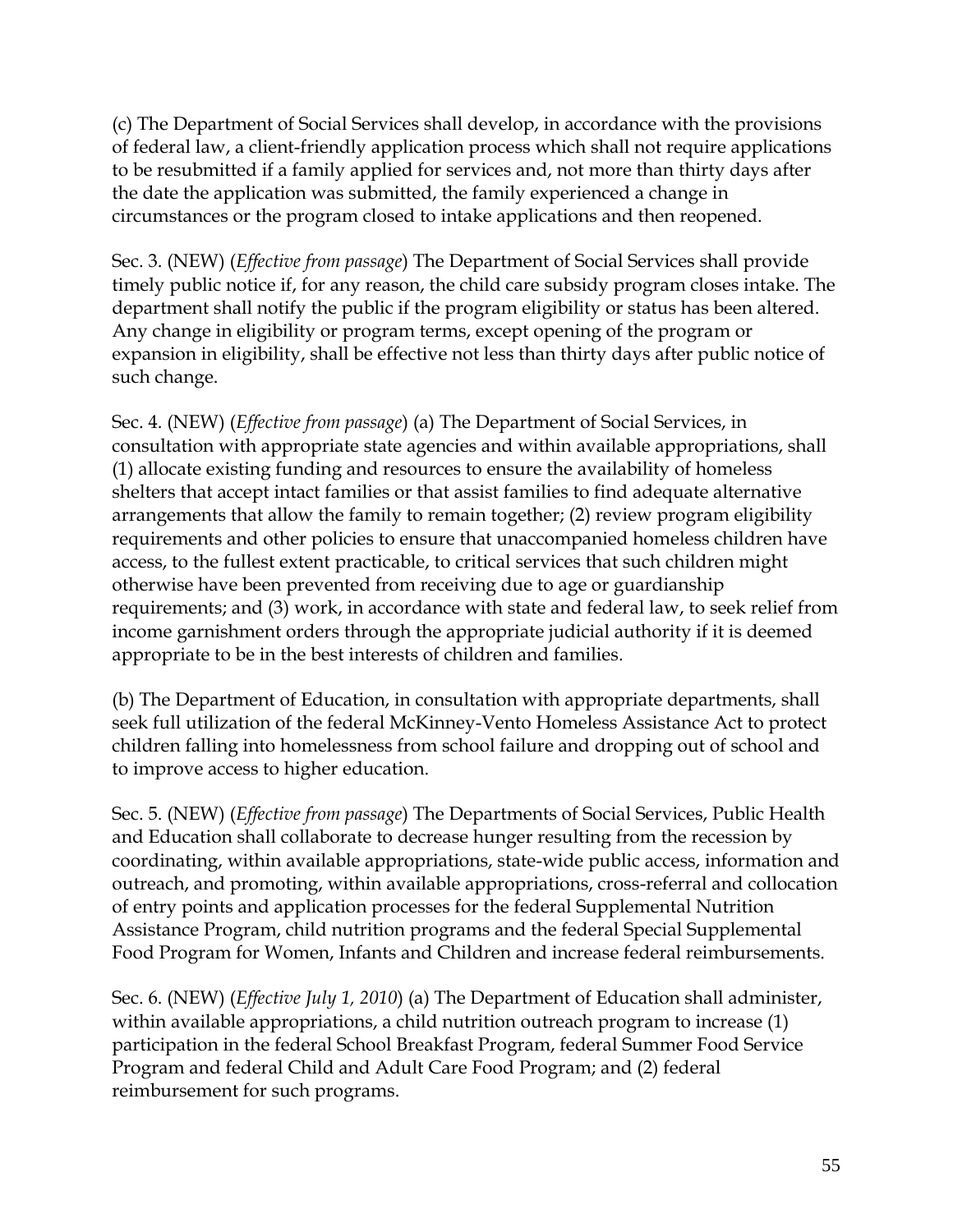(b) The child nutrition outreach program shall:

(1) Encourage schools to (A) participate in the federal School Breakfast Program; (B) employ innovative breakfast service methods where students eat their breakfast in their classrooms or elsewhere after school starts, rather than only before school and only in the cafeteria; and (C) apply to the in-classroom breakfast grant program pursuant to section 10-215g of the general statutes;

(2) (A) Encourage local and regional school districts to sponsor Summer Food Service Program sites; (B) recruit other sponsors of such sites; and (C) make grants to site sponsors to assist them in increasing child participation;

(3) Encourage day care centers to participate in the Child and Adult Care Food Program; and

(4) Publicize the availability of federally-funded child nutrition programs throughout the state.

Sec. 7. (NEW) (*Effective from passage*) (a) The Department of Social Services shall maximize federal fund opportunities from the Temporary Assistance for Needy Families Emergency Fund established pursuant to the American Recovery and Reinvestment Act P. L. 111-5, in order to assist families facing unemployment, housing crises, increasing debt, homelessness or other hardships. The department shall seek to utilize, in accordance with the provisions of federal law:

(1) The nonrecurrent, short-term benefits category of the Temporary Assistance for Needy Families Emergency Fund for eligible purposes, including, but not limited to, housing, transportation, work expenses, family safety, low birth weight reduction, food and nutrition. The benefits funded pursuant to this subdivision may include, but not be limited to, mortgage assistance, eviction relief, car repair, work clothes, domestic violence services, home visitation and on-the-job training; and

(2) The subsidized employment category of the Temporary Assistance for Needy Families Emergency Fund for eligible purposes, including, but not limited to, youth employment programs and the alleviation of specific labor shortages and state worker shortages where the jobs created help families apply for state services.

(b) The department shall work with the private sector, including philanthropic, business and nonprofit agencies as well as any consortium of such groups, for eligible purposes and as third-party participants to qualify for, access and maximize federal funding from said emergency fund through donation, in-kind spending and training of subsidized workers.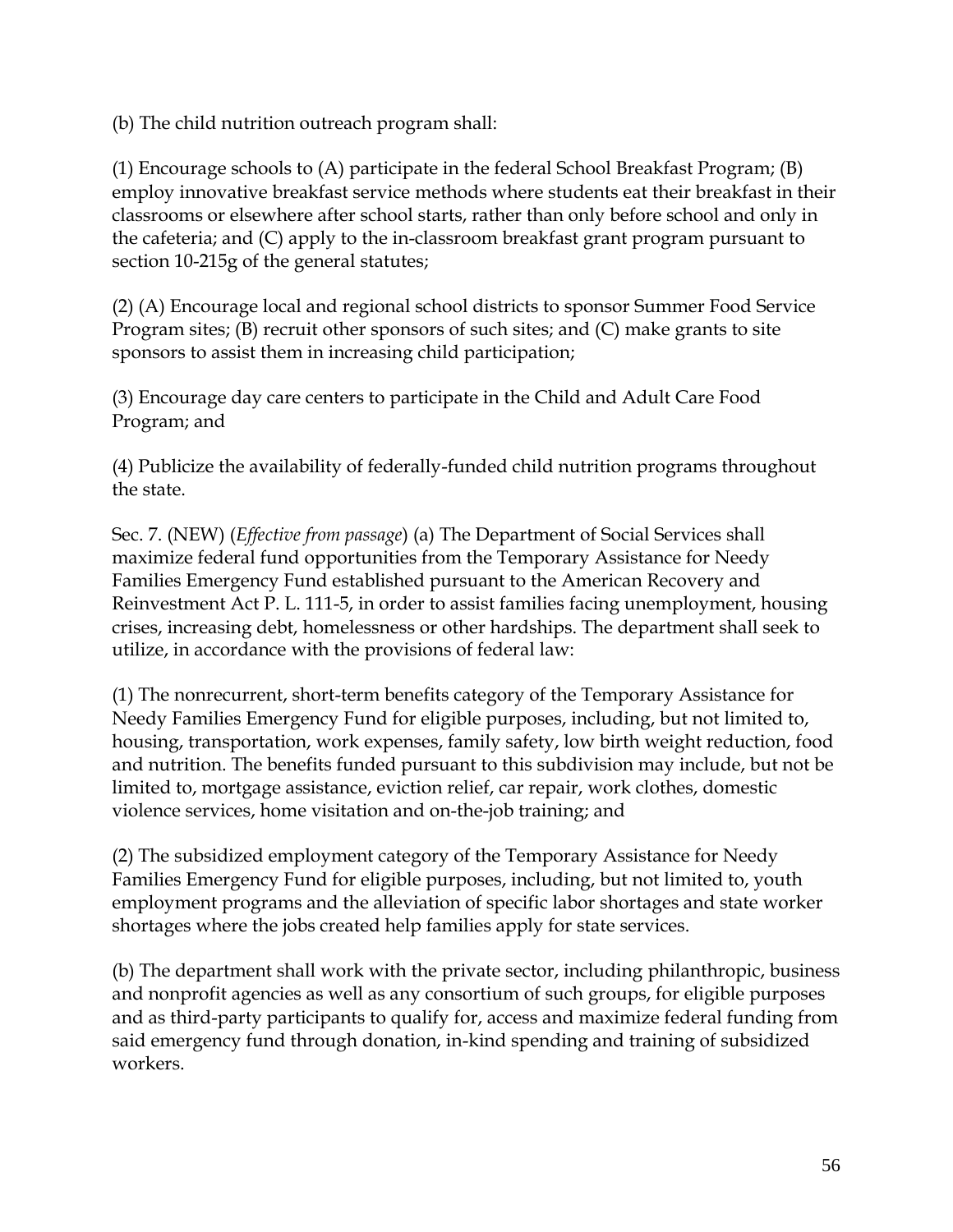(c) The department shall implement the provisions of this section within available resources.

Sec. 8. (NEW) (*Effective from passage*) Not more than sixty days after the effective date of this section, the Department of Social Services, within available appropriations and to the extent permitted by federal law, shall establish and implement a procedure for the following modification in the temporary assistance of needy families program whenever the state unemployment rate, as reported by the Labor Commissioner, is eight per cent or greater for the preceding three months. The Jobs First program shall permit and encourage parents to pursue education and training and shall approve, as work activities, two-and four-year degree programs. A recipient shall be eligible for assistance under this modification for at least six months even if the state unemployment rate for subsequent quarters is not eight per cent or greater. The department may seek federal support to pay for such modifications through funds provided from the federal Temporary Assistance for Needy Families Emergency Fund.

Sec. 9. (NEW) (*Effective from passage*) The Department of Public Health, within available appropriations and in consultation with the Departments of Social Services and Education, shall seek to reduce the incidence of low birth weight among infants and reduce the cost to the state from unnecessary hospitalizations of such infants by (1) maximizing coenrollment in the federal Special Supplemental Food Program for Women, Infants and Children and Medicaid for all eligible women; (2) encouraging tobacco cessation programs targeted to pregnant women; and (3) promoting the use of the centering pregnancy model of prenatal care. The department may recover the costs of implementing the provisions of this section through funds available from the Tobacco and Health Trust Fund established under section 4-28f of the general statutes and the federal Temporary Assistance for Needy Families Emergency Fund.

Sec. 10. (*Effective from passage*) The Commission on Children, in consultation with the private sector, shall research the viability of enacting a state children and the recession fund that would provide funds and low-interest loans to families facing short-term crisis in housing, utilities, hunger and unemployment. Not later than January 1, 2011, the commission shall report, in accordance with the provisions of section 11-4a of the general statutes, its findings to the joint standing committee of the General Assembly having cognizance of matters relating to appropriations and the budgets of state agencies.

Sec. 11. (NEW) (*Effective from passage*) The Commission on Children shall coordinate information on youth leadership opportunities that keep youth engaged in the community. The commission shall inform the General Assembly and the public of such opportunities.